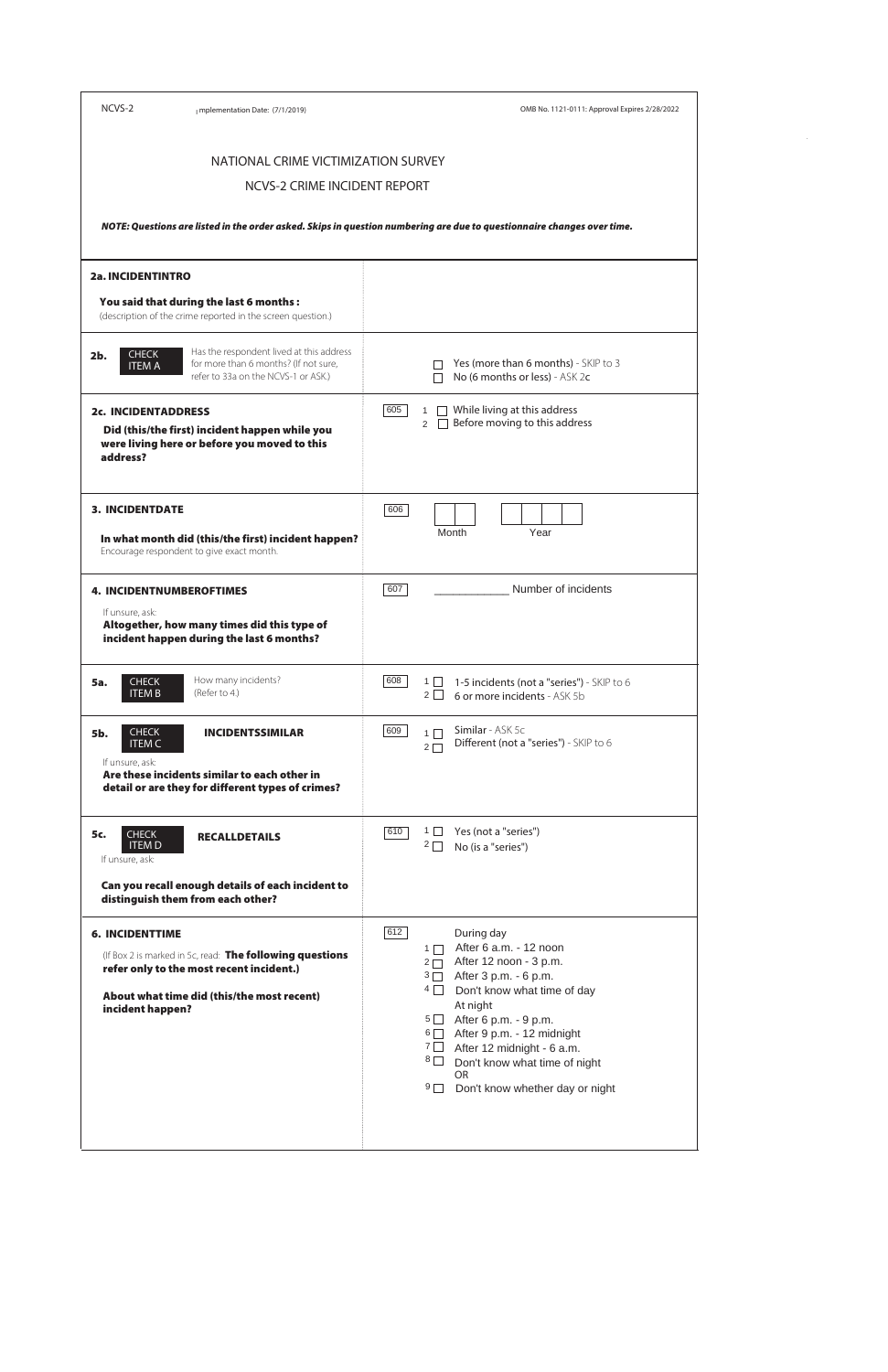| <b>7a. INCIDENTPLACE</b><br>In what city, town, or village did this<br>incident occur?           | 613 | 1   Outside U.S. - SKIP to 10a<br>2 □ Not inside a city/town/village - ASK 8a<br>3 SAME city/town/village as present residence - SKIP to 9<br>4 DIFFERENT city/town/village from present<br>residence - ASK 7b<br>5 Don't know - ASK 8a |
|--------------------------------------------------------------------------------------------------|-----|-----------------------------------------------------------------------------------------------------------------------------------------------------------------------------------------------------------------------------------------|
| <b>7b. INCIDENTPLACESPEC</b>                                                                     |     | Specify                                                                                                                                                                                                                                 |
| Please specify the city, town, or village, in which the<br>incident occurred.                    |     |                                                                                                                                                                                                                                         |
| <b>8a. INCIDENTSTATE</b>                                                                         | 614 |                                                                                                                                                                                                                                         |
| In what state did it occur?                                                                      |     |                                                                                                                                                                                                                                         |
| <b>8b. INCIDENTCOUNTY</b>                                                                        |     |                                                                                                                                                                                                                                         |
| In what county did it occur?                                                                     |     | County __________________                                                                                                                                                                                                               |
| <b>8c. COUNTYSTATE</b>                                                                           | 615 | $1 \Box$ Yes<br>$2\Box$<br>No                                                                                                                                                                                                           |
| Ask or verify:                                                                                   |     |                                                                                                                                                                                                                                         |
| Is this the same county and state as your<br>present residence?                                  |     |                                                                                                                                                                                                                                         |
| <b>9. INCIDENTAIR</b>                                                                            | 633 | $1 \square$ Yes                                                                                                                                                                                                                         |
| Did this incident occur on an American Indian<br><b>Reservation or on American Indian Lands?</b> |     | $2 \Box$ No                                                                                                                                                                                                                             |
| 10a. LOCATION_GENERAL                                                                            |     | In your home or lodging? - SKIP to 10b<br>$1 \mid$                                                                                                                                                                                      |
| Did this incident happen                                                                         |     | 2 <b>Near your home?</b> - SKIP to 10c<br>3 At, in or near a friend's/relative's/neighbor's                                                                                                                                             |
| Read each category until respondent says "yes", then                                             |     | home? - SKIP to 10d                                                                                                                                                                                                                     |
| enter appropriate precode.                                                                       |     | At a commercial place? - SKIP to 10e<br>$4\Box$<br>In a parking lot or garage? - SKIP to 10f<br>$5\Box$                                                                                                                                 |
|                                                                                                  |     | At school? - SKIP to 10g<br>$6 \Box$                                                                                                                                                                                                    |
|                                                                                                  |     | In open areas, on the street, or<br>$7 \Box$<br>on public transportation? - SKIP to - 10h                                                                                                                                               |
|                                                                                                  |     | <b>Some where else?</b> - SKIP to 10i<br>$8 \Box$                                                                                                                                                                                       |
|                                                                                                  |     |                                                                                                                                                                                                                                         |
|                                                                                                  |     |                                                                                                                                                                                                                                         |
|                                                                                                  |     |                                                                                                                                                                                                                                         |
|                                                                                                  |     |                                                                                                                                                                                                                                         |
|                                                                                                  |     |                                                                                                                                                                                                                                         |
|                                                                                                  |     |                                                                                                                                                                                                                                         |
|                                                                                                  |     |                                                                                                                                                                                                                                         |
|                                                                                                  |     |                                                                                                                                                                                                                                         |
|                                                                                                  |     |                                                                                                                                                                                                                                         |
|                                                                                                  |     |                                                                                                                                                                                                                                         |
|                                                                                                  |     |                                                                                                                                                                                                                                         |
|                                                                                                  |     |                                                                                                                                                                                                                                         |

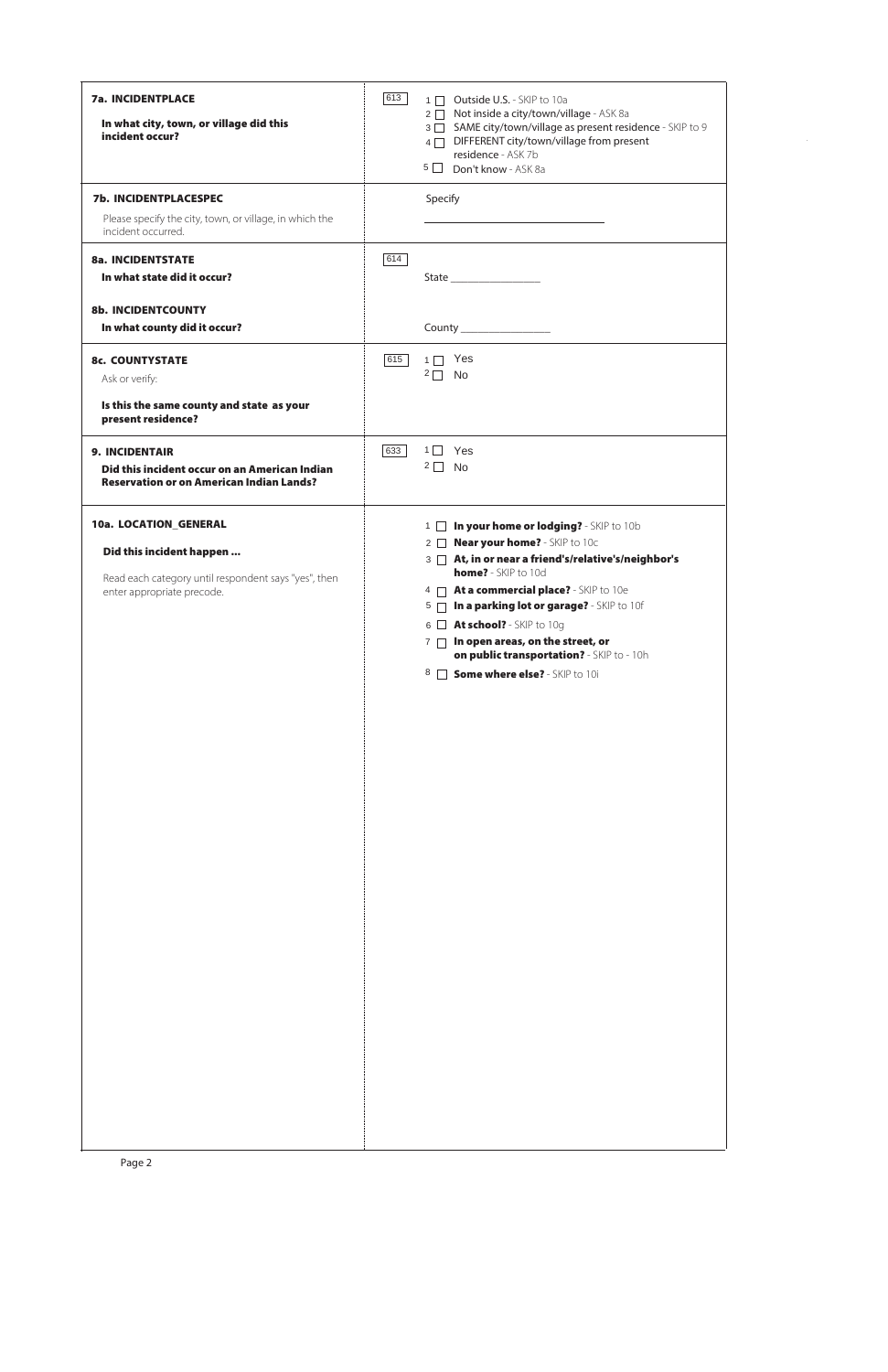| 10b. LOCATION_IN_HOME                                                                     | 616 | $1 \Box$        | In own dwelling, own attached garage,                                                                                                  |
|-------------------------------------------------------------------------------------------|-----|-----------------|----------------------------------------------------------------------------------------------------------------------------------------|
| Ask if necessary:                                                                         |     |                 | or enclosed porch (Include illegal entry<br>or attempted illegal entry of same)                                                        |
| Where in your home or lodging did this<br>incident happen?                                |     | $2 \Box$        | In detached building on own property,<br>such as detached garage, storage shed,<br>etc. (Include illegal entry of same)<br><b>SKIP</b> |
|                                                                                           |     | $3\Box$         | to 11<br>In vacation home/second home<br>(Include illegal entry or attempted<br>illegal entry of same)                                 |
|                                                                                           |     | $4\Box$         | In hotel or motel room respondent<br>was staying in (Include illegal entry or<br>attempted illegal entry of same)                      |
|                                                                                           |     |                 |                                                                                                                                        |
| 10c. LOCATION_NEAR_HOME                                                                   |     | $5 \mid$        | Own yard, sidewalk, driveway, carport,<br>unenclosed porch (does not include                                                           |
| Ask if necessary:<br>Where near your home or lodging did this                             |     |                 | $6 \Box$ Apartment hall, storage area, laundry<br><b>SKIP</b><br>room (does not include apartment                                      |
| incident happen?                                                                          |     |                 | to 18<br>parking lot/garage)                                                                                                           |
|                                                                                           |     |                 | $7 \Box$ On street immediately adjacent to own                                                                                         |
| 10d. LOCATION_OTHER_HOME                                                                  |     | $8\Box$         | At or in home or other building on their                                                                                               |
| Ask if necessary:                                                                         |     |                 | 9 Yard, sidewalk, driveway, carport (does<br>not include apartment yards)                                                              |
| Where at, in, or near a friend's/relative's/<br>neighbor's home did this incident happen? |     |                 | <b>SKIP</b><br>10 Apartment hall, storage area, laundry<br>to 18<br>room (does not include apartment                                   |
|                                                                                           |     | 11              | On street immediately adjacent to their                                                                                                |
| 10e. LOCATION_COMMERCE                                                                    |     |                 | 12   Inside restaurant, bar, nightclub                                                                                                 |
| Ask if necessary:                                                                         |     | 24<br>25        |                                                                                                                                        |
| At what type of a commercial place did this                                               |     |                 | SKIP<br>26   Inside other commercial building, such<br>to 17c                                                                          |
| incident happen?                                                                          |     |                 |                                                                                                                                        |
|                                                                                           |     | 27              | Inside factory or warehouse                                                                                                            |
| <b>10f. LOCATION_PARKING</b>                                                              |     | 15              | □ Commercial parking lot/garage                                                                                                        |
| Ask if necessary:                                                                         |     | 16<br>17        | Noncommercial parking lot/garage<br><b>SKIP</b><br>to 17c<br>□ Apartment/townhouse parking lot/                                        |
| In what type of a parking lot or garage did this<br>incident happen?                      |     |                 |                                                                                                                                        |
| 10g. LOCATION_SCHOOL                                                                      |     | 18 <sup>1</sup> | On school property (school parking                                                                                                     |
| Ask if necessary:                                                                         |     | 19              | area, play area, school bus, etc.)  SKIP to 17c                                                                                        |
| Where at school did this incident happen?                                                 |     |                 |                                                                                                                                        |
| 10h. LOCATION_OPEN_AREA                                                                   |     |                 | $20$ In apartment yard, park, field,<br>playground (other than school)                                                                 |
| Ask if necessary:                                                                         |     |                 | 21 $\Box$ On the street (other than immediately<br>adjacent to own/friend's/relative's/<br><b>SKIP</b>                                 |
| Where in an open area, on the street, or on<br>public transportation did this incident    |     | 22 $\Box$       | to 18<br>On public transportation or in station                                                                                        |
|                                                                                           |     |                 |                                                                                                                                        |

| happen?                                                            | (bus, train, plane, airport, depot, etc.) $\ldots$ . |  |  |
|--------------------------------------------------------------------|------------------------------------------------------|--|--|
| <b>10i. LOCATION_SPEC</b>                                          | 23 $\Box$                                            |  |  |
| Please specify the other location where this<br>incident occurred. |                                                      |  |  |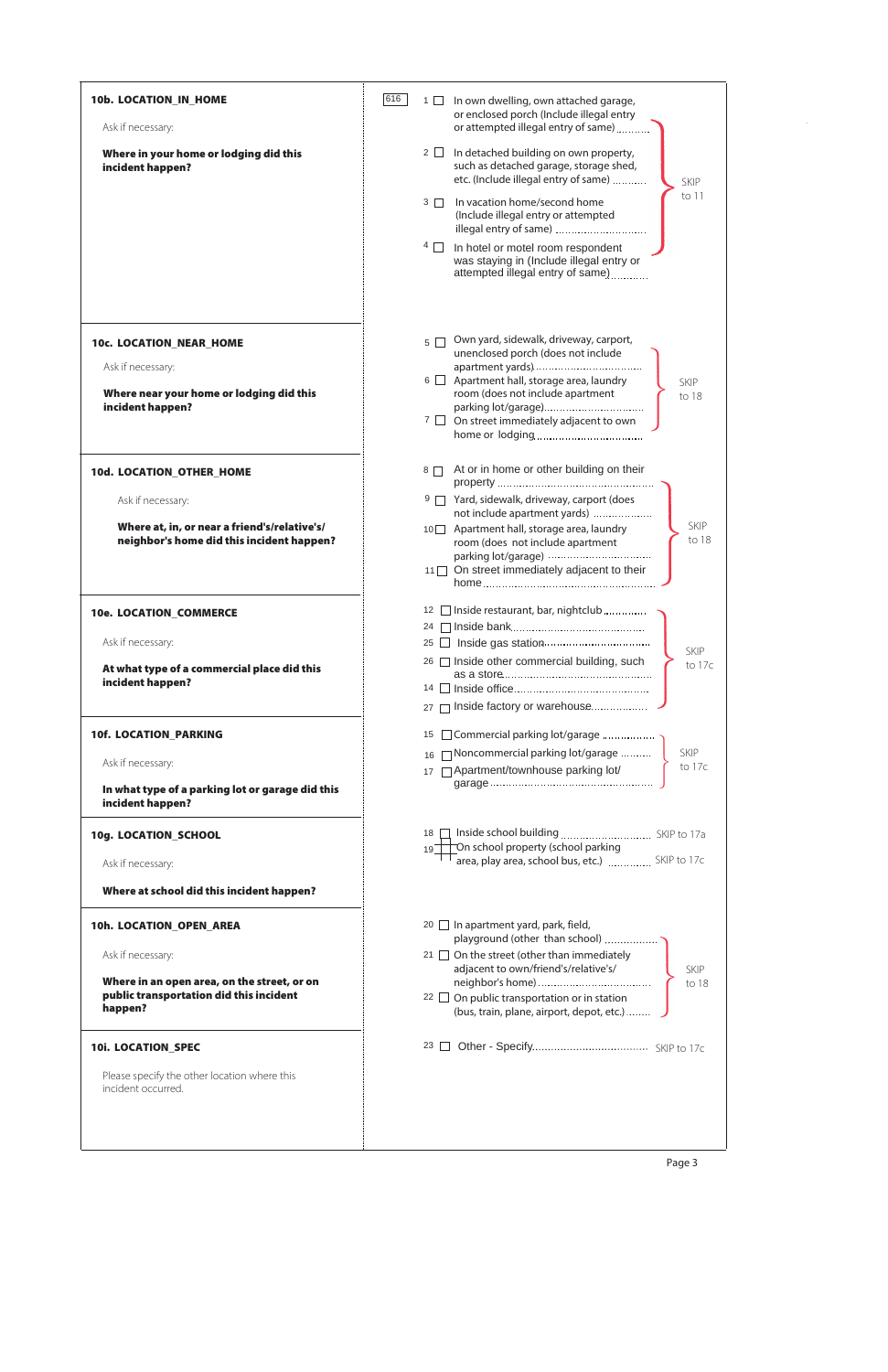| <b>11. OFFENDERLIVE</b><br>Did the offender live (here/there) or have a<br>right to be (here/there), for instance, as a guest<br>or a repairperson?              | 617        | 1 Yes - SKIP to 19<br>ASK <sub>12</sub>                                                                                                                                                                                                                                                                                                                                                          |                                              |
|------------------------------------------------------------------------------------------------------------------------------------------------------------------|------------|--------------------------------------------------------------------------------------------------------------------------------------------------------------------------------------------------------------------------------------------------------------------------------------------------------------------------------------------------------------------------------------------------|----------------------------------------------|
| <b>12. OFFENDERINSIDE</b><br>Did the offender actually get INSIDE your<br>(house/apartment/room/garage/shed/<br>enclosed porch)?                                 | 618        | 1 Yes - SKIP to 14                                                                                                                                                                                                                                                                                                                                                                               |                                              |
| <b>13. OFFENDERTRY</b><br>Did the offender TRY to get in your (house/<br>apartment/room/garage/shed/porch)?                                                      | 619        | <b>Yes</b> - ASK 14<br>$1\Box$<br>$2 \Box$ No - SKIP to 19<br>$3 \Box$<br>Don't know - ASK 14                                                                                                                                                                                                                                                                                                    |                                              |
| <b>14. FORCEDENTRY</b><br>Was there any evidence, such as a broken lock<br>or broken window, that the offender(s) (got in<br>by force/TRIED to get in by force)? | 620        | <b>Yes</b> - ASK 15a<br>$1\Box$<br>$2 \Box$ No - SKIP to 16a                                                                                                                                                                                                                                                                                                                                     |                                              |
| <b>15a. EVIDENCE</b><br><b>What was the evidence?</b><br>Probe: Anything else?<br>Enter all that apply.                                                          | 625<br>626 | Window<br>1 D Damage to window (include frame,<br>glass broken/removed/cracked)<br>Screen damaged/removed<br>$2\Box$<br>$3\Box$<br>Lock on window damaged/tampered<br>Door<br>$5 \Box$<br>Damage to door (include frame, glass<br>6 Screen damaged/removed<br>Lock or door handle damaged/tampered<br>$7\Box$<br>$8\Box$<br>Other<br>$9\Box$<br>Other than window or door - Specify  SKIP to 15d | <b>SKIP</b><br>to 19<br><b>SKIP</b><br>to 19 |
| 15b. EVIDENCE_SPEC14<br>Please specify what was the other evidence related<br>to a window.                                                                       |            | Specify - SKIP to 19                                                                                                                                                                                                                                                                                                                                                                             |                                              |
| 15c. EVIDENCE_SPEC18<br>Please specify what was the other evidence related<br>to a door.                                                                         |            | Specify - SKIP to 19                                                                                                                                                                                                                                                                                                                                                                             |                                              |
| 15d. EVIDENCE_SPEC19<br>Please specify what was the evidence other than to a<br>window or door.                                                                  |            | Specify - SKIP to 19                                                                                                                                                                                                                                                                                                                                                                             |                                              |

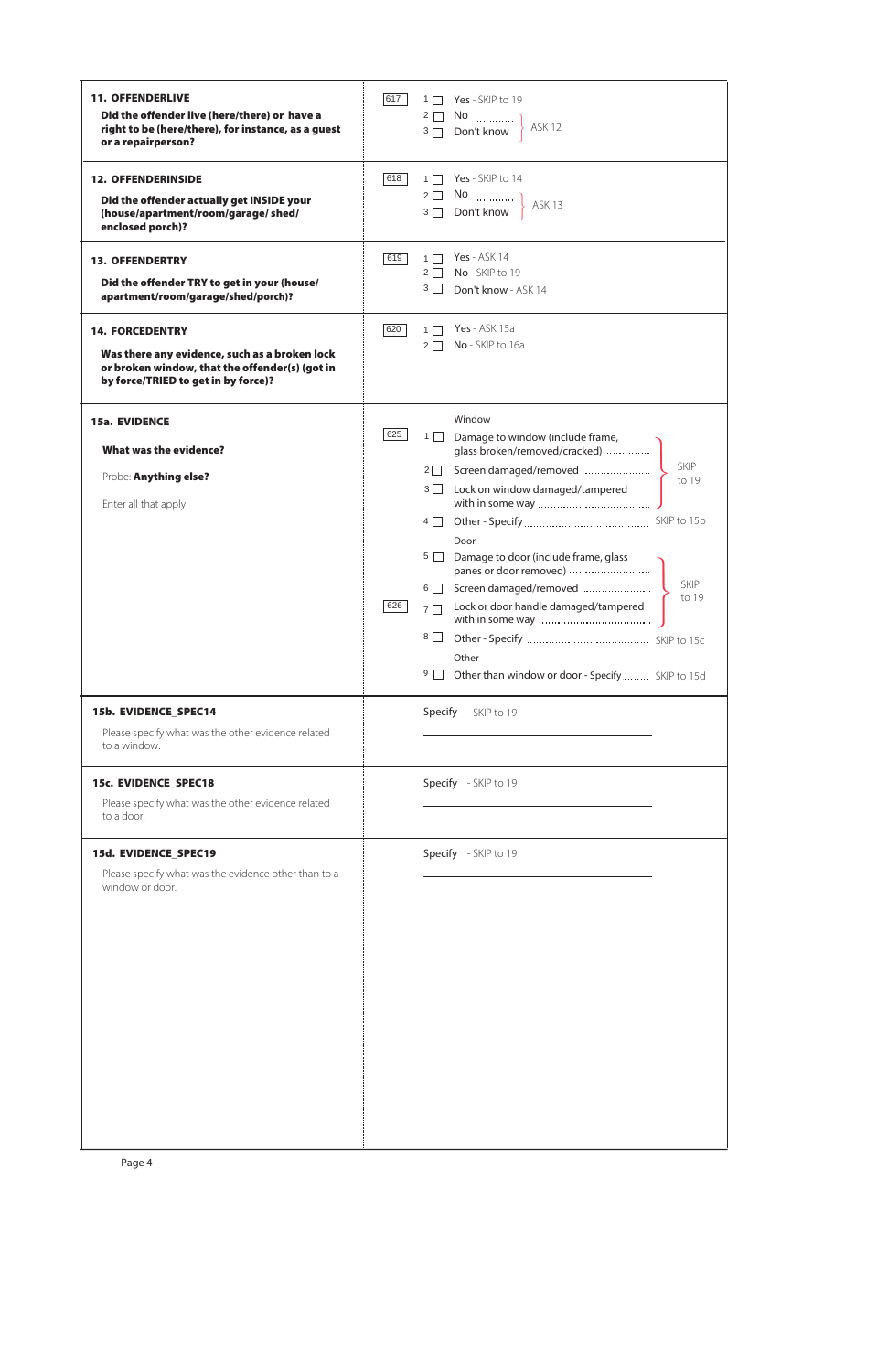| <b>16a. OFFENDERGETIN</b>                                                                 | 627 | $1\Box$                                                                                  |
|-------------------------------------------------------------------------------------------|-----|------------------------------------------------------------------------------------------|
| How did the offender (get in/TRY to get in)?                                              |     | Offender pushed his/her way in after<br>$2 \mid$                                         |
|                                                                                           |     | Through OPEN DOOR or other opening<br>$3 \mid$                                           |
|                                                                                           |     | Through UNLOCKED door or window<br>$4\Box$                                               |
|                                                                                           |     | Through LOCKED door or window - Had<br>$5\Box$<br><b>SKIP</b><br>to 19                   |
|                                                                                           |     | Through LOCKED door or window -<br>$6\Box$<br>Picked lock, used credit card, etc., other |
|                                                                                           |     | Through LOCKED door or window -<br>$7 \mid$                                              |
|                                                                                           |     | $8\Box$                                                                                  |
|                                                                                           |     | $9\Box$                                                                                  |
| 16b. OFFENDERGETIN_SPEC<br>Please specify - how the offender got in/TRIED to get<br>in.   |     | Specify - SKIP to 19                                                                     |
| 17a. RESPONDENTSSCHOOL                                                                    | 628 | 1    <br>Yes                                                                             |
| Was it your school?                                                                       |     | $2 \mid$<br>No - SKIP to 17c                                                             |
|                                                                                           |     |                                                                                          |
| <b>17b. PARTSCHOOLBLDG</b>                                                                | 629 | Classroom<br>$1\Box$<br>Hallway/Stairwell                                                |
| In what part of the school building did it<br>happen?                                     |     | $2\Box$<br>$3\Box$<br>Bathroom/Locker room                                               |
|                                                                                           |     | Other (library, gym, auditorium, cafeteria)<br>$4\Box$                                   |
| <b>17c. RESTRICTEDAREA</b>                                                                | 630 | $1\Box$                                                                                  |
| Ask or verify -                                                                           |     | Restricted to certain people (or nobody<br>$2\Box$<br><b>SKIP</b>                        |
| Did the incident happen in an area restricted to                                          |     | had a right to be there)<br>to 18<br>$3\Box$                                             |
| certain people or was it open to the public at                                            |     | Other - Specify - ASK 17d<br>$4\Box$                                                     |
| the time?                                                                                 |     |                                                                                          |
| 17d. RESTRICTEDAREA_SPEC                                                                  |     | Specify                                                                                  |
| Please specify.                                                                           |     |                                                                                          |
| <b>18. INSIDEOROUT</b>                                                                    | 631 | $1 \Box$<br>Indoors (inside a building or enclosed space)                                |
| Ask or verify -                                                                           |     | Outdoors<br>$2\Box$                                                                      |
| Did it happen outdoors, indoors, or both?                                                 |     | Both<br>$3\Box$                                                                          |
| <b>19. FARFROMHOME</b>                                                                    | 632 | At, in, or near the building containing<br>$1\Box$                                       |
| Ask or verify-                                                                            |     | the respondent's home/next door<br>A mile or less                                        |
| How far away from home did this happen?                                                   |     | $2\Box$<br>Five miles or less<br>$3\Box$                                                 |
|                                                                                           |     | $4\Box$<br>Fifty miles or less                                                           |
| PROBE: Was it within a mile, 5 miles, 50 miles or<br>more?                                |     | More than 50 miles<br>$5\Box$<br>Don't know how far<br>$6\Box$                           |
| Enter the code for the first answer category that the<br>respondent is sure of.           |     |                                                                                          |
| 20a. HHMEMBERPRESENT                                                                      | 634 | <b>Yes</b> - ASK 20b<br>$1 \mid$                                                         |
| Ask or verify -                                                                           |     | No - SKIP to 56<br>$2\Box$                                                               |
| Were you or any other member of this<br>household present when this incident<br>occurred? |     |                                                                                          |
| You may need to probe to obtain more details to<br>determine if respondent was present.   |     |                                                                                          |
| <b>20b. WHICHMEMBER</b>                                                                   |     | $1 \mid$                                                                                 |
| Ask or verify -                                                                           | 635 | Respondent and other household<br>Ask 21<br>$2\Box$                                      |
| Which household members were present?                                                     |     | Only other household member(s), not<br>$3\Box$                                           |

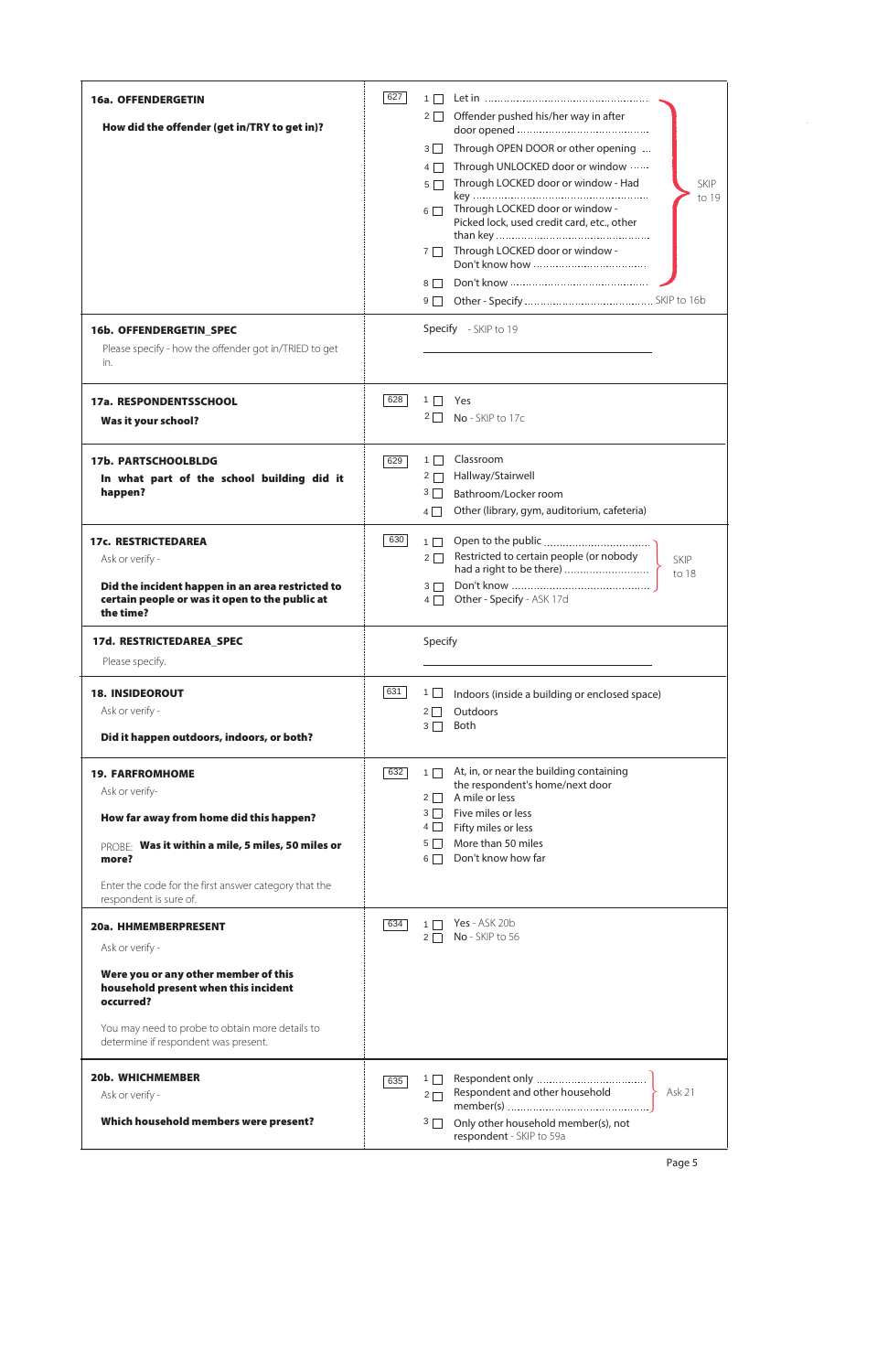| <b>21. SEEOFFENDER</b><br>Ask or verify -                                                                                                             | 636 | Yes<br>1 <sup>1</sup><br>No.<br>$2\Box$                                                                                                                                                                                                                                                                                                                                                                                                                                 |
|-------------------------------------------------------------------------------------------------------------------------------------------------------|-----|-------------------------------------------------------------------------------------------------------------------------------------------------------------------------------------------------------------------------------------------------------------------------------------------------------------------------------------------------------------------------------------------------------------------------------------------------------------------------|
|                                                                                                                                                       |     |                                                                                                                                                                                                                                                                                                                                                                                                                                                                         |
| Did you personally see an offender?                                                                                                                   |     |                                                                                                                                                                                                                                                                                                                                                                                                                                                                         |
| <b>22. WEAPONPRESENT</b><br>Did the offender have a weapon such as a gun<br>or knife, or something to use as a weapon, such<br>as a bottle or wrench? | 637 | $1 \Box$ Yes - ASK 23a<br>SKIP to 24                                                                                                                                                                                                                                                                                                                                                                                                                                    |
| 23a. WEAPON<br>What was the weapon?<br>Probe: Anything else?<br>Enter all that apply.                                                                 | 638 | 1 Hand gun (pistol, revolver, etc.)<br>2 Other gun (rifle, shotgun, etc.)<br><b>SKIP</b><br>$\overline{4}$ $\Box$ Other sharp object (scissors, ice pick, axe,<br>to 24<br>5 Blunt object (rock, club, blackjack, etc.)<br>6 Other - Specify - ASK 23b                                                                                                                                                                                                                  |
| 23b. WEAPON_SPEC                                                                                                                                      |     | Specify                                                                                                                                                                                                                                                                                                                                                                                                                                                                 |
| Please specify the other weapon.                                                                                                                      |     |                                                                                                                                                                                                                                                                                                                                                                                                                                                                         |
| <b>24. ATTACK</b><br>Did the offender hit you, knock you down or<br>actually attack you in any way?                                                   | 639 | Yes - SKIP to 29a<br>$1 \Box$<br>$No - ASK 25$<br>$2\Box$                                                                                                                                                                                                                                                                                                                                                                                                               |
| <b>25. TRYATTACK</b><br>Did the offender TRY to attack you?                                                                                           | 640 | Yes - SKIP to 28a<br>$1$    <br>$2 \mid \mid$<br><b>No</b> - ASK 26                                                                                                                                                                                                                                                                                                                                                                                                     |
| <b>26. THREATEN</b>                                                                                                                                   | 641 | 1 □ Yes - SKIP to 28c<br>$2 \Box$ No - ASK 27a                                                                                                                                                                                                                                                                                                                                                                                                                          |
| Did the offender THREATEN you with harm in<br>any way?                                                                                                |     |                                                                                                                                                                                                                                                                                                                                                                                                                                                                         |
| 27a. WHATHAPPEN<br><b>What actually happened?</b><br>Probe: Anything else?<br>Enter all that apply.                                                   | 642 | 1 □ Something taken without permission<br>$2 \Box$ Attempted or threatened to take<br><b>SKIP</b><br>to 35c<br>$3 \Box$ Harassed, argument, abusive language<br>4 Unwanted sexual contact with force<br>SKIP to 27c<br>(grabbing, fondling, etc.)<br>5 Vinwanted sexual contact without force<br>(grabbing, fondling, etc.)<br>6 Forcible entry or attempted forcible<br>entry of house/apartment<br><b>SKIP</b><br>7 <b>Forcible entry or attempted forcible entry</b> |
|                                                                                                                                                       |     | to 35c<br>8 Damaged or destroyed property<br>9 Attempted or threatened to damage or<br>10 □ Other - Specify - ASK 27b                                                                                                                                                                                                                                                                                                                                                   |
| 27b. WHATHAPPEN_SPEC                                                                                                                                  |     | Specify - SKIP to 35c                                                                                                                                                                                                                                                                                                                                                                                                                                                   |
| Please specify what actually happened.                                                                                                                |     |                                                                                                                                                                                                                                                                                                                                                                                                                                                                         |
| 27c. SEXCONFORCEPROBE_1                                                                                                                               |     | $1 \mid$<br>Yes - SKIP to 29a                                                                                                                                                                                                                                                                                                                                                                                                                                           |
| You mentioned some type of unwanted sexual<br>contact with force. Do you mean forced or<br>coerced sexual intercourse including attempts?             |     | $2 \mid$<br>No - SKIP to 35c                                                                                                                                                                                                                                                                                                                                                                                                                                            |
|                                                                                                                                                       |     |                                                                                                                                                                                                                                                                                                                                                                                                                                                                         |

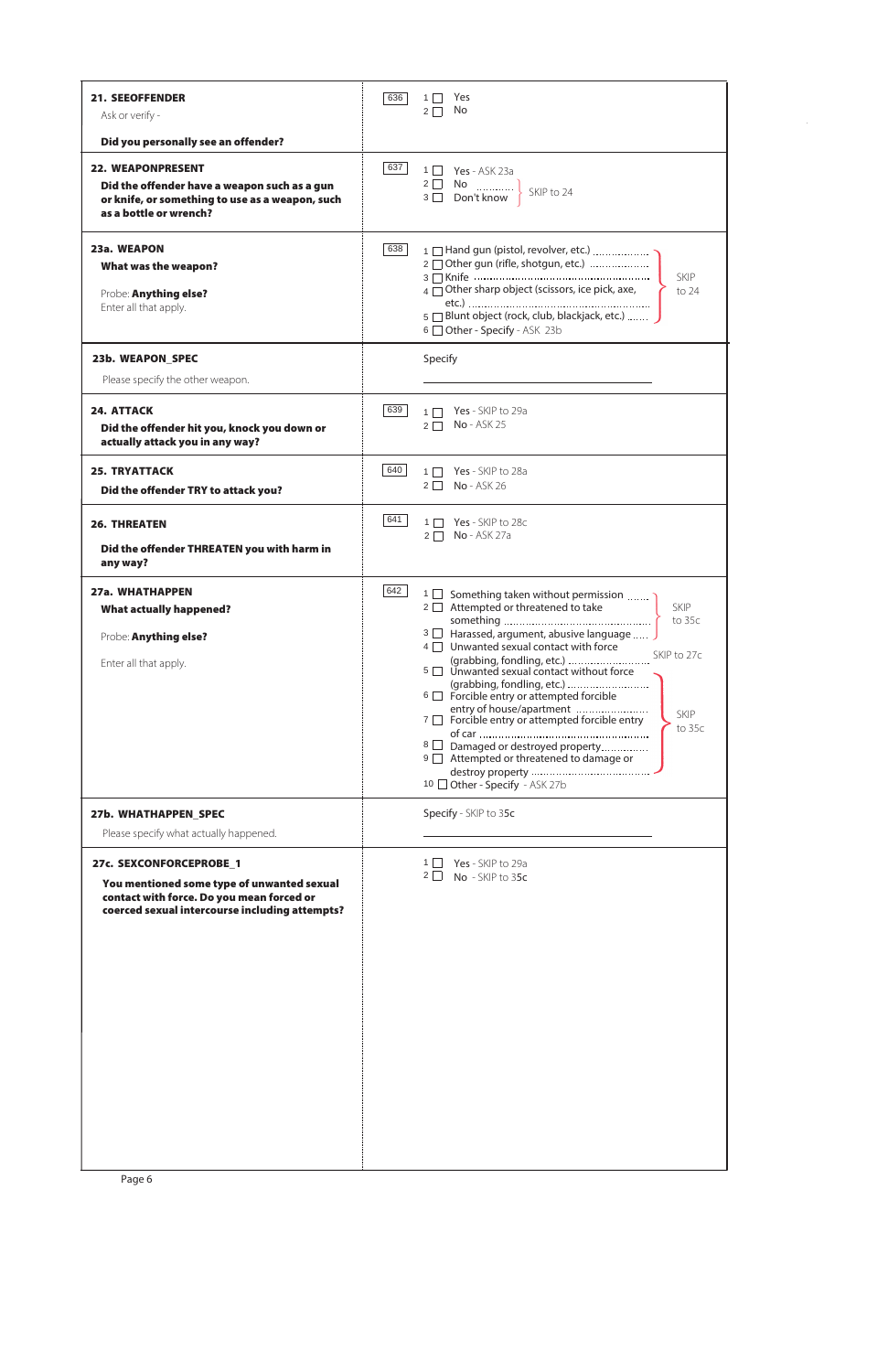| <b>28a. HOWTRYATTACK</b><br>How did the offender TRY to attack you?<br>Probe: Any other way?<br>Enter all that apply.                                                   | 643<br>644<br>645 | $2 \mid \mid$<br>SKIP<br>□ Verbal threat of attack other than to kill or rape . $\}$<br>3<br>$\overline{\phantom{a}}$ to 35c<br>4<br>Verbal threat of sexual assault other than rape $\Box$<br>Unwanted sexual contact with force<br>5<br>6 <b>J</b> Unwanted sexual contact without force<br>$7 \Box$ Weapon present or threatened with weapon<br>9<br>Attempted attack with knife/sharp weapon<br>Attempted attack with weapon other<br>$10$ $\Box$<br><b>SKIP</b><br>than gun/knife/sharp weapon<br>to 35c<br>13 □ Tried to hit, slap, knock down, grab, hold,<br>14 $\Box$ Other - Specify - ASK 28b |
|-------------------------------------------------------------------------------------------------------------------------------------------------------------------------|-------------------|----------------------------------------------------------------------------------------------------------------------------------------------------------------------------------------------------------------------------------------------------------------------------------------------------------------------------------------------------------------------------------------------------------------------------------------------------------------------------------------------------------------------------------------------------------------------------------------------------------|
| 28b. HOWTRYATTACK_SPEC<br>Please specify how the offender TRIED to attack you.                                                                                          |                   | Specify - SKIP to 35c                                                                                                                                                                                                                                                                                                                                                                                                                                                                                                                                                                                    |
| <b>28c. HOWTHREATEN</b><br>How were you threatened?<br>Probe: Any other way?<br>Enter all that apply.                                                                   | 643<br>644<br>645 | <b>SKIP</b><br>3<br>$\Box$ Verbal threat of attack other than to kill or rape<br>to 35c<br>$\Box$ Verbal threat of sexual assault other than rape $\Box$<br>4<br>Unwanted sexual contact with force<br>5<br>6   Unwanted sexual contact without force<br>$7 \Box$ Weapon present or threatened with weapon<br>8<br>9<br>Attempted attack with knife/sharp weapon<br>10 Attempted attack with weapon other<br>SKIP<br>than gun/knife/sharp weapon<br>to $35c$<br>13 □ Tried to hit, slap, knock down, grab, hold,<br>14 $\Box$<br>Other - Specify - ASK 28d                                               |
| 28d. HOWTHREATEN_SPEC<br>Please specify how you were threatened.                                                                                                        |                   | Specify - SKIP to 35c                                                                                                                                                                                                                                                                                                                                                                                                                                                                                                                                                                                    |
| 28e. SEXCONFORCEPROBE_2<br>You mentioned some type of unwanted sexual<br>contact with force. Do you mean forced or<br>coerced sexual intercourse including<br>attempts? |                   | $1 \mid$<br><b>Yes</b> - ASK 29a<br>$2 \mid$<br>No - SKIP to 35c                                                                                                                                                                                                                                                                                                                                                                                                                                                                                                                                         |
| 29a. HOWATTACK<br>How were you attacked?<br>Probe: Any other way?<br>Enter all that apply.                                                                              | 646<br>647<br>648 | 1<br>$2 \mid \mid$<br>Sexual assault other than rape or<br>3    <br>$4 \mid \mid$<br>$5 \mid \mid$<br>Hit with gun held in hand<br>$6 \mid \mid$<br>Stabbed/cut with knife/sharp weapon<br>$7 \mid$<br>Attempted attack with knife/sharp weapon.<br>$8 \mid \mid$<br>SKIP<br>Hit by object (other than gun) held in hand.<br>$9 \mid$<br>to 30a<br>10<br>Attempted attack with weapon other<br>11                                                                                                                                                                                                        |

|                                       | 040<br>than gun/knife/sharp weapon<br>12 Hit, slapped, knocked down<br>13 Grabbed, held, tripped, jumped, pushed, etc.<br>$14 \Box$ Other - Specify - ASK 29b |
|---------------------------------------|---------------------------------------------------------------------------------------------------------------------------------------------------------------|
| 29b. HOWATTACK_SPEC                   | - SKIP to 30a                                                                                                                                                 |
| Please specify how you were attacked. | <b>Specify</b>                                                                                                                                                |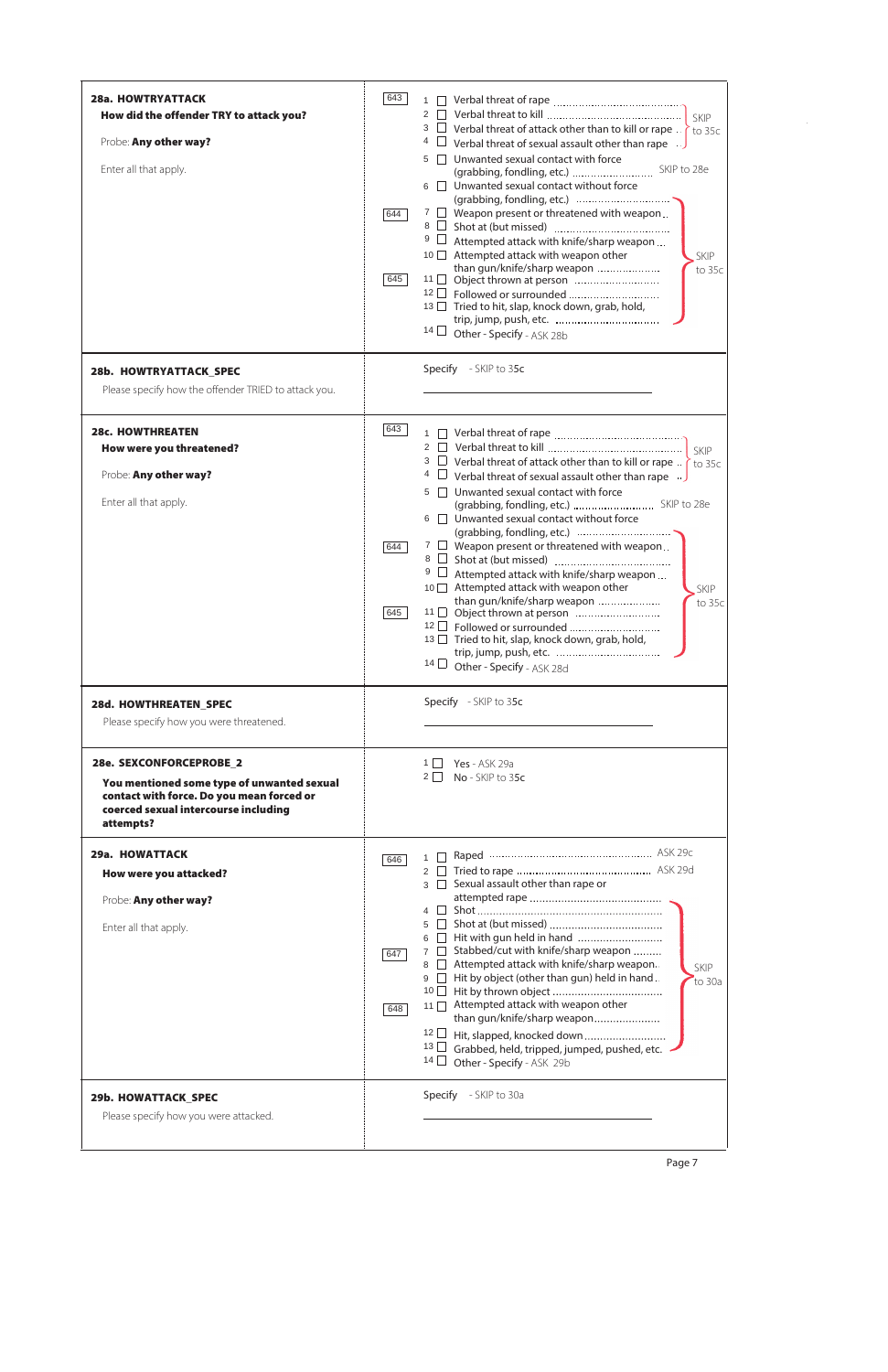| 29c. RAPE_CK1                                                                                          | Yes - SKIP to 30a<br>No - go back to 29a                                                        |
|--------------------------------------------------------------------------------------------------------|-------------------------------------------------------------------------------------------------|
| You mentioned rape. Do you mean forced or<br>coerced sexual intercourse?                               |                                                                                                 |
| If "no", then ask: What do you mean?                                                                   |                                                                                                 |
| 29d. ATTRAPE_CK1                                                                                       | Yes - SKIP to 30a                                                                               |
| You mentioned attempted rape. Do you mean<br>attempted forced or coerced sexual<br>intercourse?        | No - go back to 29a                                                                             |
| If "no", then ask: What do you mean?                                                                   |                                                                                                 |
| <b>30a. PRETHREATEN</b><br>Did the offender THREATEN to hurt you before<br>you were actually attacked? | 649<br>$1\Box$<br>Yes<br>SKIP to 31a<br>No<br>$2\Box$<br>$3\Box$<br>Other - Specify - ASK 30b   |
| <b>30b. PRETHREATEN_SPEC</b>                                                                           | Specify                                                                                         |
| Please specify.                                                                                        |                                                                                                 |
| 31a. INJURY<br>What were the injuries you suffered, if any?                                            | 655                                                                                             |
| Probe: Anything else?                                                                                  | $4 \Box$ Sexual assault other than rape or                                                      |
| Enter all that apply.                                                                                  |                                                                                                 |
|                                                                                                        | SKIP to 33a<br>6 Gun shot, bullet wounds<br>656<br>7 7 Broken bones or teeth knocked out        |
|                                                                                                        | SKIP to                                                                                         |
|                                                                                                        | 32a<br>10 Bruises, black eye, cuts, scratches,<br>swelling, chipped teeth                       |
|                                                                                                        | 11 □ Other - Specify - ASK 31b                                                                  |
| 31b. INJURY_SPEC<br>Please specify the injuries you suffered.                                          | Specify - SKIP to 32a                                                                           |
| 31c. RAPE CK2                                                                                          | Yes - SKIP to 32a                                                                               |
| You mentioned rape. Do you mean forced or<br>coerced sexual intercourse?                               | No - go back to 31a                                                                             |
| If "no", then ask: What do you mean?                                                                   |                                                                                                 |
| 31d. ATTRAPE_CK2                                                                                       | Yes - SKIP to 32a                                                                               |
| You mentioned attempted rape. Do you mean<br>attempted forced or coerced sexual<br>intercourse?        | No - go back to 31a                                                                             |
| If "no", then ask: What do you mean?                                                                   |                                                                                                 |
| <b>32a. INJURYNOTGUN</b>                                                                               | 657<br>$1 \Box$ Yes - ASK 32b                                                                   |
| Ask or verify-                                                                                         | $2 \Box$ No - SKIP to 33a                                                                       |
| Were any of the injuries caused by a weapon<br>other than a gun or knife?                              |                                                                                                 |
| <b>32b. FIRSTINJURY</b>                                                                                | $2 \cap$ Raped<br>658                                                                           |
| Which injuries were caused by a weapon<br><b>OTHER than a gun or knife?</b>                            | $3 \Box$ Attempted rape<br>4 Sexual assault other than rape or attempted rape                   |
| Enter all that apply.                                                                                  | Broken bones or teeth knocked out<br>7<br>8   Internal injuries<br>$9 \Box$ Knocked unconscious |

|                                           | INTUCKEU UHLUHSCIUUS<br>$10$ Bruises, black eye, cuts, scratches,<br>swelling, chipped teeth<br>Other - Specify<br>$11$ |
|-------------------------------------------|-------------------------------------------------------------------------------------------------------------------------|
| <b>33a. MEDICALCARE</b>                   | 659                                                                                                                     |
| Were you injured to the extent that you   | Yes - ASK 33b                                                                                                           |
| received any medical care, including self | No - SKIP to 35c                                                                                                        |
| treatment?                                | $2 \mid$                                                                                                                |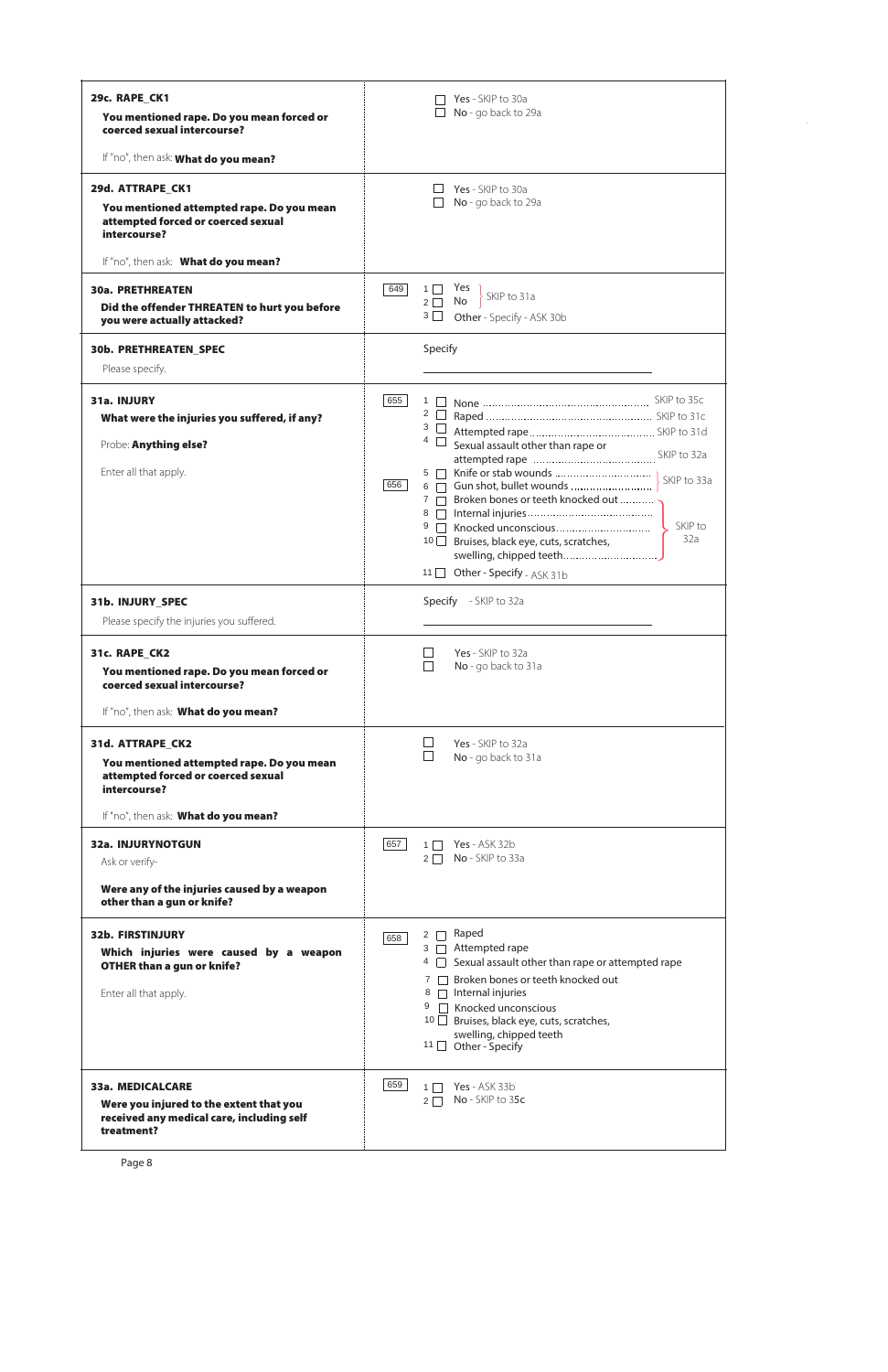| 33b. RECEIVECAREWHERE<br>Where did you receive this care?<br>Probe: Anywhere else?<br>Enter all that apply.                                                                                                                                                                                                            | 660<br>$1 \mid$<br>$2\Box$<br>Health unit at work/school, first aid<br><b>SKIP</b><br>$3\Box$<br>station at a stadium/park, etc.<br>to<br>$4\Box$<br>33d<br>Emergency room at hospital/emergency clinic<br>$5\Box$<br>Hospital (other than emergency room)<br>$6\Box$<br>Other - Specify - ASK 33c<br>$7 \mid$ |
|------------------------------------------------------------------------------------------------------------------------------------------------------------------------------------------------------------------------------------------------------------------------------------------------------------------------|----------------------------------------------------------------------------------------------------------------------------------------------------------------------------------------------------------------------------------------------------------------------------------------------------------------|
| 33c. RECEIVECAREWHERE_SPEC<br>Please specify where you received this care.                                                                                                                                                                                                                                             | Specify                                                                                                                                                                                                                                                                                                        |
| 33d.<br><b>CHECK</b><br>Is (Box 6) "Hospital" marked in<br><b>ITEM E1</b><br>$35a$ ?                                                                                                                                                                                                                                   | Yes - ASK 34a<br>$1 \mid$<br>No - SKIP to 35a<br>$2\Box$                                                                                                                                                                                                                                                       |
| <b>34a. CAREOVERNIGHT</b><br>Did you stay overnight in the hospital?                                                                                                                                                                                                                                                   | 662<br>Yes - ASK 34b<br>$1\Box$<br>No - SKIP to 35a<br>$2 \mid$                                                                                                                                                                                                                                                |
| <b>34b. CAREDAYHOSPIT</b><br>How many days did you stay in the hospital?                                                                                                                                                                                                                                               | Number of days<br>663                                                                                                                                                                                                                                                                                          |
| <b>35a. MEDICALINSURANCE</b><br>At the time of the incident, were you covered<br>by any medical insurance, or were you eligible<br>for benefits from any other type of health<br>benefits program, such as medicaid, Veterans<br><b>Administration, or Public Welfare?</b>                                             | 664<br>$1 \Box$<br>Yes<br>No.<br>$2 \square$<br>Don't know<br>$3\Box$                                                                                                                                                                                                                                          |
| <b>35b. MEDICALEXPENSES</b><br>What was the total amount of your medical<br>expenses resulting from this incident<br>(INCLUDING anything paid by insurance)?<br>Include hospital and doctor bills, medicine,<br>therapy, braces, and any other injury related<br>expenses.                                             | \$<br>Total amount<br>00<br>665<br>No cost<br>$\Omega$                                                                                                                                                                                                                                                         |
| Obtain an estimate, if necessary.                                                                                                                                                                                                                                                                                      |                                                                                                                                                                                                                                                                                                                |
| 35c.<br><b>CHECK</b><br>Is (Box 1) "Yes" marked in 24, 25 or<br><b>ITEM E2</b><br>26 or are (Box 4 or 5) "Unwanted<br>sexual contact with or without<br>force" marked in 27?                                                                                                                                           | <b>Yes</b> - ASK 36a<br>$1\Box$<br>No - SKIP to 39<br>$2\Box$                                                                                                                                                                                                                                                  |
| 36a. EMO_TOLL_IMPACT_JOB                                                                                                                                                                                                                                                                                               | 971                                                                                                                                                                                                                                                                                                            |
| Being a victim of crime affects people in<br>different ways. Next I would like to ask you<br>some questions about how being a crime<br>victim may have affected you.                                                                                                                                                   | Yes<br>$1 \mid$<br>No<br>$2\Box$                                                                                                                                                                                                                                                                               |
| Did being a victim of this crime lead you to<br>have significant problems with your job or<br>schoolwork, or trouble with your boss,<br>coworkers, or peers?                                                                                                                                                           |                                                                                                                                                                                                                                                                                                                |
| 36b. EMO_TOLL_IMPACT_FAMILY<br>Did being a victim of this crime lead you to<br>have significant problems with family<br>members or friends, including getting into<br>more arguments or fights than you did before,<br>not feeling you could trust them as much, or<br>not feeling as close to them as you did before? | 972<br>Yes<br>No<br>$2\Box$                                                                                                                                                                                                                                                                                    |

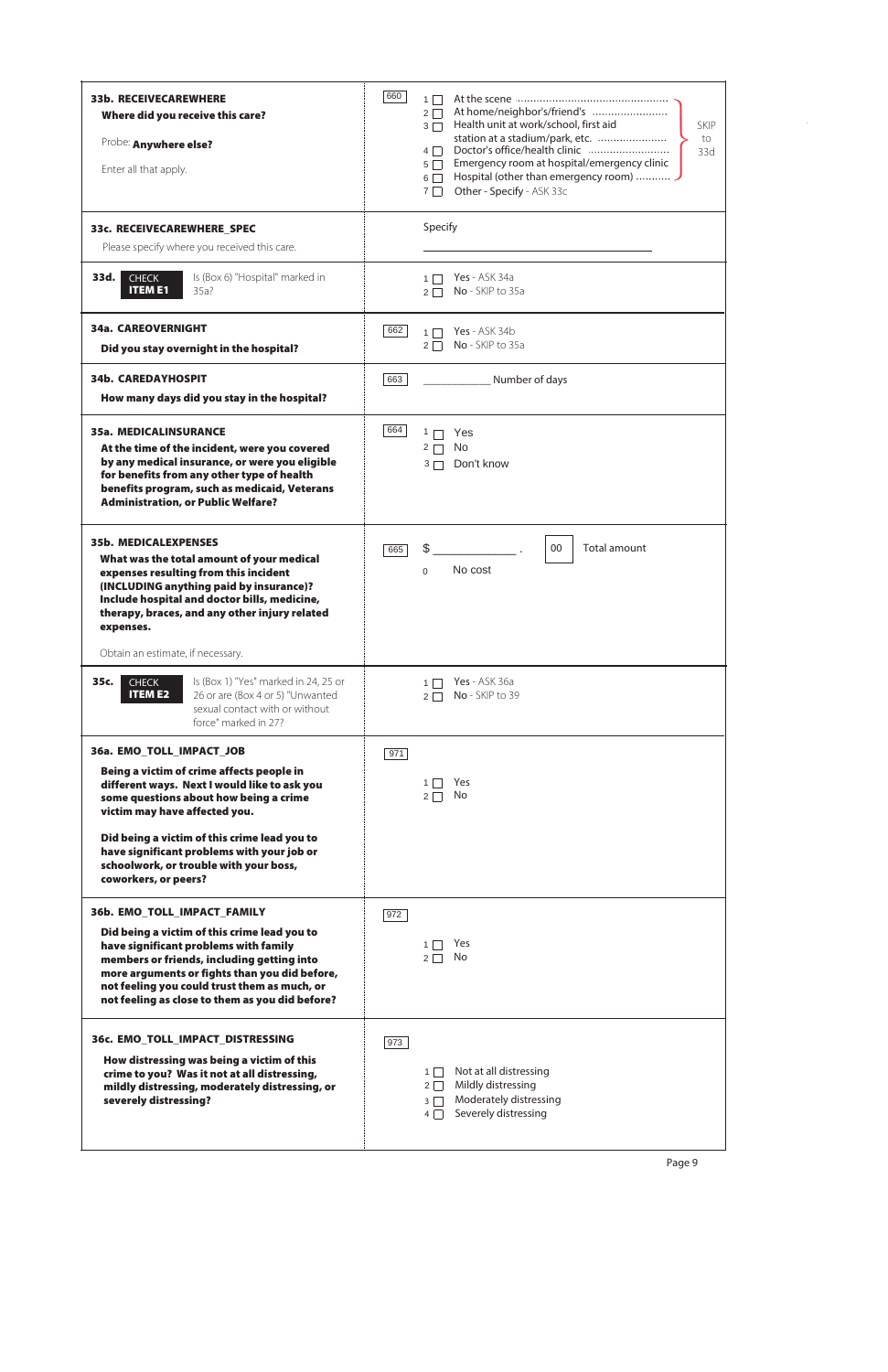| Is (Box 1) "Yes" marked in 36a or<br>36d.<br><b>CHECK</b><br><b>ITEM E3</b><br>36b or are (Box 3 or 4)<br>"Moderately or severely<br>distressing" marked in 36c?                         | <b>Yes</b> - ASK 37<br>$1 \mid$<br>No - SKIP to 39<br>$2\Box$                                                                                                              |
|------------------------------------------------------------------------------------------------------------------------------------------------------------------------------------------|----------------------------------------------------------------------------------------------------------------------------------------------------------------------------|
| <b>Still thinking about your distress</b><br>37.<br>associated with being a victim of this crime<br>did you feel any of the following ways for A<br><b>MONTH OR MORE? Did you feel</b>   |                                                                                                                                                                            |
| (a) EMO_TOLL_FEEL_WORRIED                                                                                                                                                                | 974<br>$1 \square$ Yes<br>$2 \square$ No                                                                                                                                   |
| (b) EMO_TOLL_FEEL_ANGRY                                                                                                                                                                  | 975<br>$1 \square$ Yes<br>$2 \square$ No                                                                                                                                   |
| (c) EMO_TOLL_FEEL_SAD                                                                                                                                                                    | 976<br>$1 \square$ Yes<br>$2 \square$ No                                                                                                                                   |
| (d) EMO_TOLL_FEEL_VULNERABLE                                                                                                                                                             | 977<br>$1 \square$ Yes<br>$2 \square$ No                                                                                                                                   |
| (e) EMO_TOLL_FEEL_VIOLATED                                                                                                                                                               | 978<br>$1 \square$ Yes<br>$2 \square$ No                                                                                                                                   |
| (f) EMO_TOLL_FEEL_MISTRUST                                                                                                                                                               | 979<br>$1 \square$ Yes<br>$2 \square$ No                                                                                                                                   |
| (g) EMO_TOLL_FEEL_UNSAFE                                                                                                                                                                 | 980<br>$1 \square$ Yes<br>$2 \square$ No                                                                                                                                   |
| (h) EMO_TOLL_FEEL_OTHER_WAY                                                                                                                                                              | 981<br>$1 \square$ Yes<br>$2 \square$ No                                                                                                                                   |
| 37i. FEEL_OTH_WAY_SP<br>What other way did being a victim of this<br>crime make you feel?                                                                                                | Specify                                                                                                                                                                    |
| Is (Box 1) "Yes" marked in any of<br>37j.<br><b>CHECK</b><br><b>ITEM E4</b><br>37a through 37h?                                                                                          | <b>Yes</b> - ASK 37k<br>$1 \mid$<br>No - SKIP to 38<br>$2\Box$                                                                                                             |
| 37k. EMO TOLL SEEK PRO HELP<br>Did you seek any kind of professional help for<br>the feelings you experienced as a result of<br>being a victim of this crime?                            | 982<br><b>Yes</b> - ASK 371<br>$1 \mid$<br>No - SKIP to 38<br>$2\Box$                                                                                                      |
| 371. EMO_TOLL_PRO_HELP_SOUGHT<br>Did you seek any kind of professional help for<br>the feelings you experienced as a result of<br>being a victim of this crime?<br>Enter all that apply. | 983<br>$1 \mid$<br>$2\Box$<br><b>SKIP</b><br>Visited a doctor or nurse<br>$3\Box$<br>to 38<br>Visted ER/hospital/clinic<br>$4\Box$<br>Other - Specify - ASK 37m<br>$5\Box$ |
| 37m. HELP_SOUGHT_SP<br>What other kind of professional help did you seek?                                                                                                                | Specify                                                                                                                                                                    |

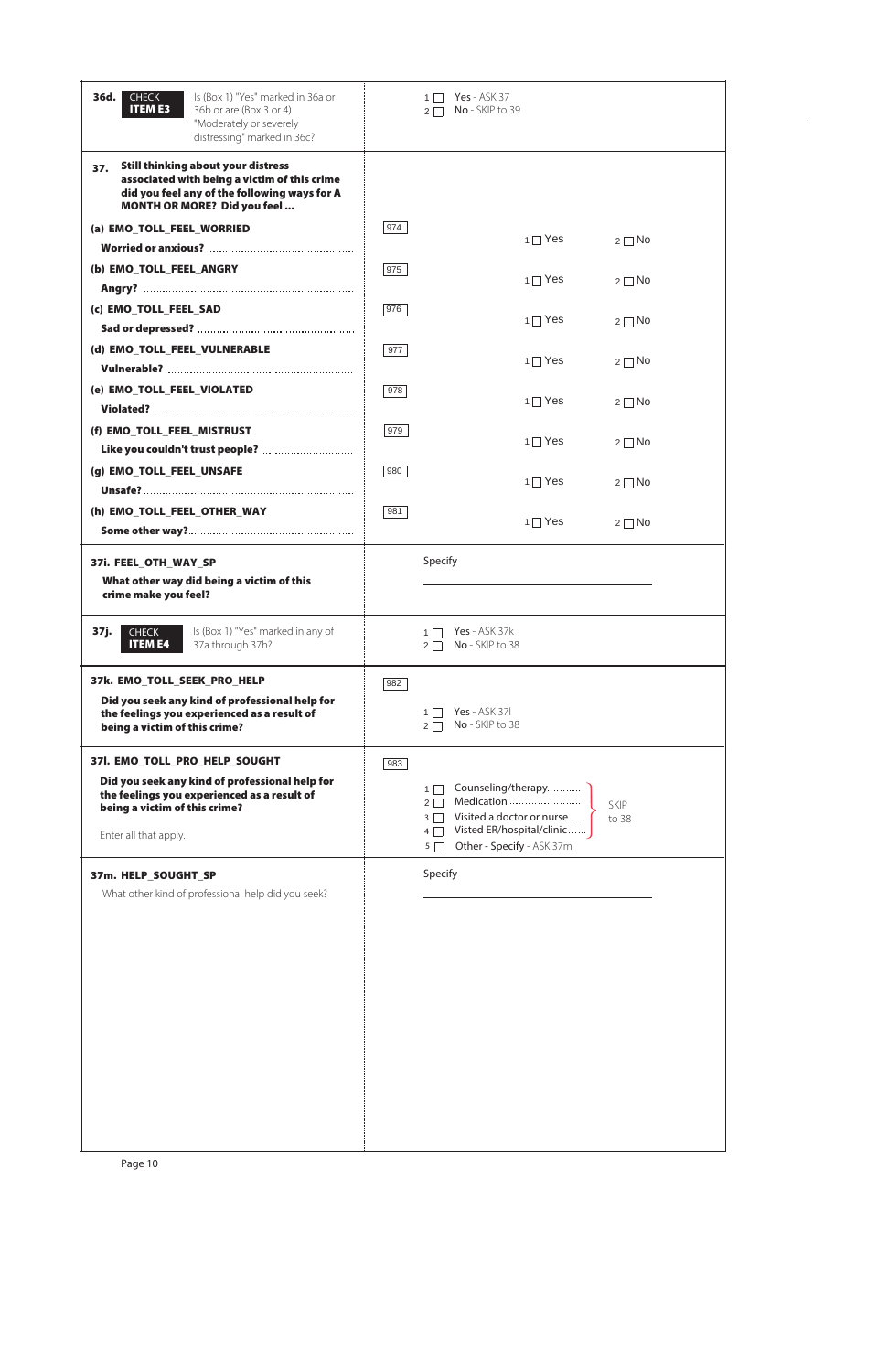| Did you experience any of the following<br>38.<br>physical problems associated with being a<br>victim of this crime for A MONTH OR MORE?<br>Did you experience                                                              |     |                                                                                                                                                                                          |
|-----------------------------------------------------------------------------------------------------------------------------------------------------------------------------------------------------------------------------|-----|------------------------------------------------------------------------------------------------------------------------------------------------------------------------------------------|
| (a) EMO_TOLL_HAVE_HEADACHES                                                                                                                                                                                                 | 984 | $1 \square Y$ es<br>$2 \square$ No                                                                                                                                                       |
| (b) EMO_TOLL_TRBL_SLEEPING                                                                                                                                                                                                  | 985 | $1 \square Y$ es<br>$2 \square$ No                                                                                                                                                       |
|                                                                                                                                                                                                                             |     |                                                                                                                                                                                          |
| (c) EMO_TOLL_EATING_PROBS<br>Changes in your eating or drinking habits?                                                                                                                                                     | 986 | $1 \square$ Yes<br>$2 \square$ No                                                                                                                                                        |
| (d) EMO_TOLL_UPSET_STOMACH                                                                                                                                                                                                  | 987 | $1 \square$ Yes<br>$2 \square$ No                                                                                                                                                        |
| (e) EMO_TOLL_FATIGUE                                                                                                                                                                                                        | 988 |                                                                                                                                                                                          |
|                                                                                                                                                                                                                             |     | $1 \square$ Yes<br>$2 \square$ No                                                                                                                                                        |
| (f) EMO_TOLL_HIGH_BLOOD_PRESS                                                                                                                                                                                               | 989 | $1 \square$ Yes<br>$2 \square$ No                                                                                                                                                        |
| (g) EMO_TOLL_MUSCLE_TENSION                                                                                                                                                                                                 | 990 | $1 \square$ Yes<br>$2 \square$ No                                                                                                                                                        |
| (h) EMO_TOLL_OTHER_PHYSICAL                                                                                                                                                                                                 | 991 |                                                                                                                                                                                          |
| Some other physical problem?                                                                                                                                                                                                |     | $1 \square$ Yes<br>$2 \square$ No                                                                                                                                                        |
| 38i. OTH_PHY_SP<br>What other physical problem did you<br>experience for A MONTH OR MORE?                                                                                                                                   |     | Specify                                                                                                                                                                                  |
| 38j.<br>Is (Box 1) "Yes" marked in any of<br><b>CHECK</b><br><b>ITEM E5</b><br>38a through 38h?                                                                                                                             |     | Yes - ASK 38k<br>No - SKIP to 39<br>$2 \mid$                                                                                                                                             |
| 38k. EMO TOLL SEEK HELP PHYPROBS                                                                                                                                                                                            | 992 |                                                                                                                                                                                          |
| Other than any medical care you received for<br>the injury(ies) you suffered) did you seek any<br>professional or medical help for the physical<br>problems you experienced as a result of being<br>a victim of this crime? |     | <b>Yes</b> - ASK 38<br>$1 \mid$<br>No - SKIP to 39                                                                                                                                       |
| 381. EMO_TOLL_KIND_HELP_PHYPROBS                                                                                                                                                                                            | 993 |                                                                                                                                                                                          |
| What type of professional or medical help did<br>you seek?<br>Enter all that apply.                                                                                                                                         |     | Counseling/therapy<br>$1\Box$<br>$2\Box$<br><b>SKIP</b><br>Visited a doctor or nurse<br>$3\Box$<br>to 39<br>Visted ER/hospital/clinic<br>$4\Box$<br>Other - Specify - ASK 38m<br>$5\Box$ |
| 38m. KIND_HELP_PHYOTH_SP<br>What other kind of professional help did you seek?                                                                                                                                              |     | Specify                                                                                                                                                                                  |
| Is respondent female and<br>39.<br><b>CHECK</b><br><b>ITEM F1</b><br>between the ages of 18-49?                                                                                                                             |     | <b>Yes</b> - ASK 40<br>$1 \mid$<br>No - SKIP to 41a<br>$2\Box$                                                                                                                           |
| <b>40. PREGATTIMEOFINC</b><br>Research shows that pregnant women may be<br>at a higher risk of being the victim of a violent<br>crime.                                                                                      | 960 | Yes<br>$1 \Box$<br>$2 \Box$ No                                                                                                                                                           |

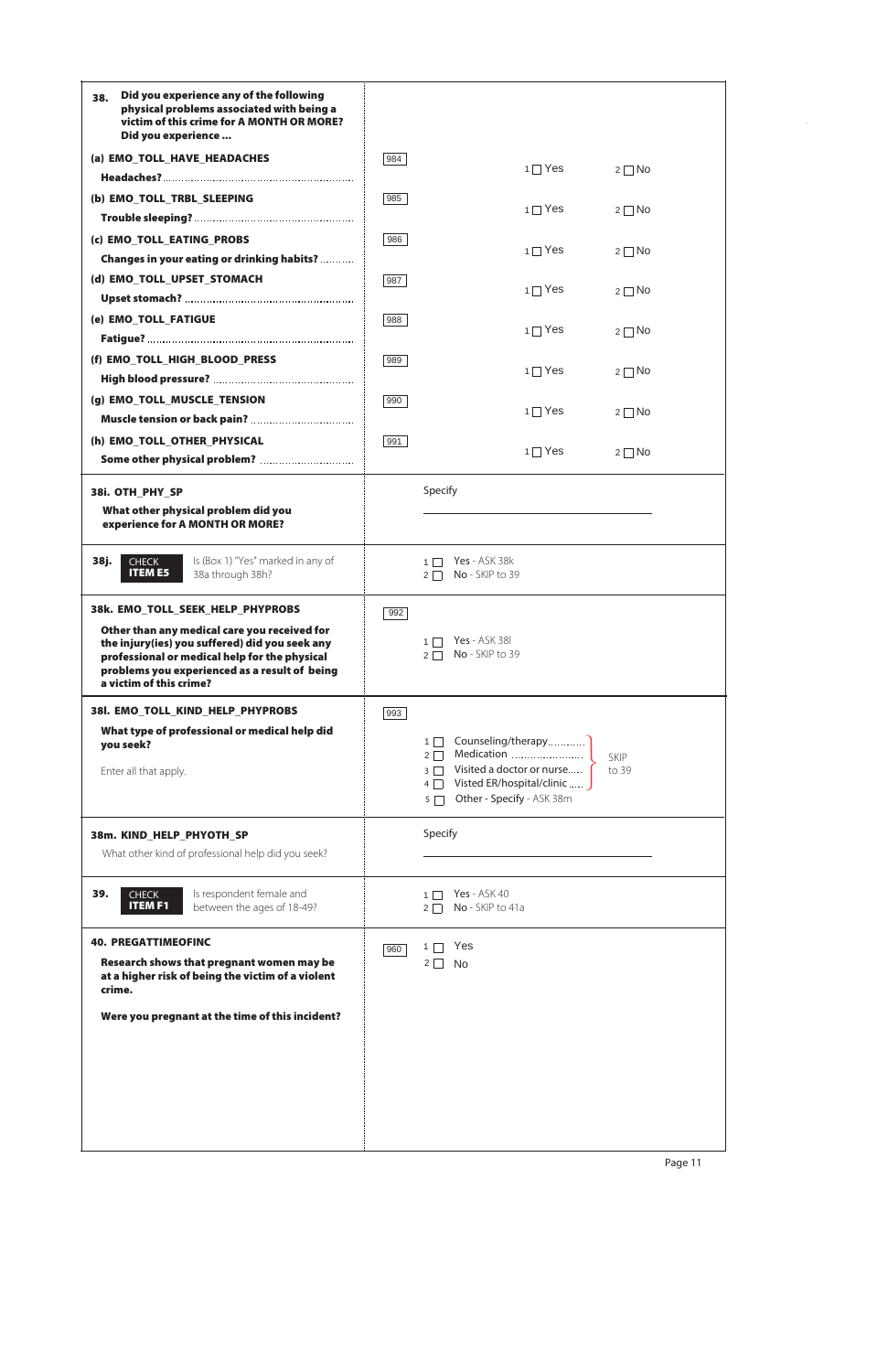| <b>41a. PROTECTSELF</b><br>Did you do anything with the idea of<br>protecting YOURSELF or your PROPERTY while<br>the incident was going on? | 666<br>Yes - SKIP to 42a<br>$1 \Box$<br>$2\Box$                                                                                                                                                                                                                                      | No/took no action/kept still - ASK 41b                                                                                                                                                                                                                                                                                                                                                                                                                                                                                                                                                                                                                                                                                                                                                                                                                                                                                                                                                                                    |
|---------------------------------------------------------------------------------------------------------------------------------------------|--------------------------------------------------------------------------------------------------------------------------------------------------------------------------------------------------------------------------------------------------------------------------------------|---------------------------------------------------------------------------------------------------------------------------------------------------------------------------------------------------------------------------------------------------------------------------------------------------------------------------------------------------------------------------------------------------------------------------------------------------------------------------------------------------------------------------------------------------------------------------------------------------------------------------------------------------------------------------------------------------------------------------------------------------------------------------------------------------------------------------------------------------------------------------------------------------------------------------------------------------------------------------------------------------------------------------|
| <b>41b. DURINGINCIDENT</b><br>Was there anything you did or tried to do<br>about the incident while it was going on?                        | Yes - SKIP to 42a<br>1 [<br>667<br>$2\Box$                                                                                                                                                                                                                                           | No/took no action/kept still - ASK 47                                                                                                                                                                                                                                                                                                                                                                                                                                                                                                                                                                                                                                                                                                                                                                                                                                                                                                                                                                                     |
| 42a. ACTIONSDURINGINC<br>What did you do?<br>Probe: Anything else?<br>Enter all that apply.                                                 | $1 \Box$<br>668<br>$2\Box$<br>$3\Box$<br>$4\Box$<br>$5\Box$<br>$6\Box$<br>$7$    <br>669<br>$8\Box$<br>$9\Box$<br>what they asked)<br>670<br>$12\Box$<br>Called police or quard<br>$13$   <br>671<br>$15$ Screamed from pain or fear<br><b>OTHER</b><br>16 Other - Specify - ASK 42b | <b>USED PHYSICAL FORCE TOWARD OFFENDER</b><br>Attacked offender with gun; fired gun<br>Attacked with other weapon<br>Attacked without weapon (hit, kicked, etc.)<br>Threatened offender with gun<br>Threatened offender with other weapon<br>Threatened to injure, no weapon<br>SKIP<br><b>RESISTED OR CAPTURED OFFENDER</b><br>to 42c<br>Defended self or property (struggled,<br>ducked, blocked blows, held onto property)<br>Chased, tried to catch or hold offender<br><b>SCARED OR WARNED OFF OFFENDER</b><br>Yelled at offender, turned on lights,<br>threatened to call police, etc.<br><b>PERSUADED OR APPEASED OFFENDER</b><br>10 □ Cooperated, or pretended to (stalled, did<br>11 □ Argued, reasoned, pleaded, bargained, etc.<br><b>ESCAPED OR GOT AWAY</b><br>Ran or drove away, or tried; hid, locked door<br>SKIP<br><b>GOT HELP OR GAVE ALARM</b><br>to 42c<br>14 □ Tried to attract attention or help, warn others<br>(cried out for help, called children inside)<br><b>REACTED TO PAIN OR EMOTION</b> |
| 42b. ACTIONDURINGINC_SPEC<br>Please specify what you did.                                                                                   | Specify                                                                                                                                                                                                                                                                              |                                                                                                                                                                                                                                                                                                                                                                                                                                                                                                                                                                                                                                                                                                                                                                                                                                                                                                                                                                                                                           |
| <b>CHECK</b><br>Was the respondent injured in<br>42c.<br><b>ITEM F2</b><br>this incident? (Are any of the<br>Boxes 2-11 marked in 31a?)     | <b>Yes</b> - ASK 43a<br>$1 \mid$<br>No - SKIP to 43b<br>$2\Box$                                                                                                                                                                                                                      |                                                                                                                                                                                                                                                                                                                                                                                                                                                                                                                                                                                                                                                                                                                                                                                                                                                                                                                                                                                                                           |
| <b>43a. INJACTION</b><br>Did you take these actions before, after, or at<br>the same time that you were injured?<br>Enter all that apply.   | 672<br>$1 \mid$<br>$2 \Box$                                                                                                                                                                                                                                                          | Actions taken before injury<br>Actions taken after injury<br>$3 \Box$ Actions taken at same time as injury                                                                                                                                                                                                                                                                                                                                                                                                                                                                                                                                                                                                                                                                                                                                                                                                                                                                                                                |
| <b>43b. INJACTIONHELP</b><br>Did (any of) your action(s) help the situation in<br>any way?                                                  | <b>Yes</b> - ASK 44a<br>673<br>$1 \Box$<br>No<br>$2\Box$<br>Don't know<br>3 <sub>1</sub>                                                                                                                                                                                             | SKIP to 45                                                                                                                                                                                                                                                                                                                                                                                                                                                                                                                                                                                                                                                                                                                                                                                                                                                                                                                                                                                                                |
| Probe: Did your action(s) help you avoid injury,<br>protect your property, escape from the<br>affandau auwana thay halpful in cama athau    |                                                                                                                                                                                                                                                                                      |                                                                                                                                                                                                                                                                                                                                                                                                                                                                                                                                                                                                                                                                                                                                                                                                                                                                                                                                                                                                                           |

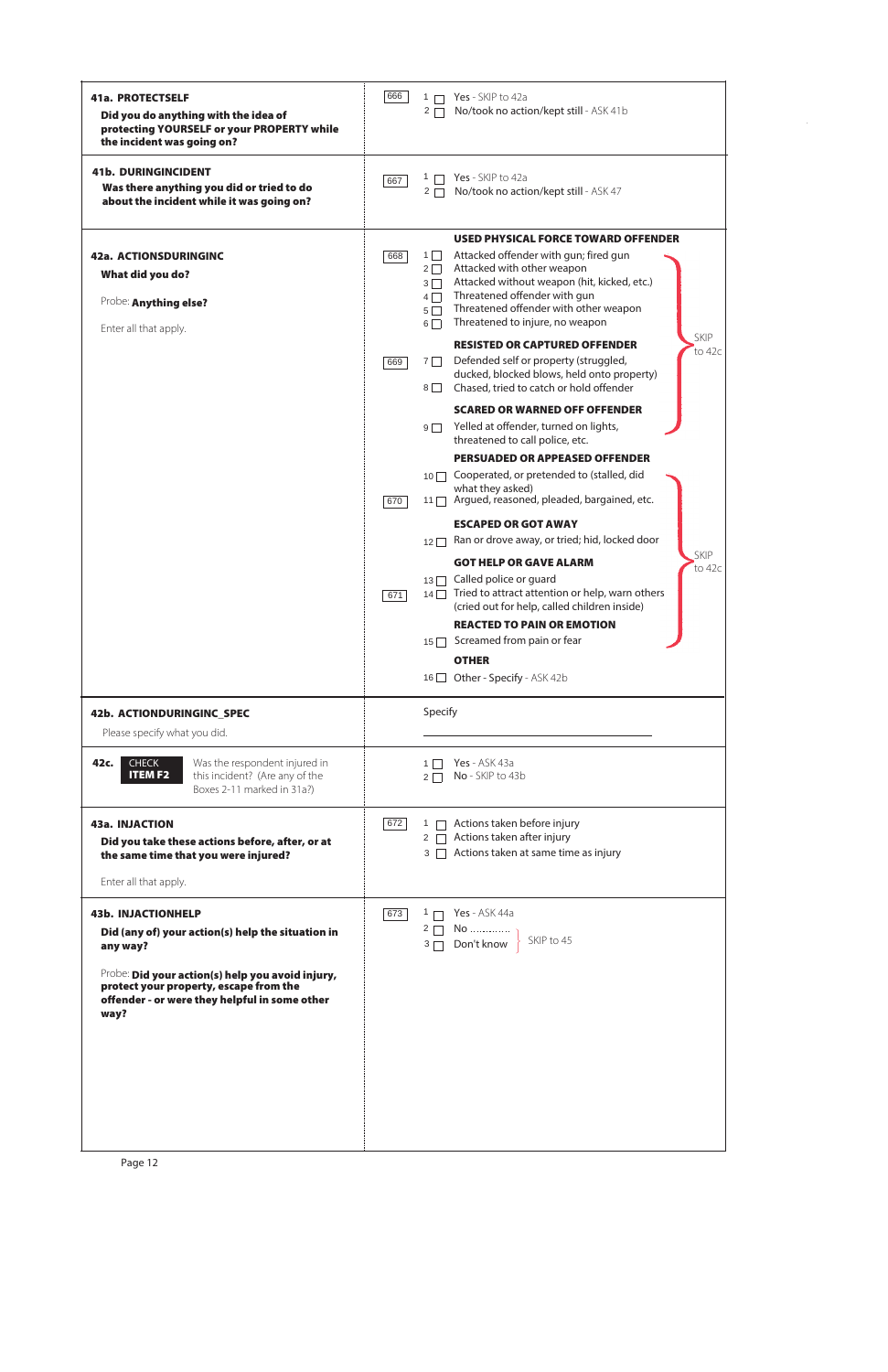| 44a. HELP<br>How were they helpful?<br>Probe: Any other way?<br>Enter all that apply.<br>44b. HELP_SPEC<br>Please specify how were they helpful.                                                                                                                | Helped avoid injury or greater injury to<br>674<br>$1 \Box$<br>$2 \Box$<br>SKIP<br>$3 \Box$ Helped respondent get away from offender.<br>to 45<br>Protected other people<br>$5\Box$<br>6 Other - Specify - ASK 44b<br>Specify                               |  |  |
|-----------------------------------------------------------------------------------------------------------------------------------------------------------------------------------------------------------------------------------------------------------------|-------------------------------------------------------------------------------------------------------------------------------------------------------------------------------------------------------------------------------------------------------------|--|--|
| <b>45. ACTIONWORSE</b><br>Did (any of) your action(s) make the situation<br>worse in any way?<br>Probe: Did your action(s) lead to injury, greater<br>injury, loss of property, make the offender<br>angrier, or make the situation worse in some<br>other way? | $1 \Box$ Yes - ASK 46a<br>675<br>$2 \Box$ No<br>SKIP to 47<br>$3 \Box$ Don't know                                                                                                                                                                           |  |  |
| 46a. WORSE<br>How did they make the situation worse?<br>Probe: Any other way?<br>Enter all that apply.                                                                                                                                                          | Led to injury or greater injury to<br>676<br>$1\Box$<br>Caused greater loss of property or<br>$2\Box$<br><b>SKIP</b><br>Other people got hurt (worse)<br>$3\Box$<br>to 47<br>Made offender angrier, more<br>$5\Box$<br>Other - Specify - ASK 46b<br>$6\Box$ |  |  |
| 46b. WORSE_SPEC<br>Please specify how the respondent's actions made<br>the situation worse.                                                                                                                                                                     | Specify                                                                                                                                                                                                                                                     |  |  |
| <b>47. ANYONEPRESENT</b><br>Was anyone present during the incident<br>besides you and the offender? (Other than<br>children under age 12.)                                                                                                                      | <b>Yes</b> - ASK 48<br>677<br>$1 \Box$<br>$2 \Box$ No<br>SKIP to 54c<br>$3 \Box$ Don't know                                                                                                                                                                 |  |  |
| <b>48. OTHERSACTIONS</b><br>Did the actions of (this person/any of these<br>people) help the situation in any way?                                                                                                                                              | Yes - ASK 49a<br>678<br>$1 \Box$<br>$2 \Box$ No<br>SKIP to 50<br>Don't know<br>$3\Box$                                                                                                                                                                      |  |  |
| 49a. HOWOTHERSHELP<br>How did they help the situation?<br>Probe: Any other way?<br>Enter all that apply.                                                                                                                                                        | Helped avoid injury or greater injury to<br>679<br>$1 \Box$<br>Scared or chased offender off<br>$2 \Box$<br><b>SKIP</b><br>Helped respondent get away from offender<br>$3 \Box$<br>to 50<br>$4\Box$<br>$5\Box$<br>Other - Specify - ASK 49b<br>$6 \Box$     |  |  |
| 49b. HOWOTHERSHELP_SPEC<br>Please specify how they helped the situation.                                                                                                                                                                                        | Specify                                                                                                                                                                                                                                                     |  |  |
| <b>50. OTHERSACTIONSWORSE</b><br>Did the actions of (this person/any of these<br>people) make the situation worse in any way?                                                                                                                                   | Yes - ASK 51a<br>680<br>$1 \Box$<br>$2 \Box$ No<br>SKIP to 52<br>$3\Box$<br>Don't know                                                                                                                                                                      |  |  |



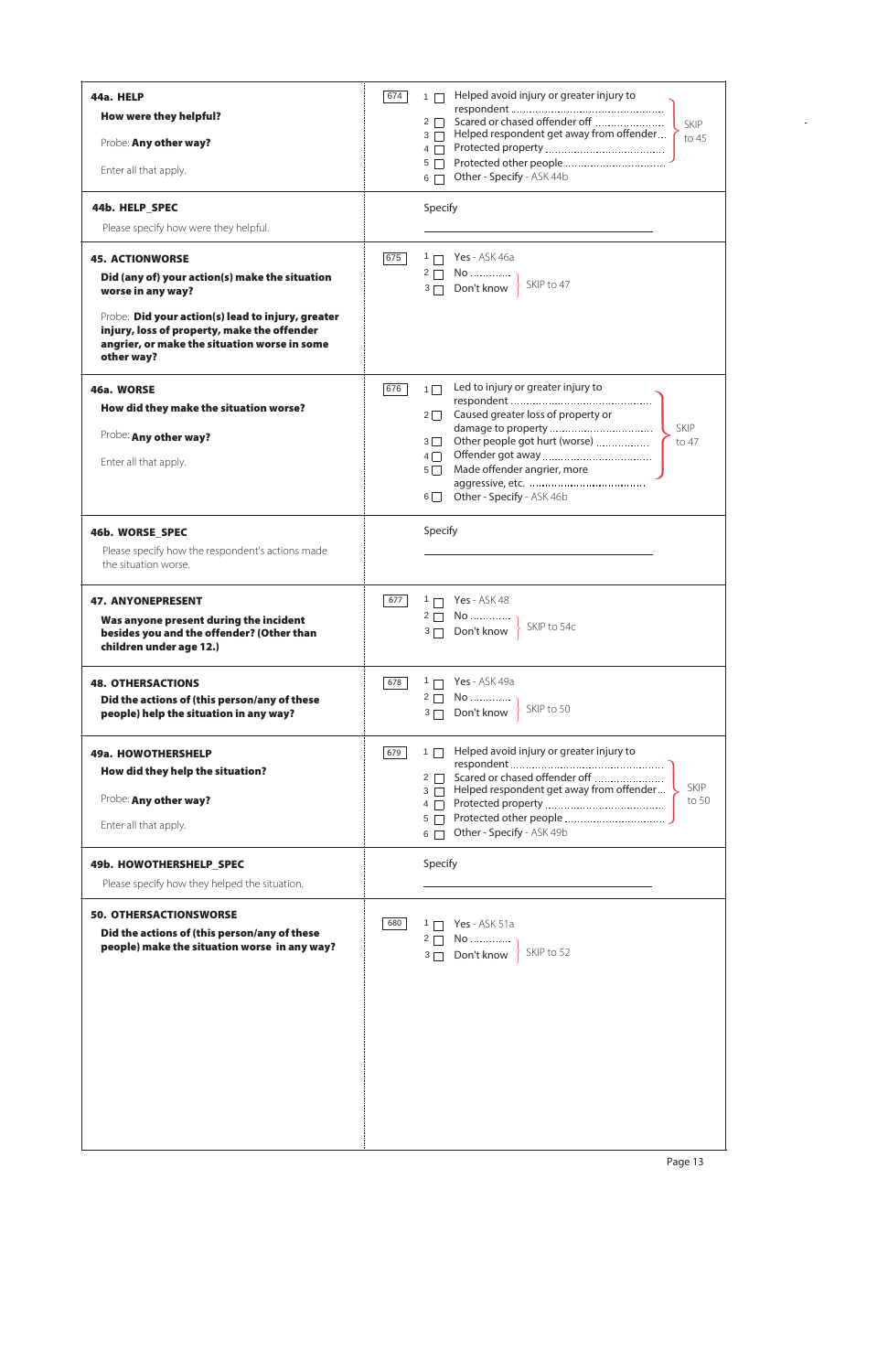| <b>51a. OTHWORSE</b><br>How did they make the situation worse?<br>Probe: Any other way?<br>Enter all that apply.                                                                                                                                                                      | 681 | Led to injury or greater injury to<br>$1 \mid$<br>Caused greater loss of property or<br>$2\Box$<br><b>SKIP</b><br>$3\Box$<br>$4\Box$<br>Made offender angrier, more<br>$5 \mid$<br>Other - Specify - ASK 51b<br>$6$ |  |
|---------------------------------------------------------------------------------------------------------------------------------------------------------------------------------------------------------------------------------------------------------------------------------------|-----|---------------------------------------------------------------------------------------------------------------------------------------------------------------------------------------------------------------------|--|
| 51b. OTHWORSE_SPEC<br>Please specify how they made the situation worse.                                                                                                                                                                                                               |     | Specify                                                                                                                                                                                                             |  |
| <b>52. PERSONSHARMED</b><br>Not counting yourself, were any of the persons<br>present during the incident harmed (Pause),<br>threatened with harm (Pause), or robbed by<br>force or threat of harm? (Do not include<br>yourself, the offender, or children under 12<br>years of age.) | 682 | <b>Yes</b> - ASK 53<br>$1 \Box$<br>$2\Box$<br>Don't know   SKIP to 54c<br>$3\Box$                                                                                                                                   |  |
| <b>53. PERSONSHARMEDNUM</b><br>How many? (Do not include yourself, the<br>offender or children under 12 years of age.)                                                                                                                                                                | 683 | Number of persons                                                                                                                                                                                                   |  |
| <b>54a. HHMEMHARMED</b><br>How many of these persons are members of<br>your household now? (Do not include yourself,<br>the offender or children under 12 years of age.)                                                                                                              | 684 | Number of persons<br>$0$ $\Box$ None - SKIP to 54c                                                                                                                                                                  |  |
| 54b. HHMEMHARMED_NAMES<br>If not sure ask:<br>Who are these household members? (Do not<br>include yourself, the offender, or children<br>under 12 years of age)<br>Enter the line number(s) of other household<br>members.                                                            |     | Line number(s)                                                                                                                                                                                                      |  |
| 54c.<br><b>CHECK</b><br><b>RESPONDENTUSEFORCE</b><br><b>ITEM G</b><br>Did the respondent use or<br>threaten to use physical force<br>against the offender? (Are any of<br>the Boxes 1-6 marked in 42a?)                                                                               | 685 | <b>Yes</b> - ASK 55<br>$1 \mid$<br>No - SKIP to 60<br>$2\Box$                                                                                                                                                       |  |
| <b>55. FIRSTTOUSEFORCE</b><br>Who was the first to use or threaten to use<br>physical force - you, the offender, or someone<br>else?                                                                                                                                                  | 686 | Respondent<br>$1 \mid$<br>Offender(s)<br>$2\Box$<br>SKIP to 60<br>Someone else<br>$3\Box$                                                                                                                           |  |
| <b>56. KNOWLEARNOFFENDERS</b><br>Do you know or have you learned anything<br>about the offender(s) - for instance, whether<br>there was one or more than one offender<br>involved, whether it was someone young or<br>old, or male or female?                                         | 687 | <b>Yes</b> - ASK 57<br>$1 \mid$<br>No - SKIP to 88<br>$2\Box$                                                                                                                                                       |  |
| 57 SURFOEINEO                                                                                                                                                                                                                                                                         | 688 | Suspicion<br>$1\Box$                                                                                                                                                                                                |  |

| <b>57. SUREOFINFO</b><br>How sure are you of this information? Do you<br>have a suspicion, are you fairly sure or are you<br>certain? | <b>OOO</b><br><b>SUSPICIOII</b><br>Fairly sure<br>$2 \mid$<br>Certain<br>3 <sup>1</sup> |
|---------------------------------------------------------------------------------------------------------------------------------------|-----------------------------------------------------------------------------------------|
|                                                                                                                                       |                                                                                         |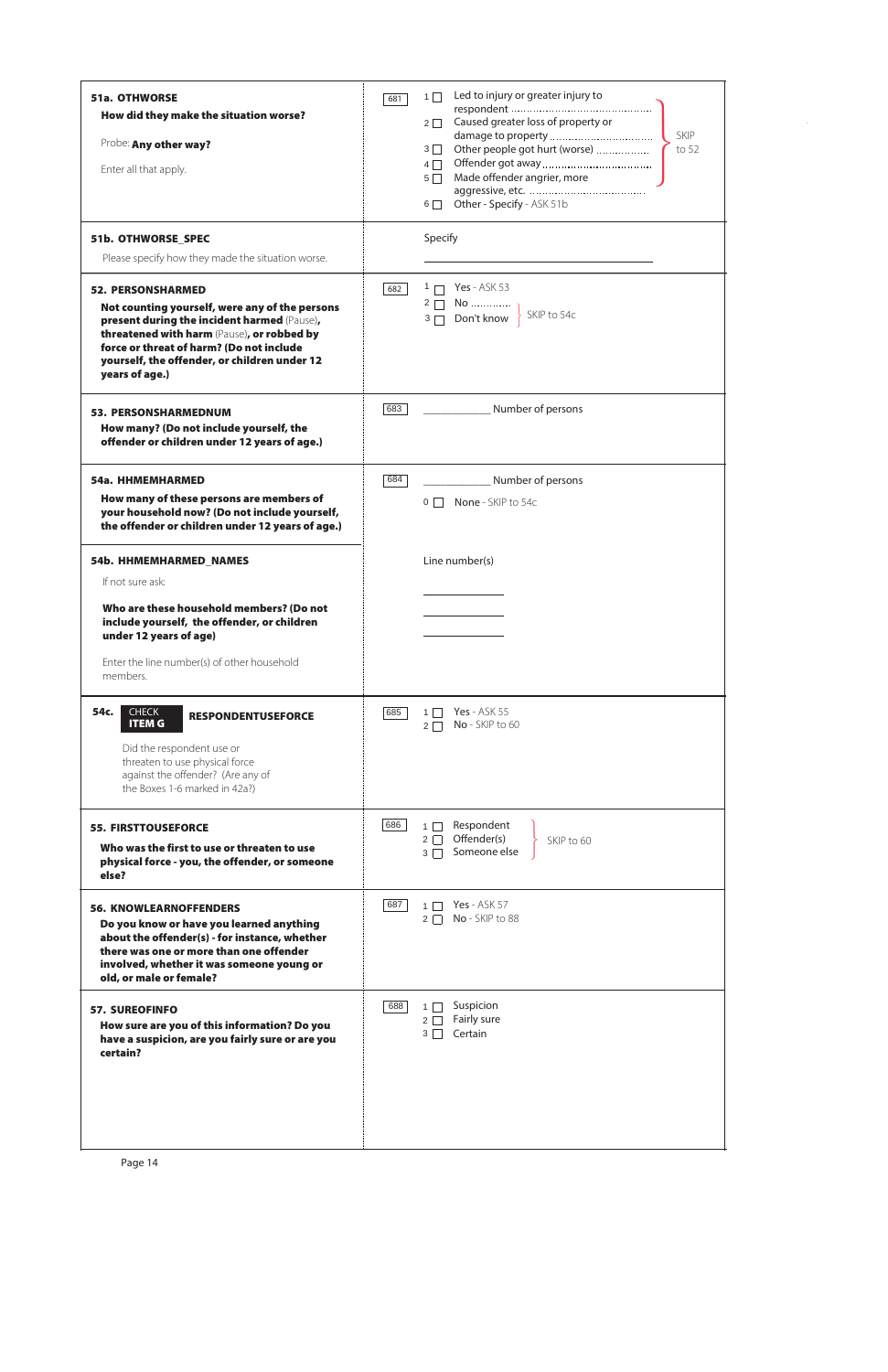| <b>58a. LEARNOFFENDERS</b><br>How did you learn about the offender(s)?<br>Probe: Any other way?<br>Enter all that apply.                                                                  | 689<br>690 | Respondent saw or heard offender<br>$1 \mid$<br>From other member of household who<br>$2\Box$<br>$3 \Box$ From eyewitness(es) other than<br>household member(s)<br>$4 \Box$<br><b>SKIP</b><br>Other person (not eyewitness)<br>$5\Box$<br>to 88<br>Offender(s) admitted it<br>$6\Box$<br>Offender(s) had threatened to do it<br>$7\Box$<br>Stolen property found on offender's<br>$8\Box$<br>property or in offender's possession<br>Figured it out by who had motive,<br>$9\Box$<br>opportunity, or had done it before<br>Other - Specify - $ASK$ 58b<br>$10$ $\Box$ |
|-------------------------------------------------------------------------------------------------------------------------------------------------------------------------------------------|------------|-----------------------------------------------------------------------------------------------------------------------------------------------------------------------------------------------------------------------------------------------------------------------------------------------------------------------------------------------------------------------------------------------------------------------------------------------------------------------------------------------------------------------------------------------------------------------|
| 58b. LEARNOFFENDERS SPEC<br>Please specify how you learned about the offender(s).                                                                                                         |            | Specify - SKIP to 88                                                                                                                                                                                                                                                                                                                                                                                                                                                                                                                                                  |
| 59a. HAPPEN<br><b>What actually happened?</b><br>Probe: Anything else?<br>Enter all that apply.                                                                                           | 691        | Something taken without permission<br>$1 \Box$<br>Attempted or threatened to take something<br>$2\Box$<br>Harassed, argument, abusive language<br>$3\Box$<br>Forcible entry or attempted forcible entry<br>$4\Box$<br><b>SKIP</b><br>5 <b>Forcible entry or attempted forcible</b><br>to 60<br>$6\Box$<br>Damaged or destroyed property<br>Attempted or threatened to damage or<br>$7\Box$<br>Other - Specify - ASK 59b<br>$8 \mid$                                                                                                                                   |
| <b>59b. HAPPEN SPEC</b><br>Please specify what actually happened.                                                                                                                         |            | Specify                                                                                                                                                                                                                                                                                                                                                                                                                                                                                                                                                               |
| <b>60. ONEORMOREOFFENDERS</b><br>Ask or verify -<br>Was the crime committed by only one or by<br>more than one offender?                                                                  | 692        | Only one - SKIP to 62<br>$1 \Box$<br>2 More than one - SKIP to 74<br>3 Don't know - ASK 61                                                                                                                                                                                                                                                                                                                                                                                                                                                                            |
| <b>61. KNOWOFFENDERS</b><br>Do you know anything about one of the<br>offenders?                                                                                                           | 693        | 1 7 Yes - ASK 62<br>No - SKIP to 88<br>$2\Box$                                                                                                                                                                                                                                                                                                                                                                                                                                                                                                                        |
| <b>62. SINGOFFENDERKNEW</b><br>Was the offender someone you knew or a<br>stranger you had never seen before?                                                                              | 703        | Knew or had seen before - SKIP to 64<br>$1$ $\Box$<br>Stranger<br>$2 \square$<br>Don't know<br>$3\Box$                                                                                                                                                                                                                                                                                                                                                                                                                                                                |
| <b>63. SINGOFFENDERRECOG</b><br>Would you be able to recognize the offender if<br>you saw him/her?                                                                                        | 704        | SKIP to 65a<br>2 $\Box$ Not sure (possibly or probably)<br>No - SKIP to 67<br>$3\Box$                                                                                                                                                                                                                                                                                                                                                                                                                                                                                 |
| <b>64. SINGOFFENDERHOWWELL</b><br>How well did you know the offender - by sight<br>only, casual acquaintance, or well known?                                                              | 705        | Sight only - ASK 65a<br>$1 \Box$<br>2 Casual acquaintance  ]<br>SKIP to 66a<br>Well known<br>$3 \Box$                                                                                                                                                                                                                                                                                                                                                                                                                                                                 |
| 65a. SINGOFFENDERSIGHT<br>Would you have been able to tell the police<br>how they might find the offender, for instance,<br>where he/she lived, worked, went to school, or<br>spent time? | 706        | 3 Other - Specify - ASK 65b                                                                                                                                                                                                                                                                                                                                                                                                                                                                                                                                           |



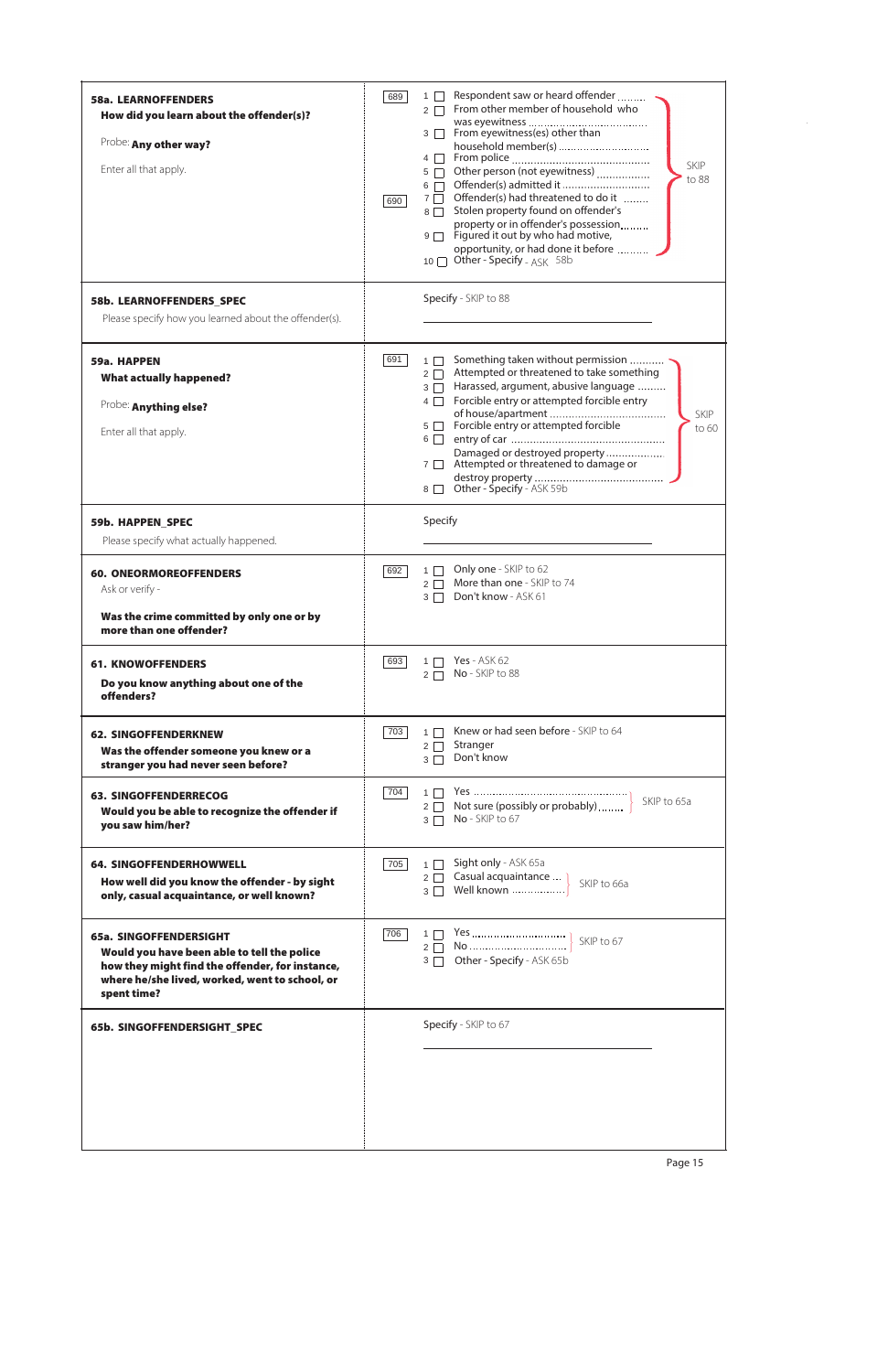| 66a. SINGOFFENDERRELATION<br>How well did you know the offender? For<br>example, was the offender a friend, cousin,<br>etc.?                                                 | 707<br><b>RELATIVE</b><br>Spouse at time of incident<br>$1 \mid$<br>Ex-spouse at time of incident<br>$2 \square$<br><b>SKIP</b><br>Parent or step-parent<br>$3\Box$<br>to 67<br>Own child or step-child<br>$4\Box$<br>$5\Box$<br>Other relative - Specify - ASK 66b<br>$6\Box$<br><b>NONRELATIVE</b><br>Boyfriend or girlfriend, ex-boyfriend or<br>7 <sub>1</sub><br>$8$ $\Box$<br>$9$ $\Box$<br>$10$ $\Box$<br>$11$ $\Box$<br><b>SKIP</b><br>$12 \square$<br>to 67<br>14<br>Supervisor (current or former)<br>15<br>Employee (current or former)<br>16<br>Co-worker (current or former)<br>17<br>Teacher/school staff<br>18<br>Other nonrelative - Specify - ASK 66c<br>13 |
|------------------------------------------------------------------------------------------------------------------------------------------------------------------------------|------------------------------------------------------------------------------------------------------------------------------------------------------------------------------------------------------------------------------------------------------------------------------------------------------------------------------------------------------------------------------------------------------------------------------------------------------------------------------------------------------------------------------------------------------------------------------------------------------------------------------------------------------------------------------|
| 66b. SINGOFFENDERRELATION_SPEC_16<br>Please specify the other relative.                                                                                                      | Specify - SKIP to 67                                                                                                                                                                                                                                                                                                                                                                                                                                                                                                                                                                                                                                                         |
| 66c. SINGOFFENDERRELATION_SPEC_28<br>Please specify the other nonrelative.                                                                                                   | Specify                                                                                                                                                                                                                                                                                                                                                                                                                                                                                                                                                                                                                                                                      |
| <b>67. SINGOFFENDERGENDER</b><br>Was the offender male or female?                                                                                                            | Male<br>698<br>$1 \Box$<br>Female<br>$2\Box$<br>Don't know<br>$3\Box$                                                                                                                                                                                                                                                                                                                                                                                                                                                                                                                                                                                                        |
| <b>68. SINGOFFENDERAGE</b><br>How old would you say the offender was?                                                                                                        | Under 12<br>$5 \Box 21-29$<br>$1 \mid$<br>699<br>$2 \Box$ 12-14<br>$6 \Box 30$ or older<br>Don't know<br>$3 \Box 15-17$<br>$7\Box$<br>$4 \Box 18-20$                                                                                                                                                                                                                                                                                                                                                                                                                                                                                                                         |
| <b>69. SINGOFFETHNICITY</b><br><b>Was the offender Hispanic or Latino?</b>                                                                                                   | Yes<br>994  <br>$1 \mid$<br><b>No</b><br>$2 \Box$<br>Don't know<br>$3\Box$                                                                                                                                                                                                                                                                                                                                                                                                                                                                                                                                                                                                   |
| <b>70. SINGOFFENDERRACE</b><br>What race or races was the offender? You may<br>select more than one. Was the offender<br>Enter all that apply.                               | <b>White?</b><br>$1 \Box$<br>708<br><b>Black or African American?</b><br>$2 \Box$<br>3 <sup>3</sup> American Indian or Alaska Native?<br>$4 \Box$ Asian?<br><b>Native Hawaiian or Other Pacific Islander?</b><br>$5\Box$<br>Don't know<br>$6\Box$                                                                                                                                                                                                                                                                                                                                                                                                                            |
| <b>71. SINGOFFENDERGANG</b><br>Was the offender a member of a street gang, or<br>don't you know?                                                                             | Yes (a member of a street gang)<br>$1 \Box$<br>700<br>$2 \Box$ No (not a member of a street gang)<br>Don't know (if a member of a street gang)<br>$3\Box$                                                                                                                                                                                                                                                                                                                                                                                                                                                                                                                    |
| 72a. SINGOFFENDERDRINKDRUG<br>Was the offender drinking or on drugs, or don't<br>you know?                                                                                   | Yes (drinking or on drugs) - ASK 72b<br>$1 \Box$<br>701<br>No (not drinking/not on drugs)<br>$2\Box$<br>SKIP to 73<br>Don't know (if drinking or on drugs)<br>$3\Box$                                                                                                                                                                                                                                                                                                                                                                                                                                                                                                        |
| 72b. SINGOFFENDERDRINKORDRUG<br>Which was it? (Drinking or on drugs?)                                                                                                        | Drinking<br>702<br>$1 \mid$<br>On drugs<br>$2\Box$<br>Both (drinking and on drugs)<br>$3\Box$<br>Drinking or on drugs - could not tell which<br>$4\Box$                                                                                                                                                                                                                                                                                                                                                                                                                                                                                                                      |
| <b>73. SINGOFFENDERONLYTIME</b><br>Was this the only time this offender committed<br>a crime against you or your household or made<br>threats against you or your household? | 709<br>No (there were other times)<br>$2\Box$<br>SKIP to 88<br>Don't know<br>$3\Box$                                                                                                                                                                                                                                                                                                                                                                                                                                                                                                                                                                                         |
| <b>74. HOWMANYOFFENDERS</b><br><b>How many offenders?</b>                                                                                                                    | $710$<br>Number of offenders                                                                                                                                                                                                                                                                                                                                                                                                                                                                                                                                                                                                                                                 |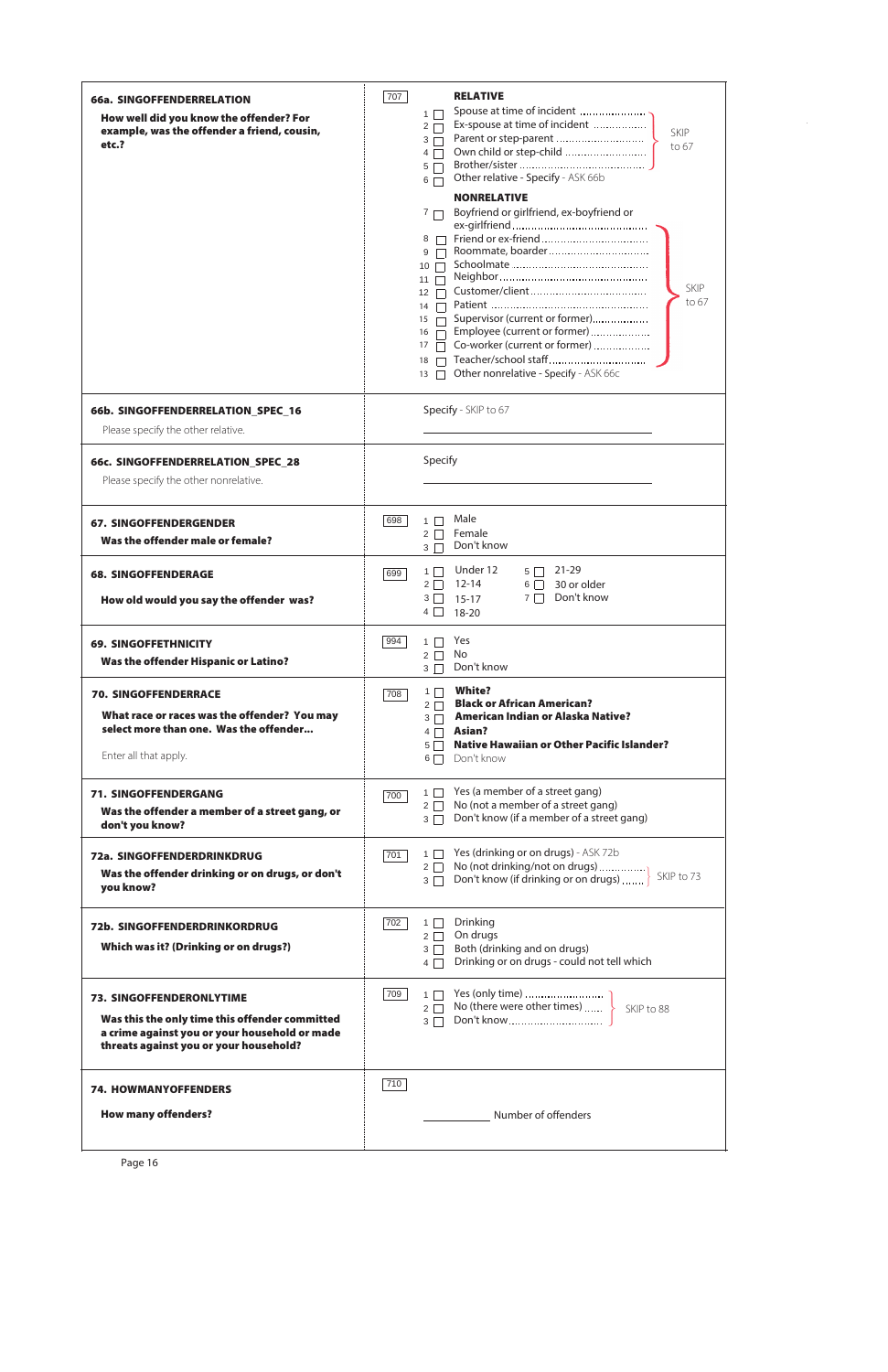| <b>75. MULTOFFENDERKNEW</b><br>Were any of the offenders known to you, or<br>were they strangers you had never seen<br>before?                                                         | All known<br>$1 \Box$<br>718<br>SKIP to 77a<br>Some known<br>$2\Box$<br>All strangers<br>$3\Box$<br><b>ASK 76</b><br>Don't know<br>$4\Box$                                                                                                                                                                                               |
|----------------------------------------------------------------------------------------------------------------------------------------------------------------------------------------|------------------------------------------------------------------------------------------------------------------------------------------------------------------------------------------------------------------------------------------------------------------------------------------------------------------------------------------|
| <b>76. MULTOFFENDERRECOG</b><br>Would you be able to recognize any of them if<br>you saw them?                                                                                         | $1 \Box$ Yes<br>719<br>No - SKIP to 80a<br>$3\Box$                                                                                                                                                                                                                                                                                       |
| 77a. MULTOFFENDERHOWWELL<br>How well did you know the offender(s) - by<br>sight only, casual acquaintance, or well<br>known?<br>Probe: Anything else?<br>Enter all that apply.         | Sight only<br>$1\Box$<br>720<br>Casual acquaintance<br>$2\Box$<br>Well known<br>$3\Box$                                                                                                                                                                                                                                                  |
| 77b.<br>Is "casual acquaintance" or "well<br><b>CHECK</b><br><b>ITEM H</b><br>known" marked in 77a?                                                                                    | Yes - SKIP to 79a<br><b>No</b> - ASK 78a                                                                                                                                                                                                                                                                                                 |
| 78a. MULTOFFENDERSIGHT<br>Would you have been able to tell the police<br>how they might find any of them, for instance,<br>where they lived, worked, went to school, or<br>spent time? | $\begin{array}{c} 1 \ \square \quad \  \textsf{Yes} \  \  \ . \ 2 \ \square \quad \  \textsf{No} \  \end{array} \bigg \}$<br>722<br>SKIP to 80a<br>$3\Box$<br>Other - Specify - ASK 78b                                                                                                                                                  |
| 78b. MULTOFFENDERSIGHT SPEC                                                                                                                                                            | Specify - SKIP to 80a                                                                                                                                                                                                                                                                                                                    |
| Please specify.                                                                                                                                                                        |                                                                                                                                                                                                                                                                                                                                          |
| 79a. MULTOFFENDERRELATION<br>How did you know them? For example, were<br>they friends, cousins, etc.?<br>Probe: Anything else?<br>Enter all that apply.                                | <b>RELATIVE</b><br>Spouse at time of incident<br>$1 \Box$<br>961<br>Ex-spouse at time of incident<br>2 $\Box$<br>SKIP<br>Parent or step-parent<br>$3 \Box$<br>to 80a<br>Own child or step-child<br>4<br>5<br>Other relative - Specify - ASK 79b<br>6<br><b>NONRELATIVE</b><br>7 <b>D</b> Boyfriend or girlfriend, ex-boyfriend or<br>962 |
|                                                                                                                                                                                        | SKIP<br>to 80a<br>963<br>11 $\Box$<br>12 <sup>1</sup><br>13 Other nonrelative - Specify - ASK 79c<br>14<br>964<br>15 Supervisor (current or former)<br><b>SKIP</b><br>16 Employee (current or former)<br>17 Co-worker (current or former)<br>to 80a<br>965                                                                               |
| 79b. MULTOFFENDERRELATION_SPEC_16<br>Please specify the other relative.                                                                                                                | Specify - SKIP to 80a                                                                                                                                                                                                                                                                                                                    |
| 79c. MULTOFFENDERRELATION_SPEC_28<br>Please specify the other nonrelative.                                                                                                             | Specify                                                                                                                                                                                                                                                                                                                                  |
| 80a. MULTOFFENDERGENDER<br>Were they male or female?                                                                                                                                   | 711<br>$1\Box$<br>All female<br>$2\Box$<br>SKIP to 81<br>Don't know sex of any offenders<br>$3\Box$<br>Both male and female  (If only two offenders,<br>$4\Box$<br>SKIP to 81<br>otherwise ASK 80b)                                                                                                                                      |
| 80b. MULTOFFENDERMOSTGENDER<br>Were they mostly male or mostly female?                                                                                                                 | Mostly male<br>$1 \Box$<br>712<br>Mostly female<br>2 <sup>1</sup><br>Evenly divided<br>$3 \mid$<br>Don't know<br>$4\Box$                                                                                                                                                                                                                 |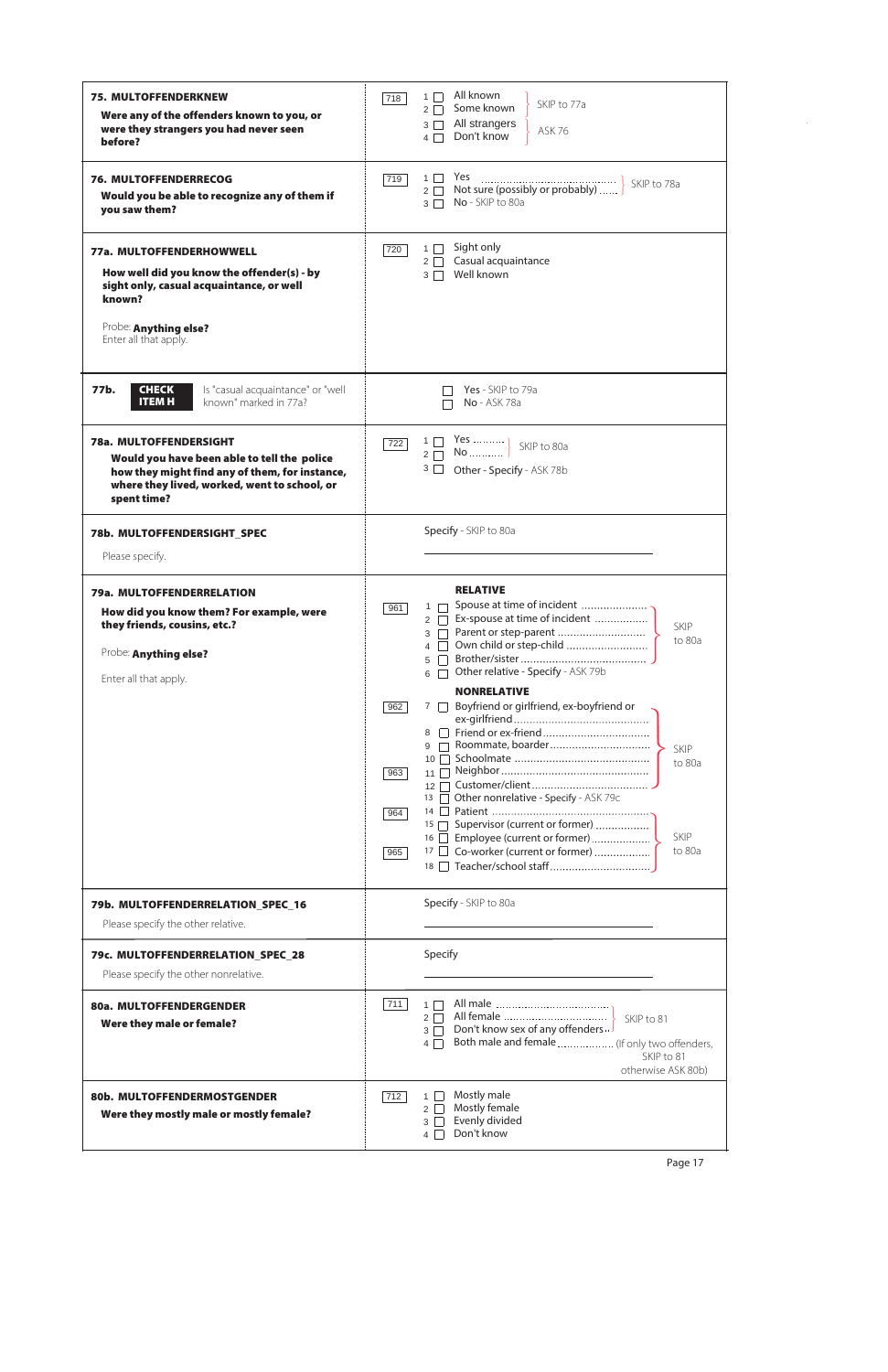| <b>81. MULTOFFENDERYOUNG</b><br>How old would you say the youngest was?                                                                                                                  | Under 12<br>21-29<br>$1 \mid$<br>$5\Box$<br>713<br>$2 \Box$ 12-14<br>$6 \Box 30$ or older<br>Don't know<br>$7\Box$<br>$3 \square$ 15-17<br>$4 \Box 18-20$                                                                                                                 |
|------------------------------------------------------------------------------------------------------------------------------------------------------------------------------------------|---------------------------------------------------------------------------------------------------------------------------------------------------------------------------------------------------------------------------------------------------------------------------|
| <b>82. MULTOFFENDEROLD</b><br>How old would you say the oldest was?                                                                                                                      | Under 12<br>$5 \Box 21-29$<br>$1 \mid$<br>714<br>12-14<br>$6 \Box 30$ or older<br>$2 \mid$<br>7 □ Don't know<br>$3 \Box 15-17$<br>$4 \Box 18-20$                                                                                                                          |
| 83a. MULTIPLEOFFENDERETHNICITY<br>Were any of the offenders Hispanic or Latino?                                                                                                          | Yes - ASK 83b<br>995<br>$1 \Box$<br>SKIP to 84a<br>Don't know<br>$3 \Box$                                                                                                                                                                                                 |
| 83b. MULTIPLEOFFENDERMOSTETHNICITY<br>Were the offenders mostly Hispanic, mostly<br>non-Hispanic, or an equal number of Hispanic<br>and non-Hispanic?                                    | Mostly Hispanic or Latino<br>$1 \Box$<br>996<br>Mostly non-Hispanic<br>$2\Box$<br>Equal number of Hispanic and non-Hispanic<br>$3 \Box$<br>Don't know<br>$4\Box$                                                                                                          |
| 84a. MULTOFFENDERRACE<br>What race or races were the offenders? Were<br>they<br>Enter all that apply.                                                                                    | <b>White?</b><br>$1 \Box$<br>726<br>2 Black or African American?<br>3 <b>American Indian or Alaska Native?</b><br>$4 \Box$ Asian?<br><b>Native Hawaiian or Other Pacific Islander?</b><br>$5 \mid$<br>Don't know<br>$6 \mid \cdot \mid$                                   |
| Is more than one box marked in<br>84b.<br><b>CHECK</b><br><b>ITEM I</b><br>84a?                                                                                                          | Yes - ASK 84c<br>No - SKIP to 85                                                                                                                                                                                                                                          |
| 84c. MULTOFFENDERRACEMOST<br>What race were most of the offenders?                                                                                                                       | 1   Mostly White<br>727<br>2   Mostly Black or African American<br>3   Mostly American Indian or Alaska Native<br><b>Mostly Asian</b><br>$4 \Box$<br>5 Mostly Native Hawaiian or Other Pacific Islander<br>Equal number of each race<br>$6 \Box$<br>Don't know<br>$7\Box$ |
| <b>85. MULTOFFENDERGANG</b><br>Were any of the offenders a member of a street<br>gang, or don't you know?                                                                                | Yes (a member of a street gang)<br>1    <br>715<br>No (not a member of a street gang)<br>$2\Box$<br>Don't know (if a member of a street gang)<br>$3\Box$                                                                                                                  |
| 86a. MULTOFFENDERDRINKDRUG<br>Were any of the offenders drinking or on<br>drugs, or don't you know?                                                                                      | Yes (drinking or on drugs) - ASK 86b<br>$1 \mid$<br>716<br>No (not drinking/not on drugs)<br>$2\Box$<br>SKIP to 87<br>Don't know (if drinking or on drugs)<br>$3 \Box$                                                                                                    |
| 86b. MULTOFFENDERDRINKORDRUG<br>Which was it? (Drinking or on drugs?)                                                                                                                    | Drinking<br>$1 \mid$<br>717<br>On drugs<br>$2\Box$<br>Both (drinking and on drugs)<br>$3\Box$<br>Drinking or on drugs - could not tell which<br>$4\Box$                                                                                                                   |
| <b>87. MULTOFFENDERONLYTIME</b><br>Was this the only time any of these offenders<br>committed a crime against you or your<br>household or made threats against you or your<br>household? | 730<br>Yes (only time)<br>$1 \mid$<br>No (there were other times)<br>$2 \mid$<br>Don't know<br>$3\Box$                                                                                                                                                                    |
| 88. THEFT<br>Ask or verify:<br>Was something stolen or taken without<br>permission that belonged to you or others in the<br>household? (Include anuthing stalen from the                 | 731<br>Yes - SKIP to 96a<br>$1 \mid$<br>$2 \Box$<br><b>No</b><br>Don't know<br>$3 \mid \mid$                                                                                                                                                                              |

household? (Include anything stolen from the business operated from the respondent's home.)

Include anything stolen from an unrecognizable business. Do not include anything stolen from a recognizable business in respondent's home or another business, such as merchandise or cash from a register.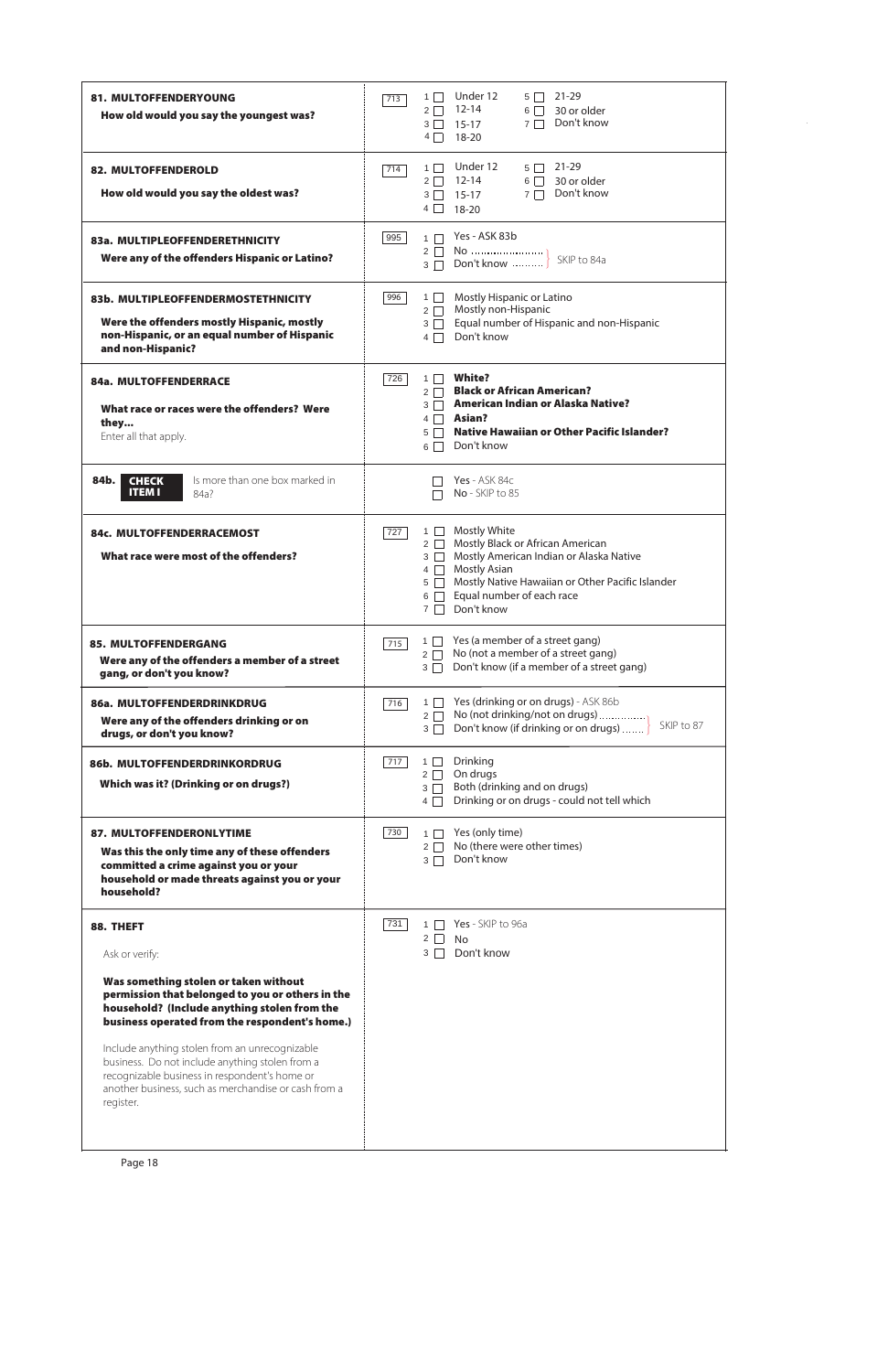| <b>89. ATTEMPTTHEFT</b>                                                                                                                                                          | Yes - ASK 90a<br>$1 \mid$<br>732<br>$2 \square$                                                                                                                 |
|----------------------------------------------------------------------------------------------------------------------------------------------------------------------------------|-----------------------------------------------------------------------------------------------------------------------------------------------------------------|
| Ask or verify:                                                                                                                                                                   | SKIP to 110<br>Don't know<br>$3 \Box$                                                                                                                           |
| Did the offender(s) ATTEMPT to take something<br>that belonged to you or others in the<br>household? (Include anything stolen from the<br>operated from the respondent's home.)  |                                                                                                                                                                 |
| Do not include anything the offender tried to steal<br>from a recognizable business in respondent's home or<br>another business, such as merchandise or cash from a<br>register. |                                                                                                                                                                 |
| 90a. ATTEMPTTHEFTWHAT                                                                                                                                                            | 733<br>$1 \mid$<br>$2 \mid$                                                                                                                                     |
| What did the offender try to take?                                                                                                                                               | $3 \Box$<br>Credit cards, checks, bank cards<br>$4\Box$                                                                                                         |
| Probe: Anything else?                                                                                                                                                            | $5 \mid$                                                                                                                                                        |
| Enter all that apply.                                                                                                                                                            | Other motor vehicle<br>$6\Box$<br>Part of motor vehicle (tire, hubcap,<br>$7\Box$<br>734<br>attached car stereo or satellite radio,<br>attached CB radio, etc.) |
|                                                                                                                                                                                  | SKIP<br>$8 \mid$<br>to 91a<br>$9\Box$                                                                                                                           |
|                                                                                                                                                                                  | 10 □ TV, DVD player, VCR, stereo, other<br>735<br>household appliances                                                                                          |
|                                                                                                                                                                                  | Silver, china, art objects<br>11<br>Other household furnishings (furniture,<br>$12 \square$                                                                     |
|                                                                                                                                                                                  | 736<br>13 □ Personal effects (clothing, jewelry, toys,                                                                                                          |
|                                                                                                                                                                                  | 14 Handgun (pistol, revolver)                                                                                                                                   |
|                                                                                                                                                                                  | 15 Other firearm (rifle, shotgun)<br>16 $\Box$ Other - Specify - ASK 90b<br>737<br>17 □ Don't know - SKIP to 91a                                                |
| 90b. ATTEMPTTHEFTWHAT_SPEC                                                                                                                                                       | Specify                                                                                                                                                         |
| Please specify what the offender(s) tried to take.                                                                                                                               |                                                                                                                                                                 |
| 91a. ATTEMPTTHEFTOWNER<br>Did the (property/money) the offender tried to<br>take belong to you personally, to someone else                                                       | Respondent only - SKIP to 92a<br>$1 \mid$<br>738<br>Respondent and other household<br>$2\Box$<br>$3\Box$<br>Other household member(s) only                      |
| in the household, or to both you and other<br>household members?                                                                                                                 | Nonhousehold member(s) only - SKIP to 92a<br>$4\Box$<br>$5\Box$<br>Other - Specify - ASK 91b                                                                    |
| 91b. ATTEMPTTHEFTOWNER_SPEC                                                                                                                                                      | Specify - SKIP to 92a                                                                                                                                           |
| Please specify who the (property/money) the<br>offender(s) tried to take belonged to.                                                                                            |                                                                                                                                                                 |
| 91c.<br><b>CHECK</b><br><b>ATTEMPTHEFTLNS</b><br><b>ITEM J</b>                                                                                                                   | 739<br>Line number                                                                                                                                              |
| If not sure, ask:                                                                                                                                                                | Line number                                                                                                                                                     |
| Besides the respondent, which household<br>member(s) owned the (property/money) the<br>offender tried to take?                                                                   | Line number<br><b>OR</b>                                                                                                                                        |
| Enter appropriate line number(s).                                                                                                                                                | 40   Household property                                                                                                                                         |
| 92a. ATTEMPTTHEFTITEMSINMV<br>Ask or verify:                                                                                                                                     | Yes<br>740<br>$1 \mid$<br>No<br>$2 \mid$                                                                                                                        |

(Was/Were) the article(s) IN or ATTACHED to a motor vehicle when the attempt was made to take (it/them)?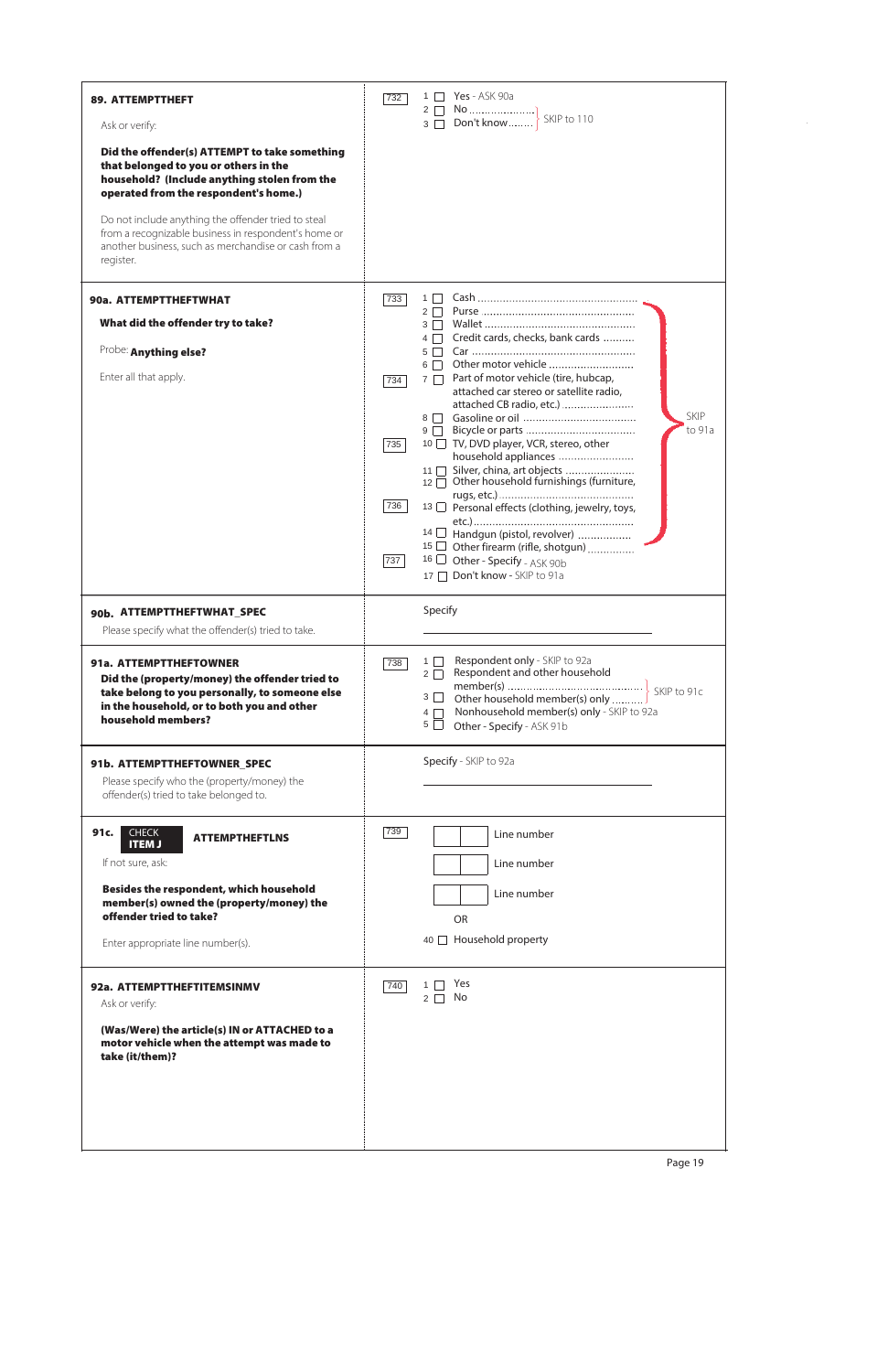| 92b.<br>Did the offender try to take cash,<br><b>CHECK</b><br><b>ITEMK</b><br>a purse, or a wallet?<br>(Is Box 1, 2, or 3 marked in 90a?)                                                                                                                                                       |     |                                                                                                                                       | <b>Yes</b> - ASK 93<br>No - SKIP to 94                                                                                                                                                                                                                                                                                                                                                                                                                                                                                                     |
|-------------------------------------------------------------------------------------------------------------------------------------------------------------------------------------------------------------------------------------------------------------------------------------------------|-----|---------------------------------------------------------------------------------------------------------------------------------------|--------------------------------------------------------------------------------------------------------------------------------------------------------------------------------------------------------------------------------------------------------------------------------------------------------------------------------------------------------------------------------------------------------------------------------------------------------------------------------------------------------------------------------------------|
| <b>93. ATTEMPTTHEFTONPERSON</b><br>Ask or verify:<br>Was the (cash/purse/wallet) on your person,<br>for instance, in a pocket or being held?                                                                                                                                                    | 742 | $1\vert$ $\vert$<br>$2\Box$                                                                                                           | Yes<br>No                                                                                                                                                                                                                                                                                                                                                                                                                                                                                                                                  |
| 94. ATTEMPTTHEFTITEMONPERSON<br>Ask or verify:<br>Was there anything (else) the offender(s) tried<br>to take directly from you, for instance, from<br>your pocket or hands, or something that you<br>were wearing?<br>Exclude property not belonging to respondent or<br>other household member | 745 | $1 \Box$<br>$2 \mid \mid$                                                                                                             | <b>Yes</b> - ASK 95<br>No - SKIP to 110                                                                                                                                                                                                                                                                                                                                                                                                                                                                                                    |
| <b>95. ATTEMPTTHEFTITEMS</b><br>Which items did the offender(s) try to take<br>directly from you?<br>Exclude property not belonging to respondent or<br>other household member.                                                                                                                 | 746 | $4\Box$<br>$5\Box$<br>$6 \Box$<br>$7\Box$<br>$8\Box$<br>$9\Box$<br>11<br>$12\Box$<br> 13 <br>14<br>15<br>$16\Box$<br>$40\blacksquare$ | Credit cards, checks, bank cards<br>Other motor vehicle<br>Part of motor vehicle (tire, hubcap,<br>attached car stereo or satellite radio,<br>attached CB radio, etc.)<br>10 <sup>O</sup> TV, DVD player, VCR, stereo, other<br><b>SKIP</b><br>household appliances<br>to 110<br>Silver, china, art objects<br>Other household furnishings (furniture,<br>Personal effects (clothing, jewelry, toys,<br>Handgun (pistol, revolver)<br>Other firearm (rifle, shotgun)<br>Tried to take everything marked in 90a<br>directly from respondent |

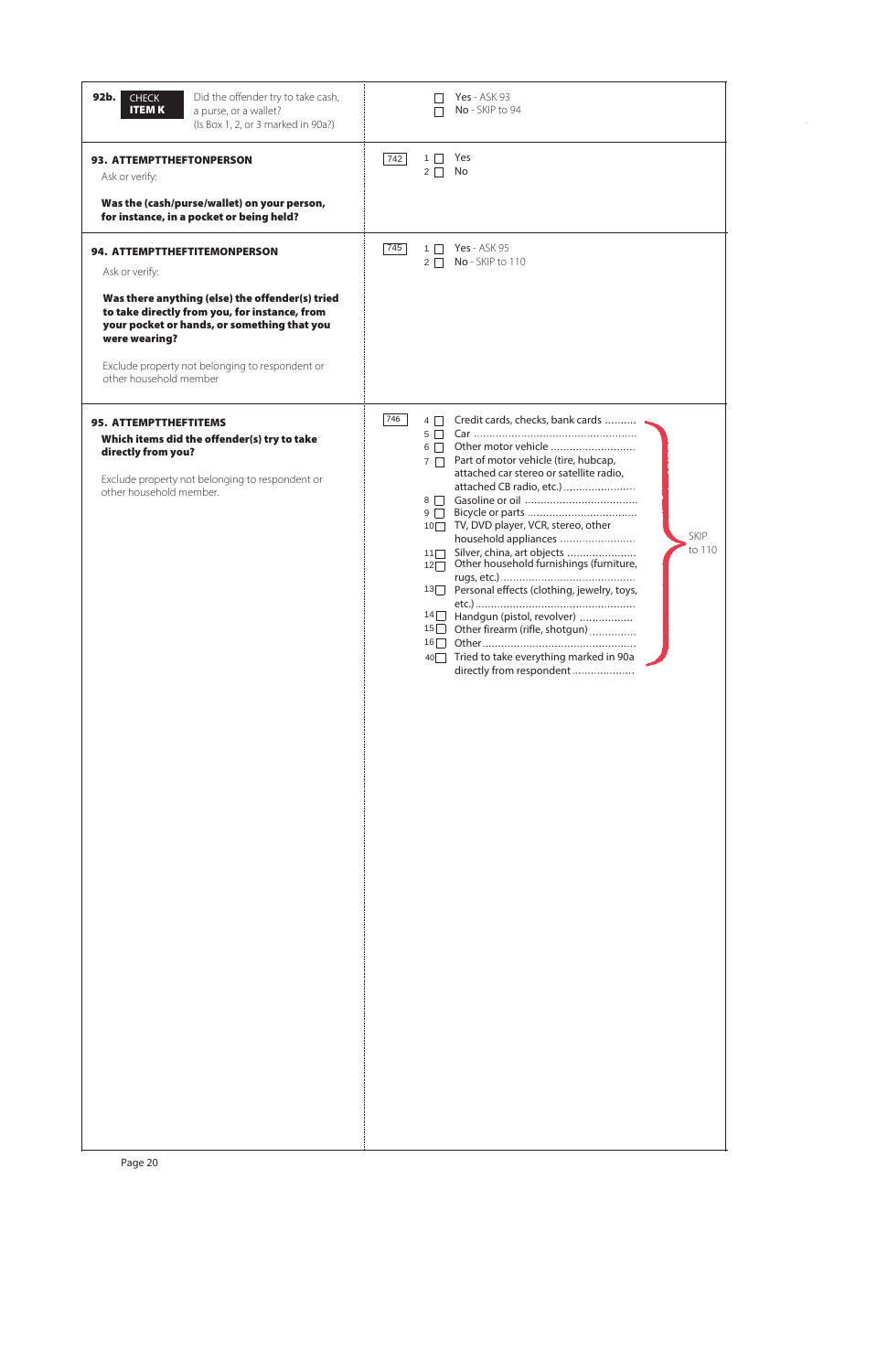| 96a. WHATWASTAKEN<br>What was taken that belonged to you or<br>others in the household?                                                                                      | <b>CASH/PURSE/WALLET/CREDIT CARDS</b><br>Cash<br>$1 \mid$<br>748<br>Purse<br>$2\Box$<br>Wallet<br>$3\Box$<br>Credit cards, check, bank cards<br>$4\Box$                                                                                                                                                                                                                                          |
|------------------------------------------------------------------------------------------------------------------------------------------------------------------------------|--------------------------------------------------------------------------------------------------------------------------------------------------------------------------------------------------------------------------------------------------------------------------------------------------------------------------------------------------------------------------------------------------|
| Probe: Anything else?<br>Enter all that apply.                                                                                                                               | <b>VEHICLE OR PARTS</b><br>$5\Box$<br>Car<br>Other motor vehicle<br>$6\Box$<br>Part of motor vehicle (tire, hubcap, attached car<br>$7\Box$<br>749<br>stereo or satellite radio, attached CB radio, etc.)<br>Unattached motor vehicle accessories or equipment<br>8<br>(unattached CD player or satellite radio, etc.)<br>Gasoline or oil<br>$9 \mid$<br>10 Bicycle or parts                     |
|                                                                                                                                                                              | <b>HOUSEHOLD FURNISHINGS</b><br>11 TV, DVD player, VCR, stereo, other household<br>750<br>appliances<br>12 □ Silver, china, art objects<br>13 Other household furnishings (furniture, rugs, etc.)                                                                                                                                                                                                |
|                                                                                                                                                                              | <b>PERSONAL EFFECTS</b><br>Portable electronic and photographic gear<br>14<br>751<br>(Personal stereo, TV, cellphone, camera, etc.)<br>15   Clothing, furs, luggage, briefcase<br>16 □ Jewelry, watch, keys<br>17 □ Collection of stamps, coins, etc.<br>752<br>18   Toys, sports and recreation equipment<br>(not listed above)<br>Other personal and portable objects<br>19<br><b>FIREARMS</b> |
|                                                                                                                                                                              | 20 □ Handgun (pistol, revolver)<br>753<br>Other firearm (rifle, shotgun)<br>$21 \Box$<br><b>MISCELLANEOUS</b><br>Tools, machines, office equipment<br>$22 \Box$<br>23 □ Farm or garden produce, plants, fruit, logs<br>754<br>24 □ Animals - pet or livestock<br>$25 \Box$ Food or liquor<br>26 <u>□</u> Other - Specify<br>755<br>27 □ Don't know                                               |
| 96b.<br><b>CHECK</b><br>Follow the skip pattern for the<br><b>ITEM L1</b><br>first category met, based on the<br>entries in 96a.                                             | If Box 26 is marked in 96a - ASK 96c<br>If Box 2 and/or 3 is marked in 96a - SKIP to 96d<br>If Box 1 is marked in 96a - SKIP to 96e<br>If none of the conditions above are met - SKIP to 97a                                                                                                                                                                                                     |
| 96c. WHATWASTAKEN_SPEC<br>Please specify what was taken.                                                                                                                     | If Box 2 and/or 3 is marked in 96a - ASK 96d<br>Specify -<br>If Box 1 is marked in 96a - SKIP to 96e<br>Otherwise SKIP to 97a                                                                                                                                                                                                                                                                    |
| 96d. PRSWLT_CONTAINMONEY<br>Did the stolen (purse/wallet) contain any<br>money?                                                                                              | <b>Yes</b> - ASK 96e<br>$1 \Box$<br>2 No  If Box 1 is marked in 96a ASK 96e<br>otherwise SKIP to 97a                                                                                                                                                                                                                                                                                             |
| <b>96e. AMOUNTCASHTAKEN</b><br>If not sure, ask:<br>How much cash was taken?                                                                                                 | 747<br>Amount of cash taken<br>$00\,$                                                                                                                                                                                                                                                                                                                                                            |
| 97a. WHOOWNEDSTOLENPROPERTY<br>Did the stolen (property/money) belong to you<br>personally, to someone else in the household,<br>or to both you and other household members? | Respondent only - SKIP to 97d<br>$1 \Box$<br>760<br>Respondent and other household<br>$2 \Box$<br>$3\Box$<br>Other household member(s) only<br>Nonhousehold member(s) only - SKIP to 97d<br>$4\Box$<br>$5\Box$<br>Other - Specify - ASK 97b                                                                                                                                                      |
| 97b. ATTEMPTTHEFTOWNER_SPEC<br>Please specify who the stolen (property/money)<br>belonged to.                                                                                | Specify - SKIP to 97d                                                                                                                                                                                                                                                                                                                                                                            |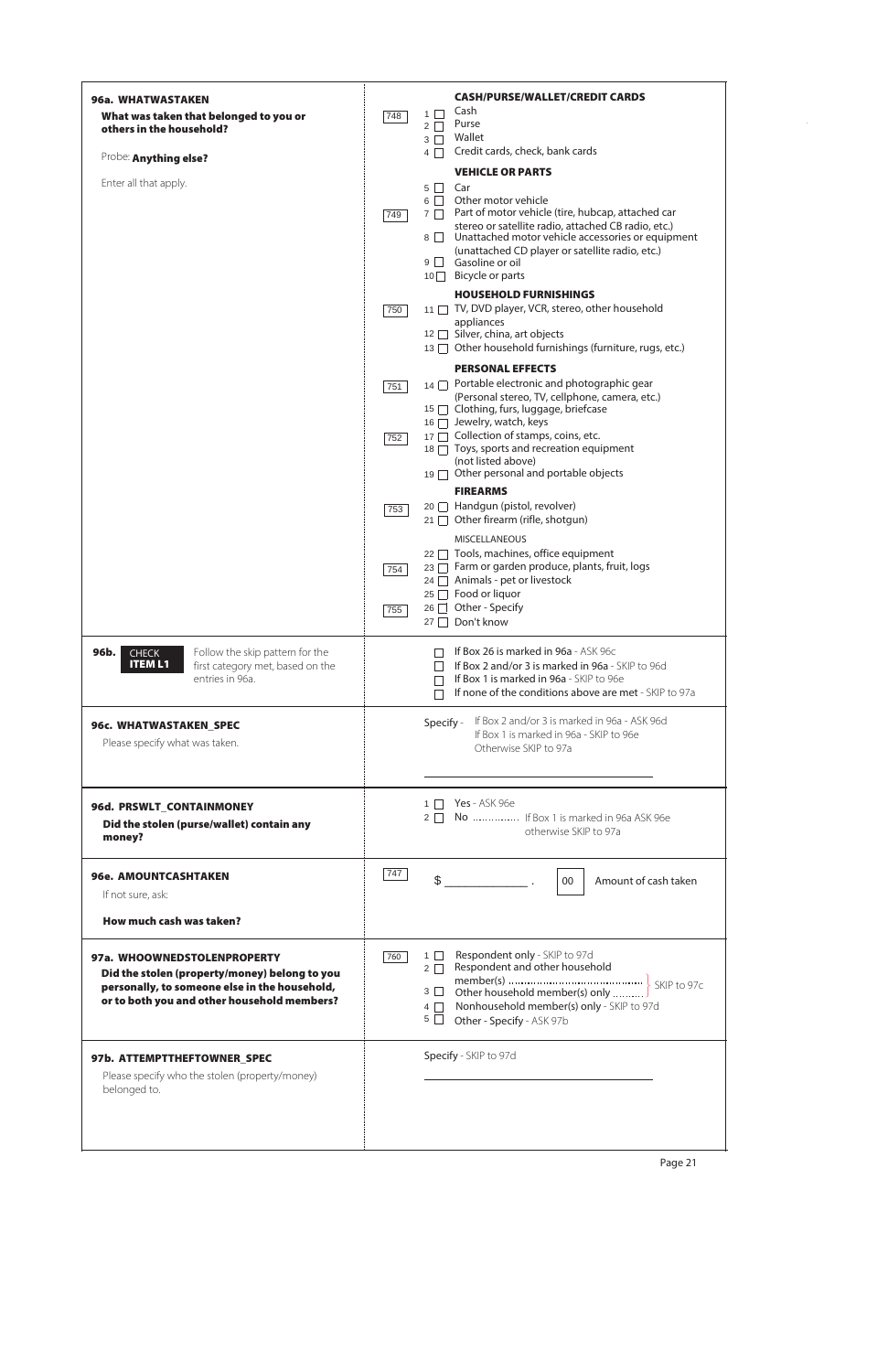| 97c.<br><b>CHECK</b><br><b>OTHERSOWNEDSTOLENPROPERTY</b><br><b>ITEM L2</b>                                                                              | 761<br>Line number                                                         |
|---------------------------------------------------------------------------------------------------------------------------------------------------------|----------------------------------------------------------------------------|
| If not sure, ask:                                                                                                                                       | Line number                                                                |
| Besides the respondent, which household<br>member(s) owned the stolen (property/<br>money)?                                                             | Line number<br><b>OR</b>                                                   |
| Enter appropriate line number(s).                                                                                                                       | 40   Household property                                                    |
| Was a car or other motor vehicle<br>97d. l<br><b>CHECK</b><br><b>ITEM M1</b><br>stolen?<br>(Is Box 5 or 6 marked in 96a?)                               | <b>Yes</b> - ASK 98<br>No - SKIP to 100a                                   |
| <b>98. PERMISSIONGIVEN</b><br>Had permission to use the (car/motor vehicle)<br>ever been given to the offender(s)?                                      | <b>Yes</b> - ASK 99<br>$1$ $\Box$<br>763                                   |
| <b>99. RETURNCAR</b><br>Did the offender return the (car/motor vehicle)<br>this time?                                                                   | 1 Yes  SKIP to 100b<br>764                                                 |
| 100a. ARTICLEINCAR<br>Ask or verify:                                                                                                                    | Yes<br>765<br>No<br>$2\Box$                                                |
| (Was/Were) the article(s) IN or ATTACHED to a<br>motor vehicle when (it was/they were) taken?                                                           |                                                                            |
| Did the offender(s) take a<br>100b.<br><b>CHECK</b><br><b>ITEM M2</b><br>handgun?<br>(Is Box 20 marked in 96a?)                                         | <b>Yes</b> - ASK 101a<br>No - SKIP to 101b                                 |
| <b>101a. NUMBERHANDGUNS</b><br>How many handguns were taken?                                                                                            | 923<br>Number of handguns                                                  |
| Did the offender(s) take some<br>$101b$ .<br><b>CHECK</b><br><b>ITEM M3</b><br>other type of firearm?<br>(Is Box 21 marked in 96a?)                     | Yes - ASK 101a<br>No - SKIP to 101b                                        |
| <b>101c. NUMBERFIREARMS</b><br>How many other types of firearms were taken?                                                                             | 924<br>Number of handguns                                                  |
| 101d.<br>Was cash, a purse, or a wallet<br><b>CHECK</b><br><b>ITEM N1</b><br>taken? (Is Box 1, 2, or 3 marked<br>in 96a?)                               | <b>Yes</b> - ASK 102a<br>No - SKIP to 102b                                 |
| 102a. CASHONPERSON<br>Ask or verify:                                                                                                                    | Yes<br>$1$ $\Box$<br>767<br>No<br>$2\Box$                                  |
| Was the (cash/purse/wallet) on your person,<br>for instance, in a pocket or being held?                                                                 |                                                                            |
| 102b. OTHERONPERSON<br>Ask or verify:                                                                                                                   | <b>Yes</b> - ASK 103<br>768<br>$1$ $\Box$<br>No - SKIP to 104a<br>$2 \mid$ |
| Was there anything (else) the offender(s) took<br>directly from you, for instance, from your<br>pocket or hands, or something that you were<br>wearing? |                                                                            |

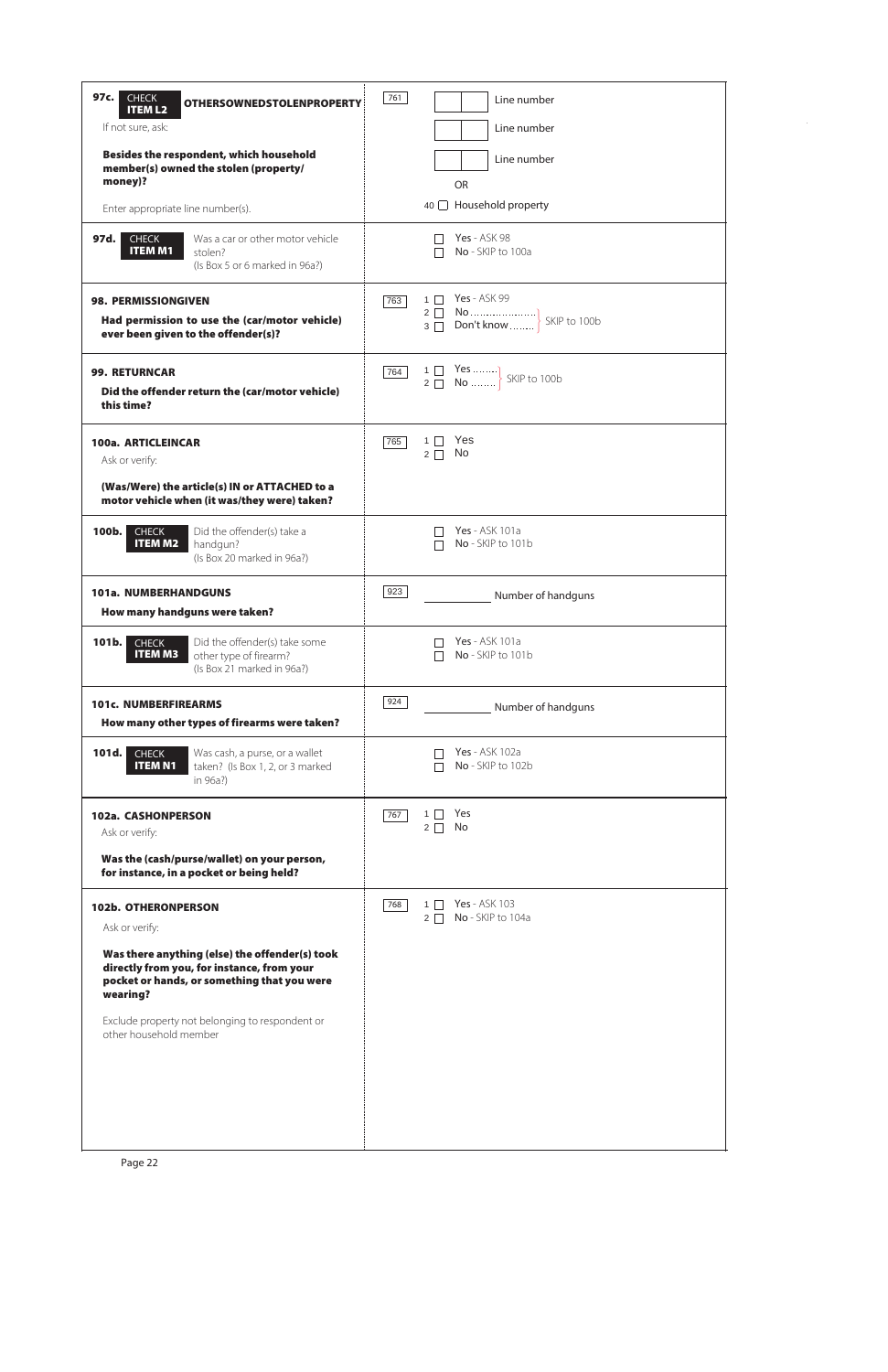| <b>103. ITEMSTAKEN</b><br>Which items did the offender(s) take directly<br>from you?<br>Exclude property not belonging to respondent or<br>other household member.                                                                                                                                                              | 769 | Credit cards, check, bank cards<br>$4\Box$<br>Car<br>$5 \mid \mid$<br>Other motor vehicle<br>6    <br>Part of motor vehicle (tire, hubcap, attached car<br>$7\Box$<br>stereo or satellite radio, attached CB radio, etc.)<br>Unattached motor vehicle accessories or equipment<br>$8$    <br>(unattached CD player or satellite radio, etc.)<br>Gasoline or oil<br>9    <br>Bicycle or parts<br>10<br>11 TV, DVD player, VCR, stereo, other household<br>appliances<br>12 Silver, china, art objects<br>13 Other household furnishings (furniture, rugs, etc.)<br>$_{14}$ $\Box$ Portable electronic and photographic gear<br>(Personal stereo, TV, cellphone, camera, etc.)<br>15   Clothing, furs, luggage, briefcase<br>16 □ Jewelry, watch, keys<br>17 □ Collection of stamps, coins, etc.<br>18 \[ Toys, sports and recreation equipment<br>(not listed above)<br>$19 \Box$ Other personal and portable objects<br>20 Handgun (pistol, revolver)<br>Other firearm (rifle, shotgun)<br>21 I<br>Tools, machines, office equipment<br>$22 \Box$<br>Farm or garden produce, plants, fruit, logs<br>23   1<br>Animals -pet or livestock<br>24 I<br>Food or liquor<br>25    <br>Other<br>26    <br>Everything marked in 96a was taken<br>$40$ $\Box$<br>directly from respondent |
|---------------------------------------------------------------------------------------------------------------------------------------------------------------------------------------------------------------------------------------------------------------------------------------------------------------------------------|-----|---------------------------------------------------------------------------------------------------------------------------------------------------------------------------------------------------------------------------------------------------------------------------------------------------------------------------------------------------------------------------------------------------------------------------------------------------------------------------------------------------------------------------------------------------------------------------------------------------------------------------------------------------------------------------------------------------------------------------------------------------------------------------------------------------------------------------------------------------------------------------------------------------------------------------------------------------------------------------------------------------------------------------------------------------------------------------------------------------------------------------------------------------------------------------------------------------------------------------------------------------------------------------------|
| 104a.<br><b>CHECK</b><br>Were only cash, a purse, or a<br><b>ITEM N2</b><br>wallet taken? (Are Boxes 1, 2, or<br>3 the only Boxes marked in 96a?)                                                                                                                                                                               |     | Yes - SKIP to 106<br>No - ASK 104b                                                                                                                                                                                                                                                                                                                                                                                                                                                                                                                                                                                                                                                                                                                                                                                                                                                                                                                                                                                                                                                                                                                                                                                                                                              |
| <b>104b. PROPERTYVALUE</b><br>What was the value of the PROPERTY that was<br>taken? Include recovered property. (Exclude<br>any stolen (cash/checks/credit cards) If jointly<br>owned with a nonhousehold member(s),<br>include only the share owned by household<br>members.)<br>Enter total dollar value for all items taken. | 770 | \$<br>Value of property taken<br>00                                                                                                                                                                                                                                                                                                                                                                                                                                                                                                                                                                                                                                                                                                                                                                                                                                                                                                                                                                                                                                                                                                                                                                                                                                             |
| 105a. DECIDEDVALUE<br>How did you decide the value of the property<br>that was taken?<br>Probe: Any other way?<br>Enter all that apply.                                                                                                                                                                                         | 771 | $1 \Box$<br>Replacement cost<br>$2\Box$<br>Personal estimate of current value<br>$3 \Box$<br>SKIP to 106<br>Insurance report estimate<br>$4\Box$<br>5    <br>6    <br>Other - Specify - ASK 105b<br>$7 \mid$                                                                                                                                                                                                                                                                                                                                                                                                                                                                                                                                                                                                                                                                                                                                                                                                                                                                                                                                                                                                                                                                    |
| 105b. DECIDEDVALUE_SPEC<br>Please specify how the value of the property (that<br>was taken) was decided.                                                                                                                                                                                                                        |     | Specify                                                                                                                                                                                                                                                                                                                                                                                                                                                                                                                                                                                                                                                                                                                                                                                                                                                                                                                                                                                                                                                                                                                                                                                                                                                                         |
| <b>106. ALLPARTRECOVERED</b><br>Was all or part of the stolen (money/property)<br>recovered, not counting anything received<br>from insurance?                                                                                                                                                                                  | 772 | $1 \Box$ All - SKIP to 107d<br>2 □ Part - ASK 107a<br>3 □ None - SKIP to 109                                                                                                                                                                                                                                                                                                                                                                                                                                                                                                                                                                                                                                                                                                                                                                                                                                                                                                                                                                                                                                                                                                                                                                                                    |
| 107a. WHATRECOVERED<br>What was recovered?                                                                                                                                                                                                                                                                                      | 776 | Cash recovered<br>$1 \mid$<br>$2 \Box$<br>Purse                                                                                                                                                                                                                                                                                                                                                                                                                                                                                                                                                                                                                                                                                                                                                                                                                                                                                                                                                                                                                                                                                                                                                                                                                                 |

| Probe: Anything else?<br>Enter all that apply.                                                                                     | Wallet<br>3<br>Credit cards, checks, bank cards<br>Car or other motor vehicle<br>5 <sup>1</sup><br>Property other than the above<br>6                        |
|------------------------------------------------------------------------------------------------------------------------------------|--------------------------------------------------------------------------------------------------------------------------------------------------------------|
| Follow the skip pattern for the<br>107b.<br><b>CHECK</b><br><b>ITEM N3</b><br>first category met, based on the<br>entries in 107a. | <b>If Box 2 and/or 3 is marked in 107a - ASK 107c</b><br>If Box 1 is marked in 107a - SKIP to 107d<br>If none of the conditions above are met - SKIP to 107e |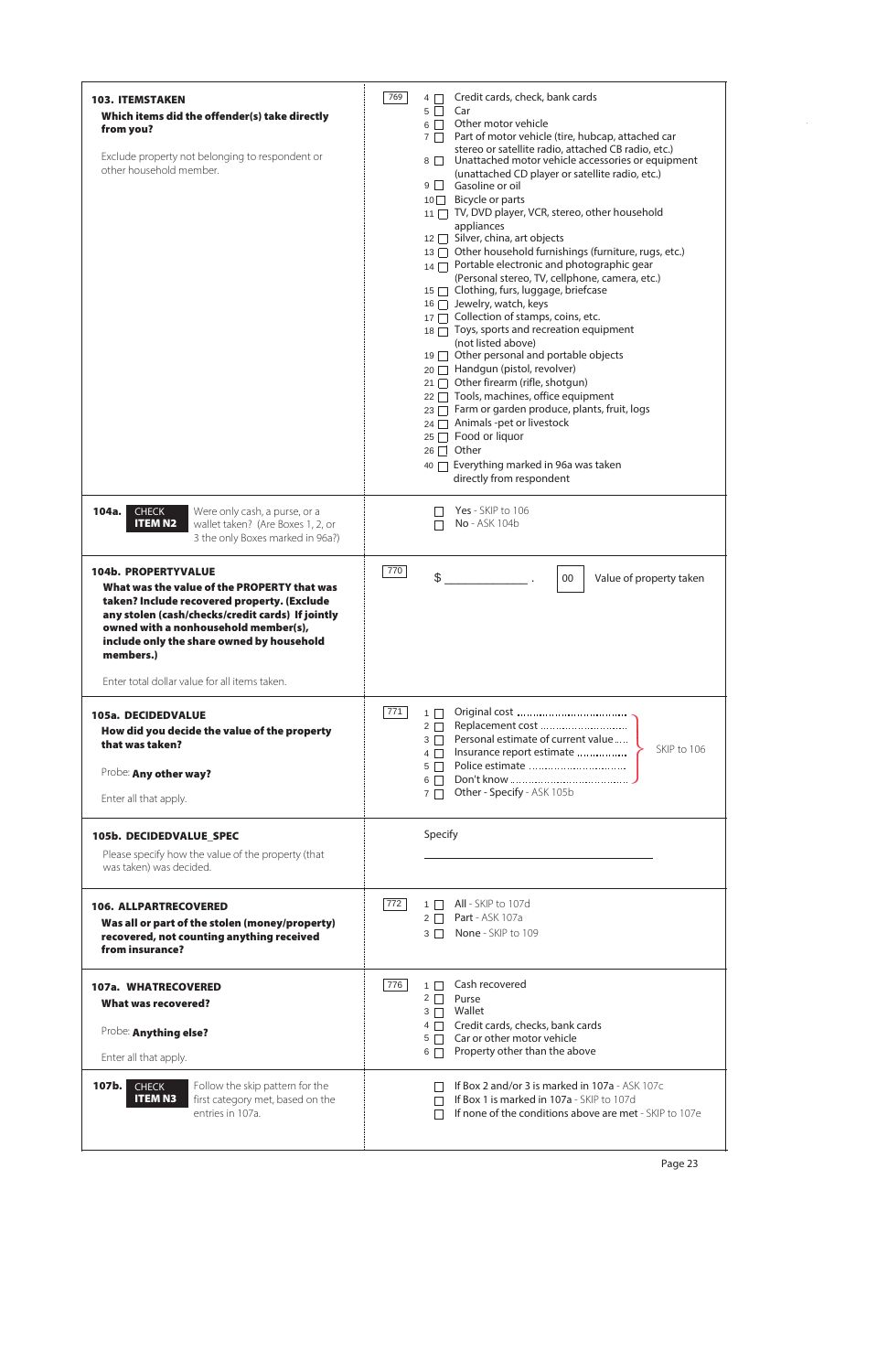| <b>107c. CONTAINMONEY</b><br>Did the recovered (purse/wallet) contain any<br>money?                                                                                                                                                                                                                  |     | <b>Yes</b> - ASK 107d<br>$1$ $\Box$<br>No  If Box 1 is marked in 107a ASK 107d<br>$2 \mid$<br>otherwise SKIP to 107e                                                                                                    |
|------------------------------------------------------------------------------------------------------------------------------------------------------------------------------------------------------------------------------------------------------------------------------------------------------|-----|-------------------------------------------------------------------------------------------------------------------------------------------------------------------------------------------------------------------------|
| <b>107d. CASHRECOVERED</b><br>If necessary:<br>How much cash was recovered?                                                                                                                                                                                                                          | 775 | $\mathbb{S}$<br>Amount of cash recovered<br>00                                                                                                                                                                          |
|                                                                                                                                                                                                                                                                                                      |     |                                                                                                                                                                                                                         |
| 107e.<br><b>CHECK</b><br><b>NONCASHPROPERTYRECOVERED</b><br><b>ITEMO</b><br>Was PROPERTY other than cash,<br>checks, or credit cards<br>recovered? (Are Boxes 2, 3, 5, or<br>6 marked in 107a?)                                                                                                      | 777 | <b>Yes</b> - ASK 108<br>$1\Box$<br>No - SKIP to 109<br>$2\Box$                                                                                                                                                          |
| <b>108. RECOVEREDCASHVALUE</b><br>Considering any damage, what was the value<br>of the property after it was recovered? Do not<br>include recovered (cash/checks/credit cards)<br>If value of recovered property is the same as value of<br>property taken then enter the amount from 104b<br>above. | 778 | \$<br>Value of property recovered<br>00                                                                                                                                                                                 |
| <b>109. REPORTEDTOINSURANCE</b><br>Was the theft reported to an<br>insurance company?                                                                                                                                                                                                                | 779 | Yes<br>$1 \mid$<br>No<br>$2\Box$<br>Don't have insurance<br>$3\Box$<br>Don't know<br>$4\Box$                                                                                                                            |
| <b>110. DAMAGED</b><br>(Other than any stolen property) was<br>anything that belonged to you or other<br>members of the household damaged in this<br>incident?<br>Probe: For example, was (a lock or window<br>broken/clothing damaged/damage done to a<br>car), or something else?                  | 780 | <b>Yes</b> - ASK 111<br>$1 \mid$<br>No - SKIP to 115<br>$2 \mid$                                                                                                                                                        |
| <b>111. DAMAGEDREPAIRED</b><br>(Was/Were) the damaged item(s) repaired or<br>replaced?                                                                                                                                                                                                               | 781 | Yes, all<br>$1\Box$<br>No, none - ASK 112<br>$3\Box$                                                                                                                                                                    |
| <b>112. ESTCOSTREPAIRREPLACE</b><br>How much would it cost to repair or replace the<br>damaged item(s)?                                                                                                                                                                                              | 782 | Cost to repair/replace $\frac{\text{SKIP}}{\text{to }114a}$<br>\$<br>$00\,$<br>0 □ No cost - SKIP to 115                                                                                                                |
| <b>113. ACTCOSTREPAIRREPLACE</b><br>How much was the repair or replacement cost?                                                                                                                                                                                                                     | 783 | \$<br>00<br>Cost to repair/replace - ASK 114a<br>0 □ No cost - SKIP to 115                                                                                                                                              |
| <b>114a. PAIDREPAIRS</b><br>Who (paid/will pay) for the repairs or<br>replacement?<br>Probe: Anyone else?<br>Enter all that apply.                                                                                                                                                                   | 784 | Items will not be repaired or replaced<br>$1 \Box$<br>SKIP<br>Landlord or landlord's insurance<br>$3 \mid \mid$<br>to 115<br>4 Victim's (or household's) insurance<br>Other - Specify - ASK 114b<br>$6 \mid \cdot \mid$ |

| <b>114b. PAIDREPAIRS SPEC</b><br>Please specify who (paid/will pay) for the repairs or<br>replacement.         | Specify                                                                                       |  |
|----------------------------------------------------------------------------------------------------------------|-----------------------------------------------------------------------------------------------|--|
| <b>115. POLICEINFORMED</b><br>Were the police informed or did they find out<br>about this incident in any way? | <b>Yes</b> - ASK 116a<br>800<br>No - SKIP to 117a<br>2<br>Don't know - SKIP to 130<br>$3\Box$ |  |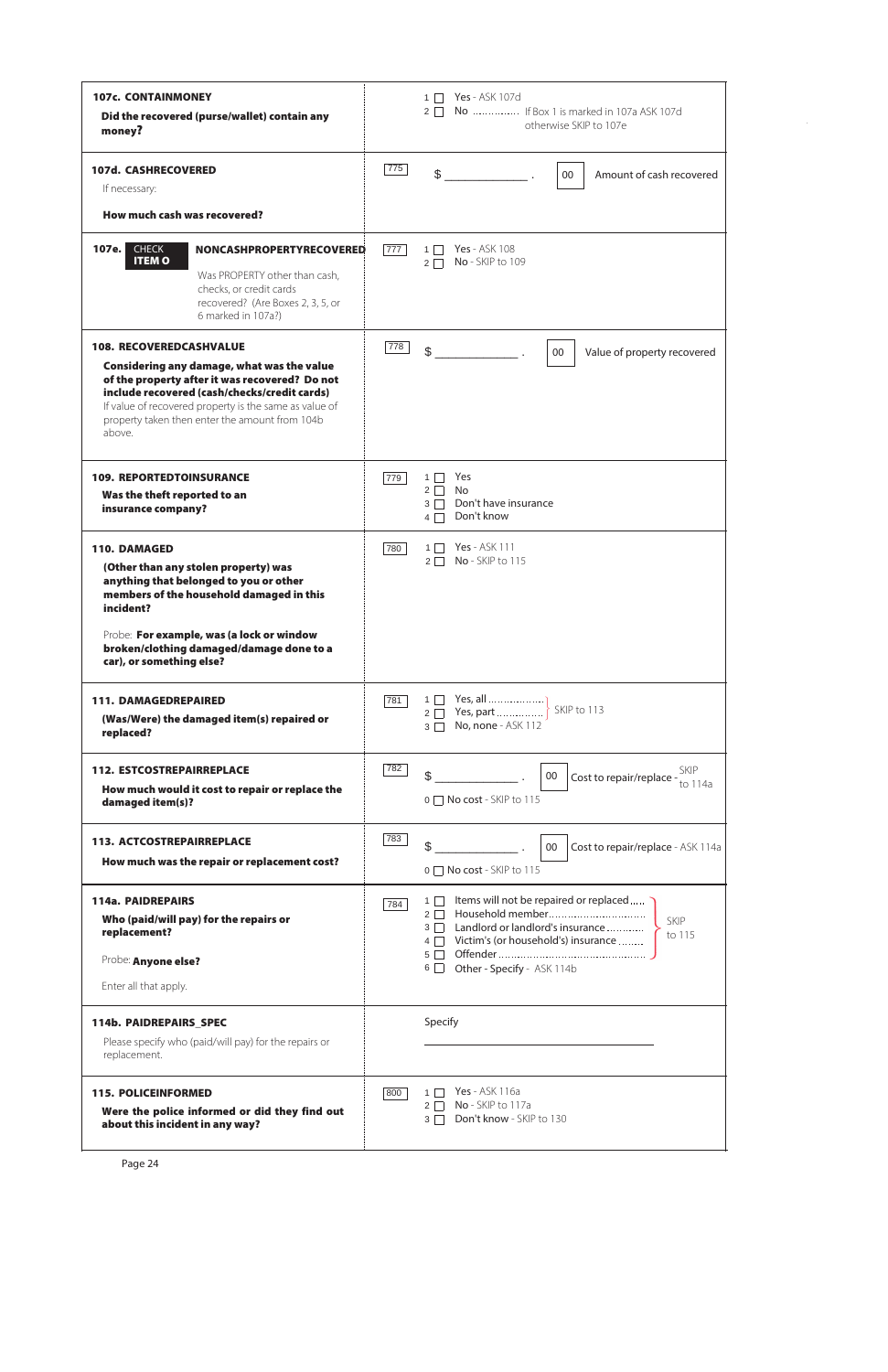| 116a. POLICEFINDOUT<br>How did the police find out about it?<br>Enter first precode that applies.<br>If proxy interview, we want the proxy<br>respondent to answer questions 116a - 134b for<br>herself/himself, not for the person for whom the<br>proxy interview is being taken.<br>116b. POLICEFINDOUT_SPEC<br>Please specify how the police found out about it.                                                             | Respondent - SKIP to 119a<br>1<br>801<br>Other household member<br>$2 \Box$<br>Someone official called police (guard, apt.<br>$3 \Box$<br>manager, school official, etc.)<br>$4\Box$<br>Police were at scene - SKIP to 123a<br>$5\Box$<br>Offender was a police officer - SKIP to 124<br>$6\Box$<br>Some other way - Specify - ASK 116b<br>$7 \square$<br>Specify - SKIP to 124                                                                                                                                                                                                                                                                                                                                                                                                                                                                                                                                                                                                                                                                                                                                                                                                                                                                                                                                                                                                                                                                                                                                                                                                                                                                                                                                      | <b>SKIP</b><br>to 121                       |
|----------------------------------------------------------------------------------------------------------------------------------------------------------------------------------------------------------------------------------------------------------------------------------------------------------------------------------------------------------------------------------------------------------------------------------|----------------------------------------------------------------------------------------------------------------------------------------------------------------------------------------------------------------------------------------------------------------------------------------------------------------------------------------------------------------------------------------------------------------------------------------------------------------------------------------------------------------------------------------------------------------------------------------------------------------------------------------------------------------------------------------------------------------------------------------------------------------------------------------------------------------------------------------------------------------------------------------------------------------------------------------------------------------------------------------------------------------------------------------------------------------------------------------------------------------------------------------------------------------------------------------------------------------------------------------------------------------------------------------------------------------------------------------------------------------------------------------------------------------------------------------------------------------------------------------------------------------------------------------------------------------------------------------------------------------------------------------------------------------------------------------------------------------------|---------------------------------------------|
| <b>117a. NOTREPORTEDPOLICE</b><br>What was the reason it was not reported to the<br>police?<br>Probe: Can you tell me a little more? Any other<br>reason?<br>Enter all that apply.<br>STRUCTURED PROBE -<br>Was the reason because you dealt with it<br>another way, it wasn't important enough to<br>you, insurance wouldn't cover it, police<br>couldn't do anything, police wouldn't help, or<br>was there some other reason? | <b>DEALT WITH ANOTHER WAY</b><br>Reported to another official (guard, apt.<br>$1 \Box$<br>802<br>manager, school official, etc.)<br>Private or personal matter or took care of it<br>$2 \Box$<br>myself or informally; told offender's parent<br><b>NOT IMPORTANT ENOUGH TO RESPONDENT</b><br>Minor or unsuccessful crime, small or no<br>$3 \Box$<br>loss, recovered property<br>Child offender(s), "kid stuff"<br>$4\Box$<br>Not clear it was a crime or that harm was<br>$5\Box$<br>intended<br><b>INSURANCE WOULDN'T COVER</b><br>No insurance, loss less than deductible, etc.<br>$6 \mid$<br><b>POLICE COULDN'T DO ANYTHING</b><br>Didn't find out until too late<br>$7 \mid \mid$<br>803<br>Could not recover or identify property<br>$8\Box$<br>Could not find or identify offender, lack of<br>$9\Box$<br>proof<br><b>POLICE WOULDN'T HELP</b><br>$10$ $\Box$<br>Police wouldn't think it was important<br>enough, wouldn't want to be bothered or<br>get involved<br>11 $\Box$<br>Police would be inefficient, ineffective<br>804<br>(they'd arrive late or not at all, wouldn't do a<br>good job, etc.)<br>12 $\Box$<br>Police would be biased, would harass/insult<br>respondent, cause respondent trouble, etc.)<br>$13$ $\Box$<br>Offender was police officer<br><b>OTHER REASON</b><br>Did not want to get offender in trouble with<br>14<br>805<br>the law<br>Was advised not to report to police<br>15<br>Afraid of reprisal by offender or others<br>$16$ $\Box$<br>Did not want to or could not take time - too<br>$17\Box$<br>806<br>inconvenient<br>$18$ $\Box$<br>Other - Specify - ASK 117b<br>$19$ $\Box$<br>Respondent not present or doesn't know<br>why it wasn't reported - SKIP to 117c | Codes<br>$1 - 17$<br><b>SKIP</b><br>to 117c |
| 117b. NOTREPORTEDPOLICE_SPEC<br>Please specify the reason it was not reported to the<br>police.                                                                                                                                                                                                                                                                                                                                  | Specify                                                                                                                                                                                                                                                                                                                                                                                                                                                                                                                                                                                                                                                                                                                                                                                                                                                                                                                                                                                                                                                                                                                                                                                                                                                                                                                                                                                                                                                                                                                                                                                                                                                                                                              |                                             |
| Is more than one reason marked<br>117c.<br><b>CHECK</b><br><b>ITEMP</b><br>in 117a?                                                                                                                                                                                                                                                                                                                                              | <b>Yes</b> - ASK 118<br>$1\Box$<br>No - SKIP to 130<br>$2 \mid \cdot \mid$                                                                                                                                                                                                                                                                                                                                                                                                                                                                                                                                                                                                                                                                                                                                                                                                                                                                                                                                                                                                                                                                                                                                                                                                                                                                                                                                                                                                                                                                                                                                                                                                                                           |                                             |



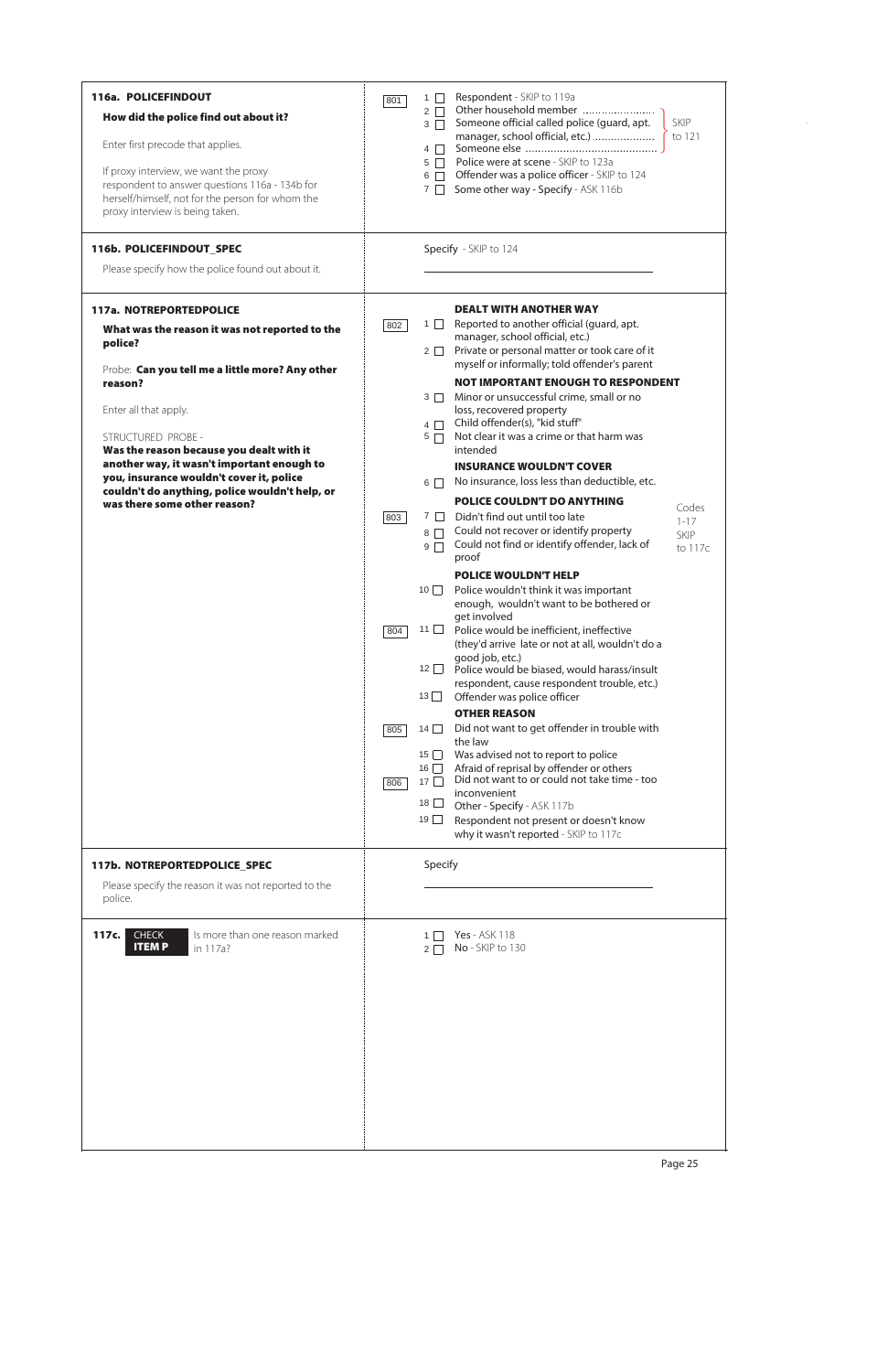| <b>118. NOTREPORTIMPORTANT</b><br>Which of these would you say was the most<br>important reason why the incident was not<br>reported to the police?                                                        | 808        | Reported to another official (guard, apt.<br>1<br>manager, school official, etc.)<br>Private or personal matter or took care of<br>$2 \Box$<br>it myself or informally; told offender's<br>parent<br>Minor or unsuccessful crime, small or no<br>$3 \Box$<br>loss, recovered property<br>Child offender(s), "kid stuff"<br>$4\Box$<br>Not clear it was a crime or that harm was<br>$5\Box$<br>intended<br>No insurance, loss less than deductible,<br>$6\Box$<br>etc.<br>All<br>$7 \mid$<br>Didn't find out until too late<br>codes,<br>Could not recover or identify property<br>$8\Box$<br>SKIP<br>Could not find or identify offender, lack<br>$9\Box$<br>to 130<br>of proof<br>10 □ Police wouldn't think it was important<br>enough, wouldn't want to be bothered<br>or get involved<br>11 □ Police would be inefficient, ineffective<br>(they'd arrive late or not at all, wouldn't<br>do a good job, etc.)<br>12 □ Police would be biased, would harass/<br>insult respondent, cause respondent<br>trouble, etc.)<br>13 □ Offender was police officer<br>14 <b>Didnot want to get offender in trouble</b><br>with the law<br>15 Was advised not to report to police<br>Afraid of reprisal by offender or others<br>16<br>Did not want to or could not take time -<br>17<br>too inconvenient<br>$18$   <br>Other - Specify<br>19<br>No one reason more important |
|------------------------------------------------------------------------------------------------------------------------------------------------------------------------------------------------------------|------------|------------------------------------------------------------------------------------------------------------------------------------------------------------------------------------------------------------------------------------------------------------------------------------------------------------------------------------------------------------------------------------------------------------------------------------------------------------------------------------------------------------------------------------------------------------------------------------------------------------------------------------------------------------------------------------------------------------------------------------------------------------------------------------------------------------------------------------------------------------------------------------------------------------------------------------------------------------------------------------------------------------------------------------------------------------------------------------------------------------------------------------------------------------------------------------------------------------------------------------------------------------------------------------------------------------------------------------------------------------------------|
| 119a. REASONREPORT<br>Besides the fact that it was a crime, did YOU<br>have any other reason for reporting this<br>incident to the police?                                                                 | 809        | <b>TO GET HELP WITH THIS INCIDENT</b><br>Stop or prevent THIS incident from<br>$1\Box$<br>Needed help after incident due to injury,<br>$2\Box$                                                                                                                                                                                                                                                                                                                                                                                                                                                                                                                                                                                                                                                                                                                                                                                                                                                                                                                                                                                                                                                                                                                                                                                                                         |
| Probe: Any other reason?                                                                                                                                                                                   |            | <b>TO RECOVER LOSS</b><br>To recover property<br>$3 \Box$                                                                                                                                                                                                                                                                                                                                                                                                                                                                                                                                                                                                                                                                                                                                                                                                                                                                                                                                                                                                                                                                                                                                                                                                                                                                                                              |
| Enter all that apply.                                                                                                                                                                                      |            | To collect insurance<br>$4\Box$                                                                                                                                                                                                                                                                                                                                                                                                                                                                                                                                                                                                                                                                                                                                                                                                                                                                                                                                                                                                                                                                                                                                                                                                                                                                                                                                        |
| <b>STRUCTURED PROBE -</b><br>Did you report it to get help with this incident,<br>to recover your loss, to stop or punish the<br>offender, to let police know about it, or was<br>there some other reason? | 810<br>811 | <b>TO GET OFFENDER</b><br>To prevent further crimes against<br>$5\Box$<br>respondent/respondent's household<br><b>SKIP</b><br>to 119c<br>To stop this offender from committing<br>$6 \quad \blacksquare$<br>other crimes against anyone<br>To punish offender<br>$7 \mid$<br>Catch or find offender - other reason<br>$8\Box$<br><b>TO LET POLICE KNOW</b><br>To improve police surveillance of<br>$9\Box$<br>respondent's home, area, etc.<br>Duty to let police know about crime<br>10<br><b>OTHER</b><br>11 Other reason - Specify - ASK 119b<br>No other reason - SKIP to 121<br>$12 \mid$                                                                                                                                                                                                                                                                                                                                                                                                                                                                                                                                                                                                                                                                                                                                                                         |
| 119b. REASONREPORT_SPEC<br>Please specify other reason for reporting this<br>incident to the police.                                                                                                       |            | Specify                                                                                                                                                                                                                                                                                                                                                                                                                                                                                                                                                                                                                                                                                                                                                                                                                                                                                                                                                                                                                                                                                                                                                                                                                                                                                                                                                                |
| <b>119c.</b> CHECK Is more than one reason marked                                                                                                                                                          |            | 1 7 Yes - ASK 120                                                                                                                                                                                                                                                                                                                                                                                                                                                                                                                                                                                                                                                                                                                                                                                                                                                                                                                                                                                                                                                                                                                                                                                                                                                                                                                                                      |

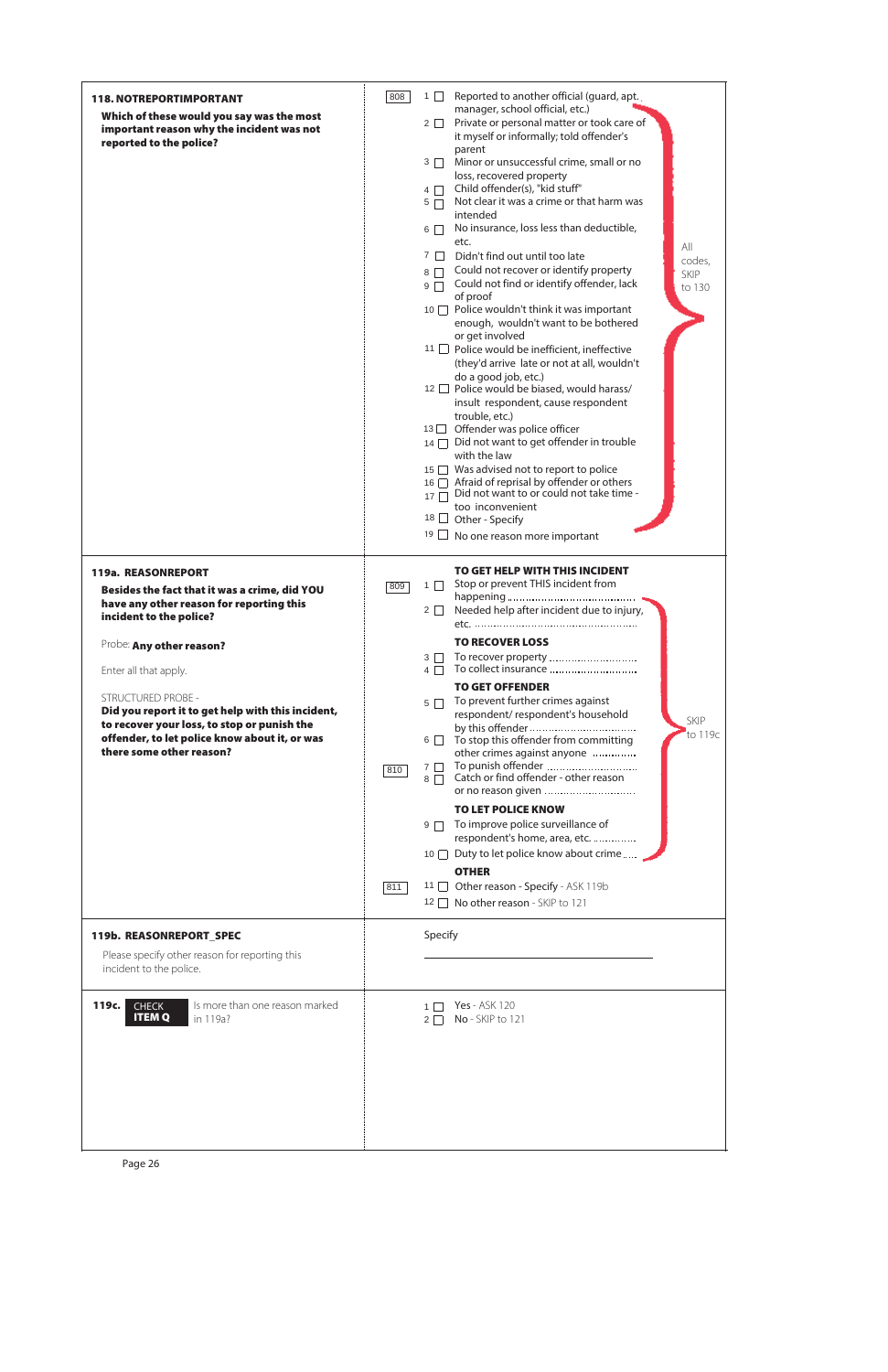| <b>120. REPORTIMPORTANT</b><br>Which of these would you say was the most<br>important reason why the incident was<br>reported to the police?                                                                                                 | 813        | Stop or prevent THIS incident from<br>$1 \mid$<br>happening<br>$2 \Box$<br>Needed help after incident due to injury, etc.<br>To recover property<br>$3\Box$<br>To collect insurance<br>$4 \Box$<br>To prevent further crimes against<br>$5\Box$<br>respondent/respondent's household<br>by this offender<br>6 To stop this offender from committing<br>other crimes against anyone<br>To punish offender<br>$7\Box$<br>$8 \overline{\bigcap}$ Catch or find offender - other reason<br>or no reason given<br>$9 \Box$ To improve police surveillance of<br>respondent's home, area, etc.<br>10 □ Duty to let police know about crime<br>$11 \Box$ Other reason<br>21 □ No one reason more important<br>$22 \cap$ Because it was a crime was most important |
|----------------------------------------------------------------------------------------------------------------------------------------------------------------------------------------------------------------------------------------------|------------|------------------------------------------------------------------------------------------------------------------------------------------------------------------------------------------------------------------------------------------------------------------------------------------------------------------------------------------------------------------------------------------------------------------------------------------------------------------------------------------------------------------------------------------------------------------------------------------------------------------------------------------------------------------------------------------------------------------------------------------------------------|
| <b>121. POLICEARRIVE</b><br>Did the police come when they found out<br>about the incident?                                                                                                                                                   | 814        | Yes - ASK 122<br>$1 \mid$<br>$2\Box$<br>SKIP to 124<br>Don't know<br>$3 \Box$<br>Respondent went to police - SKIP to 123a<br>$4 \mid$                                                                                                                                                                                                                                                                                                                                                                                                                                                                                                                                                                                                                      |
| <b>122. TIMEPOLICEARRIVE</b><br>How soon after the police found out did they<br>respond? Was it within 5 minutes, within 10<br>minutes, an hour, a day, or longer?<br>Enter the code for the first answer category<br>respondent is sure of. | 815        | Within 5 minutes<br>$1 \mid$<br>Within 10 minutes<br>$2\Box$<br>Within an hour<br>$3 \Box$<br>Within a day<br>$4\Box$<br>Longer than a day<br>$5 \Box$<br>Don't know how soon<br>6                                                                                                                                                                                                                                                                                                                                                                                                                                                                                                                                                                         |
| 123a. POLICEACTION<br>What did they do while they were (there/here)?<br>Probe: Anything else?<br>Enter all that apply.                                                                                                                       | 816<br>817 | $1 \mid$<br>Searched/looked around<br>$2 \square$<br>Took evidence (fingerprints, inventory, etc.)<br>$3\Box$<br>SKIP<br>Questioned witnesses or suspects<br>$4 \mid$<br>to 124<br>$5 \mid \cdot \mid$<br>$6 \quad \Box$<br>Promised to investigate<br>7 <u> </u><br>Other - Specify - ASK 123b<br>8<br>Don't know - SKIP to 124<br>$9 \mid$                                                                                                                                                                                                                                                                                                                                                                                                               |
| 123b. POLICEACTION_SPEC<br>Please specify what they did while they were (there/<br>here).                                                                                                                                                    |            | Specify                                                                                                                                                                                                                                                                                                                                                                                                                                                                                                                                                                                                                                                                                                                                                    |
| <b>124. POLICECONTACT</b><br>Did you (or anyone in your household) have<br>any later contact with the police about the<br>incident?                                                                                                          | 818        | <b>Yes</b> - ASK 125a<br>$1 \mid \cdot$                                                                                                                                                                                                                                                                                                                                                                                                                                                                                                                                                                                                                                                                                                                    |
| 125a. POLICEINTOUCH<br>Did the police get in touch with you or did you<br>get in touch with them?                                                                                                                                            | 819        | Police contacted respondent or other<br>$1 \quad \Box$<br>SKIP<br>Respondent (or other HHLD member)<br>$2\Box$<br>to 126<br>$3 \mid \mid$<br>Don't know<br>$4\Box$<br>$5 \Box$<br>Other - Specify - ASK 125b                                                                                                                                                                                                                                                                                                                                                                                                                                                                                                                                               |
| 125b. POLICEINTOUCH_SPEC<br>Please specify did the police get in touch with you or<br>did you get in touch with them.                                                                                                                        |            | Specify                                                                                                                                                                                                                                                                                                                                                                                                                                                                                                                                                                                                                                                                                                                                                    |



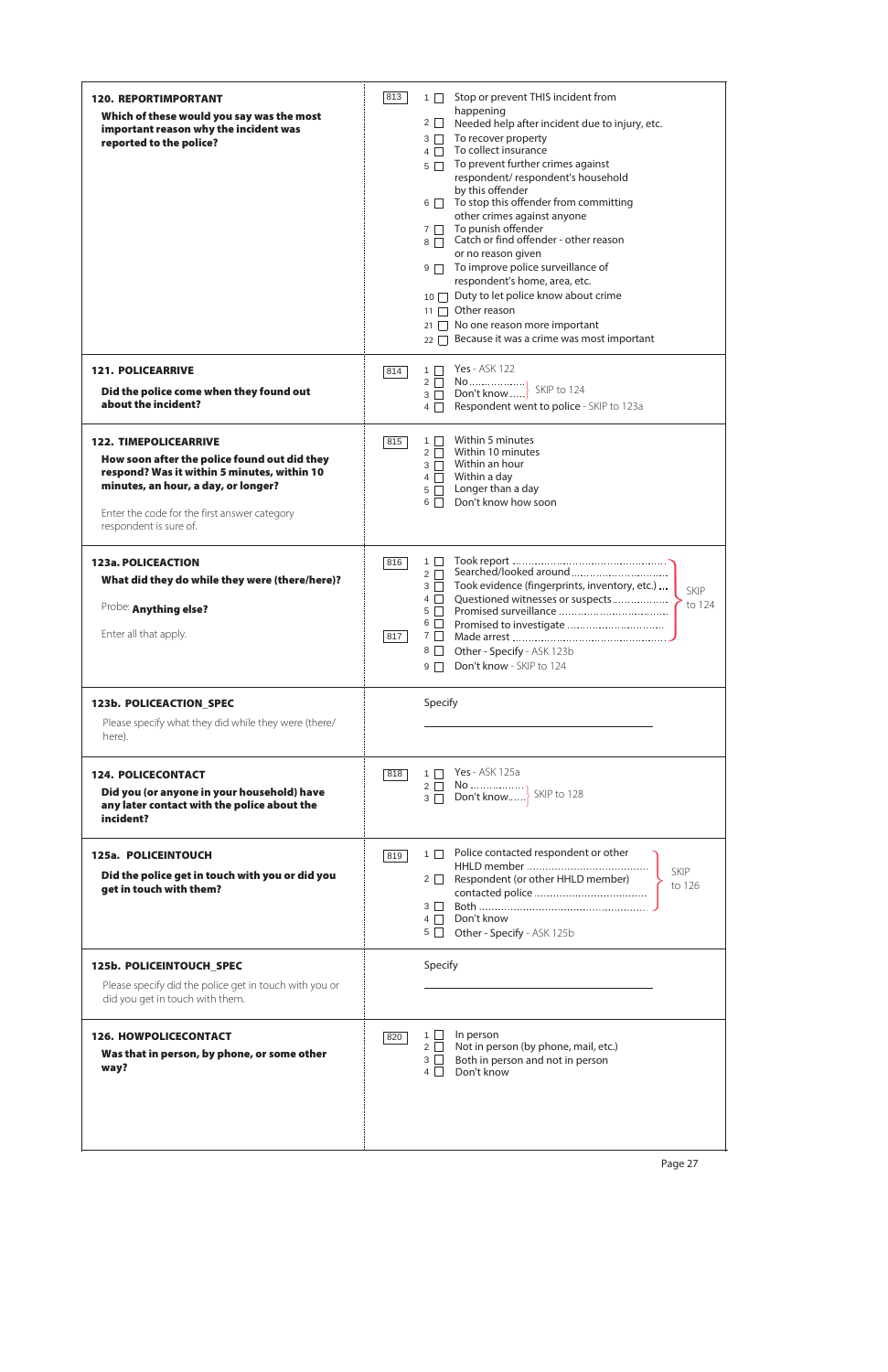| 127a. POLICEFOLLOWUP<br>What did the police do in following up this<br>incident?<br>Probe: Anything else?<br>Enter all that apply.<br>127b. POLICEFOLLOWUP_SPEC<br>Please specify what the police did in following up<br>this incident. | 821<br>822 | $1 \mid$<br>Questioned witnesses or suspects<br>$2\Box$<br>SKIP<br>Did or promised surveillance/investigation<br>$3\Box$<br>to 128<br>$4\Box$<br>$5 \Box$<br>Stayed in touch with respondent/household<br>$6 \Box$<br>$7 \Box$<br>Other - Specify - ASK 127b<br>Nothing (to respondent's knowledge)  > SKIP to 128<br>$8\Box$<br>$9\Box$<br>Specify |
|-----------------------------------------------------------------------------------------------------------------------------------------------------------------------------------------------------------------------------------------|------------|-----------------------------------------------------------------------------------------------------------------------------------------------------------------------------------------------------------------------------------------------------------------------------------------------------------------------------------------------------|
| <b>128. SIGNCOMPLAINT</b><br>Did you (or someone in your household) sign a<br>complaint against the offender(s) to the police<br>department or the authorities?                                                                         | 825        | Yes<br>$1 \Box$<br>No<br>$2\Box$                                                                                                                                                                                                                                                                                                                    |
| <b>129. ARRESTMADE</b><br>Ask or verify:<br>As far as you know, was anyone arrested or<br>were charges brought against anyone in<br>connection with this incident?                                                                      | 826        | Yes<br>$1 \Box$<br>$2 \Box$ No<br>Don't know<br>$3\Box$                                                                                                                                                                                                                                                                                             |
| <b>130. AGENCYHELP</b><br>Did you (or someone in your household)<br>receive any help or advice from any office or<br>agency - other than the police - that deals with<br>victims of crime?                                              | 827        | 1 □ Yes - ASK 131a<br>2 $\begin{array}{ c c c c c } \hline \text{No} & \text{} & \text{} \\ \hline \text{3} & \text{Don't know} & \text{} \hline \end{array}$ SKIP to 131b                                                                                                                                                                          |
| 131a. TYPEOFAGENCY<br>Was that a government or private agency?                                                                                                                                                                          | 828        | Government<br>$1 \Box$<br>$2\Box$<br>Private<br>Don't know<br>$3\Box$                                                                                                                                                                                                                                                                               |
| Were the police informed? (Is<br>131 <sub>b</sub><br><b>CHECK</b><br><b>ITEMR</b><br>"Yes" marked in 115?                                                                                                                               |            | <b>Yes</b> - ASK 132<br>$1 \square$<br>No - SKIP to 135a<br>$2\Box$                                                                                                                                                                                                                                                                                 |
| <b>132. CONTACTAUTHORITIES</b><br>Have you (or someone in your household) had<br>contact with any other authorities about this<br>incident (such as a prosecutor, court, or<br>juvenile officer)?                                       | 829        | 1 □ Yes - ASK 133a                                                                                                                                                                                                                                                                                                                                  |
| <b>133a. AUTHORITIES</b><br><b>Which authorities?</b><br>Probe: Any others?<br>Enter all that apply.                                                                                                                                    | 830        | $1 \mid$<br>SKIP to 134a<br>4 Juvenile, probation or parole officer<br>Other - Specify - ASK 133b<br>$5\Box$                                                                                                                                                                                                                                        |
| 133b. AUTHORITIES_SPEC<br>Please specify which authorities.                                                                                                                                                                             |            | Specify                                                                                                                                                                                                                                                                                                                                             |
| 134a. ANYTHINGFURTHER<br>Do you expect the police, courts, or other<br>authorities will be doing anything further in<br>connection with this incident?                                                                                  | 831        | Yes - Specify - ASK 134b<br>$1 \mid$                                                                                                                                                                                                                                                                                                                |

## 134b. ANYTHINGFURTHER\_SPEC

Please specify what you expect the police, courts, or other authorities will be doing (further) in connection with this incident.

|  | Specify |
|--|---------|
|  |         |
|  |         |
|  |         |
|  |         |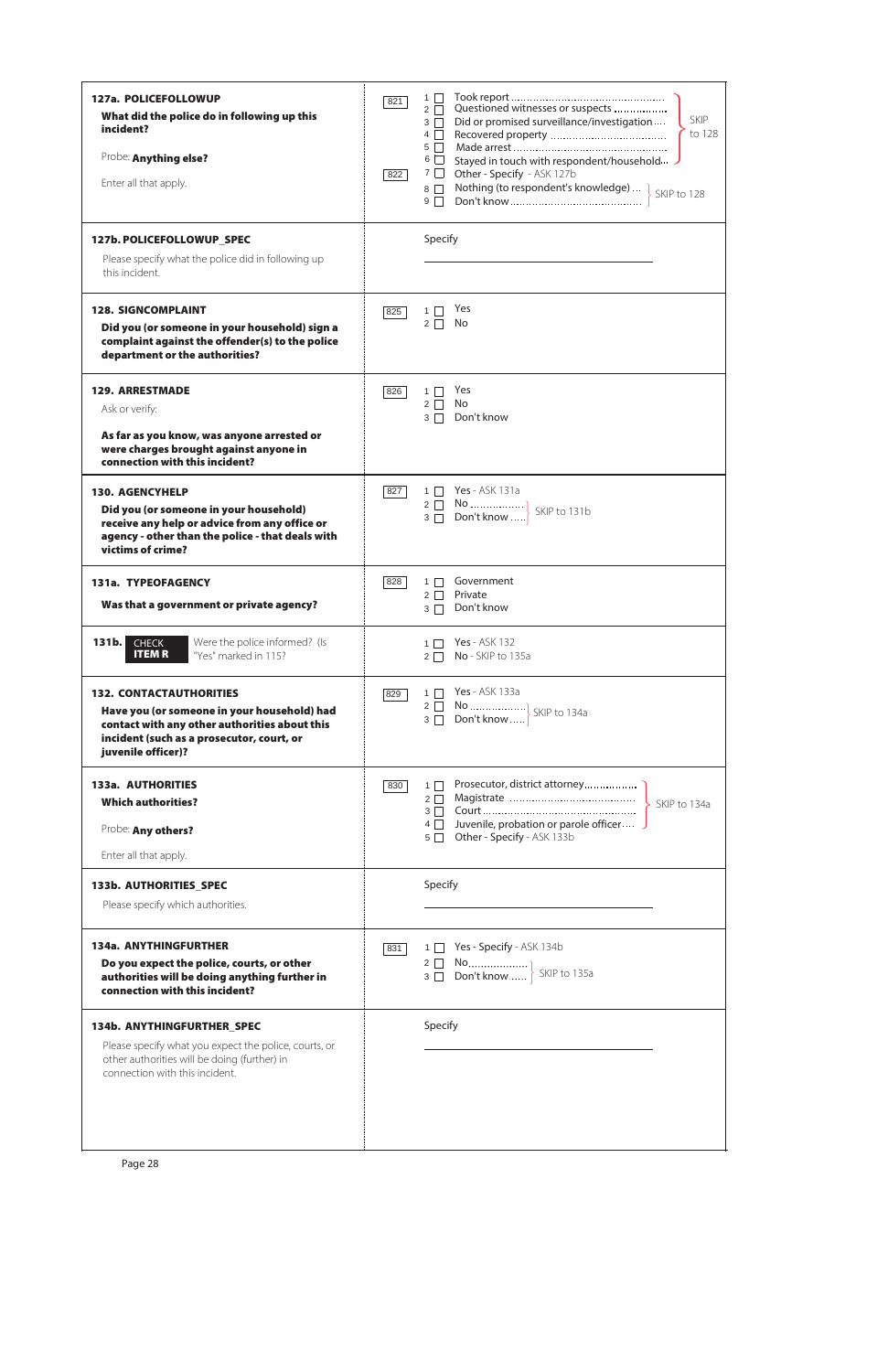| <b>135a. DOINGATINCIDENTTIME</b><br>Ask or verify:<br>What were you doing when this incident<br>(happened/started)?                                                                                       | 832 | Working or on duty - SKIP to 138a<br>$\mathbf{1}$<br>$\pm$<br>2 On the way to or from work - SKIP to 142b<br>3 On the way to or from school<br>4 <sup>o</sup> On the way to or from other place<br>$5 \mid \mid$<br><b>SKIP</b><br>$6 \Box$<br>to 136<br>$7 \Box$ Leisure activity away from home<br>$8 \Box$<br>Other activities at home<br>$9$ $\Box$<br>$10$ Other - Specify - ASK 135b<br>Don't know - SKIP to 136<br>11 $\Box$ |
|-----------------------------------------------------------------------------------------------------------------------------------------------------------------------------------------------------------|-----|-------------------------------------------------------------------------------------------------------------------------------------------------------------------------------------------------------------------------------------------------------------------------------------------------------------------------------------------------------------------------------------------------------------------------------------|
| 135b. DOINGATINCIDENTTIME_SPEC<br>Please specify what you were doing when this<br>incident (happened/started).                                                                                            |     | Specify                                                                                                                                                                                                                                                                                                                                                                                                                             |
| <b>136. JOBDURINGINCIDENT</b><br>Ask or verify:<br>Did you have a job at the time of the incident?                                                                                                        | 840 | Yes - SKIP to 142b<br>$1 \mid$<br>No - ASK 137a<br>$2 \mid \mid$                                                                                                                                                                                                                                                                                                                                                                    |
| 137a. MAJORACTIVITY<br>What was your major activity the week of the<br>incident - were you looking for work, keeping<br>house, going to school, or doing something<br>else?                               | 841 | Looking for work<br>$1 \mid$<br>Keeping house<br>$2 \Box$<br>$3 \Box$<br>Unable to work<br>$4\Box$<br>$5\Box$<br>Other - Specify - SKIP to 137b<br>$6 \mid \mid$                                                                                                                                                                                                                                                                    |
| 137b. MAJORACTIVITY_SPEC<br>Please specify what was your major activity the week<br>of the incident.                                                                                                      |     | Specify - SKIP to 151                                                                                                                                                                                                                                                                                                                                                                                                               |
| 138a. EMPLOYERTYPE<br>Now I have a few questions about the job at<br>which you worked during the time of the<br>incident.<br>Were you employed by -<br>(Read each category - then enter appropriate code) | 843 | A private company, business, or<br>$1 \mid$<br>individual for wages? - Ask 138b<br>2 The Federal government?<br>A State, county, or local<br>$3 \mid \cdot \mid$<br>SKIP to 138c<br>4 Yourself (Self-employed) in your own<br>business, professional practice, or farm?<br>Ask<br>A private, not-for-profit, tax-exempt, or<br>138b<br>$5\Box$                                                                                      |
| <b>138b. INCORPORATED</b><br>Is this business incorporated?                                                                                                                                               | 953 | Yes<br>$1 \mid$<br>No<br>$2\Box$<br>Don't know<br>$3\Box$                                                                                                                                                                                                                                                                                                                                                                           |
| <b>138c. EMPLOYERNAME</b><br>What is the name of the (company/government<br>agency/business/non-profit organization) for<br>which you worked at the time of the incident?                                 | 954 |                                                                                                                                                                                                                                                                                                                                                                                                                                     |
| <b>138d. TYPEOFBUSINESS</b><br>What kind of business or industry is this?<br>Read if necessary: What do they make or do<br>where you worked at the time of the incident?                                  | 955 |                                                                                                                                                                                                                                                                                                                                                                                                                                     |
| <b>138e. BUSINESSSECTOR</b><br>Is this mainly<br>(Read answer categories) -                                                                                                                               | 956 | <b>Manufacturing?</b><br>$1 \mid$<br><b>Retail trade?</b><br>$2\Box$<br><b>Wholesale trade?</b><br>$3 \Box$<br><b>Something else?</b><br>$4 \mid$                                                                                                                                                                                                                                                                                   |

| <b>138f. OCCUPATIONDESC</b>                                                                        | 957 |
|----------------------------------------------------------------------------------------------------|-----|
| What kind of work did you do, that is, what<br>was your occupation at the time of the<br>incident? |     |
| (For example: plumber, typist, farmer)                                                             |     |
|                                                                                                    |     |

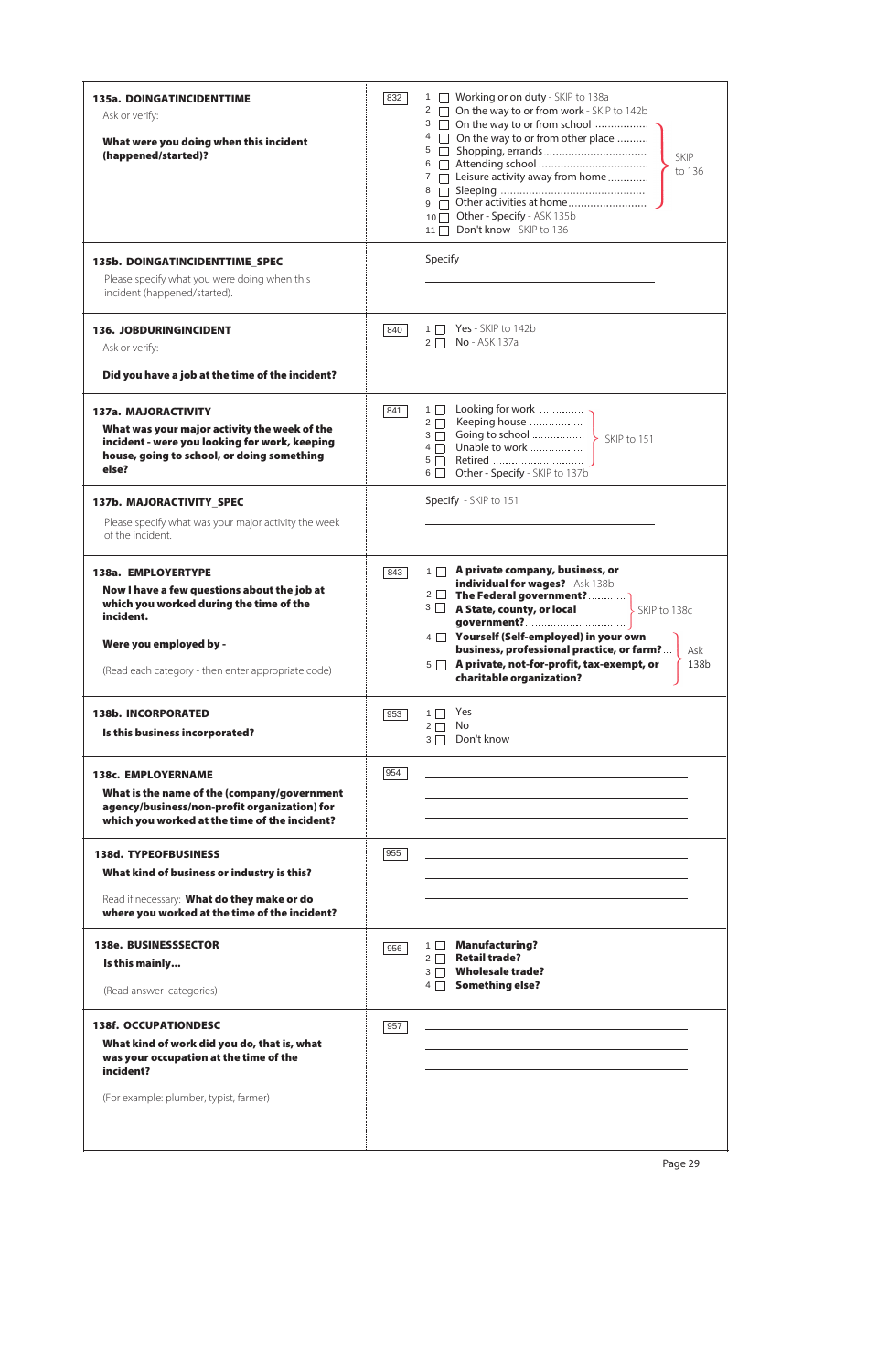| <b>139. USUALJOBDUTIES</b><br>What were your usual activities or duties at                                                                                                                                                                                                                                 | 958 |                                                                                                                                                                                                                                                    |  |  |  |  |
|------------------------------------------------------------------------------------------------------------------------------------------------------------------------------------------------------------------------------------------------------------------------------------------------------------|-----|----------------------------------------------------------------------------------------------------------------------------------------------------------------------------------------------------------------------------------------------------|--|--|--|--|
| this job?                                                                                                                                                                                                                                                                                                  |     |                                                                                                                                                                                                                                                    |  |  |  |  |
| <b>140. JOBMSATYPE</b><br>While working at this job, did you work mostly<br>in -                                                                                                                                                                                                                           | 844 | $1 \Box$ A city?<br>Suburban area?<br>$2 \Box$<br><b>Rural area?</b><br>$3 \mid \mid$<br>4 Combination of any of these?                                                                                                                            |  |  |  |  |
| (Read category - then enter the appropriate code).                                                                                                                                                                                                                                                         |     |                                                                                                                                                                                                                                                    |  |  |  |  |
| <b>141a. INCIDENTHAPPENATWORK</b><br>Ask or verify:<br>Did this incident happen at your work site?                                                                                                                                                                                                         | 845 | Yes<br>$1 \mid$<br>2 $\Box$ No  SKIP to 141c<br>$3 \Box$ Don't know<br>4 Other - Specify - ASK 141b                                                                                                                                                |  |  |  |  |
| 141b. INCIDENTHAPPENATWORK_SPEC<br>Please specify                                                                                                                                                                                                                                                          |     | Specify                                                                                                                                                                                                                                            |  |  |  |  |
| <b>141c. WORKDAYNIGHT</b><br>Did you usually work days or nights?                                                                                                                                                                                                                                          | 846 | $1\Box$<br>Days<br>$2\Box$<br>Nights<br>Both days and nights/rotating shifts<br>$3\Box$                                                                                                                                                            |  |  |  |  |
| 142a. ISCURRENTJOB<br>Is this your current job?                                                                                                                                                                                                                                                            | 959 | $1 \Box$<br>Yes<br>$2 \Box$<br>No                                                                                                                                                                                                                  |  |  |  |  |
| Was the respondent injured in<br>$142b$ .<br><b>CHECK</b><br><b>ITEMS</b><br>this incident? (Is Box 2-11<br>marked in 31a?)                                                                                                                                                                                |     | Yes (injury marked in 31a - ASK 143<br>$1$ $\Box$<br>No (blank or "None" marked in 31a - SKIP to 147a<br>$2\Box$                                                                                                                                   |  |  |  |  |
| <b>143. LOSTWORKTIME</b><br>Did YOU lose time from work because of the<br>injuries you suffered in this incident?                                                                                                                                                                                          | 870 | <b>Yes</b> - ASK 144<br>$1 \mid$<br>No - SKIP to 147a<br>$2\Box$                                                                                                                                                                                   |  |  |  |  |
| <b>144. AMOUNTTIMELOST</b><br>How much time did you lose because of<br>injuries?                                                                                                                                                                                                                           | 871 | Number of days - ASK 145<br>0   Less than one day - SKIP to 147a                                                                                                                                                                                   |  |  |  |  |
| <b>145. LOSTPAYNOMEDINS</b><br>During these days, did you lose any pay that<br>was not covered by unemployment insurance,<br>sick leave, or some other source?                                                                                                                                             | 872 | <b>Yes</b> - ASK 146<br>1<br>No - SKIP to 147a<br>$2\Box$                                                                                                                                                                                          |  |  |  |  |
| <b>146. AMOUNTLOSTPAYNOMED</b><br>About how much pay did you lose?                                                                                                                                                                                                                                         | 873 | Amount of pay lost<br>$00\,$                                                                                                                                                                                                                       |  |  |  |  |
| <b>147a. LOSTOTHERWORKTIME</b><br>Did YOU lose any (other) time from work<br>because of this incident for such things as<br>cooperating with a police investigation,<br>testifying in court, or repairing or replacing<br>damaged or stolen property?<br>Probe: Any other reason?<br>Enter all that apply. | 874 | Police related activities<br>$1 \mid$<br>2 Court related activities<br>3 C Repairing damaged property<br><b>ASK 148</b><br>5 Other - Specify - ASK 147b<br>None (did not lose time from work for<br>$6\Box$<br>any of these reasons) - SKIP to 151 |  |  |  |  |
| 147b. LOSTOTHERWORKTIME_SPEC<br>Please specify the (time/other time) lost from work<br>because of this incident.                                                                                                                                                                                           |     | Specify                                                                                                                                                                                                                                            |  |  |  |  |
| <b>148. DAYLOSTWORK</b><br>How much time did you lose altogether<br><b>because of</b> (name all reasons marked in 147a)?                                                                                                                                                                                   | 875 | Number of days - ASK 149<br>Less than one day - SKIP to 151<br>$0 \mid$                                                                                                                                                                            |  |  |  |  |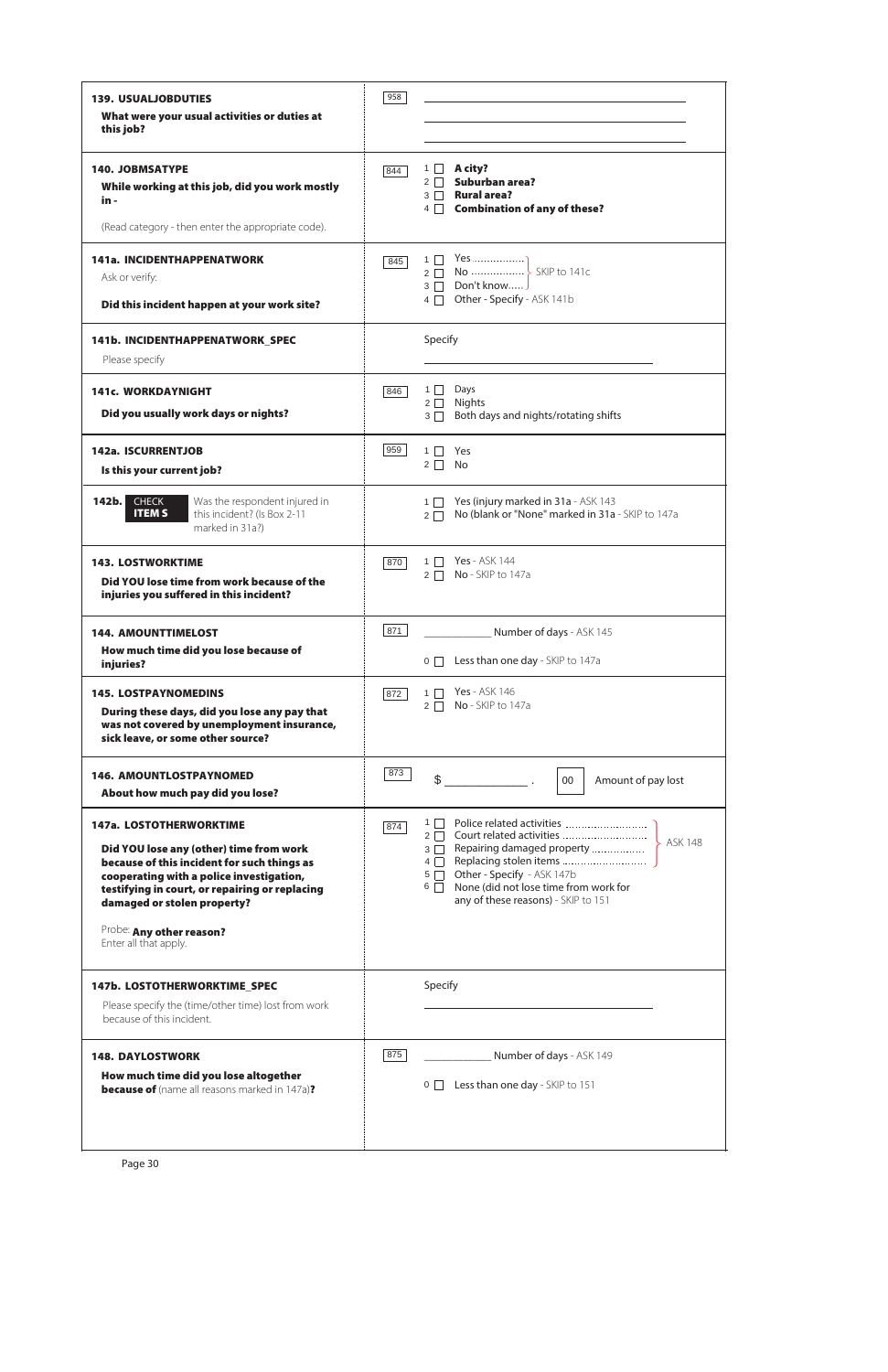| <b>149. LOSTPAYNOEMPINS</b><br>During these days, did you lose any pay that                                                                                                                               | <b>Yes</b> - ASK 150<br>1    <br>876<br>No - SKIP to 151<br>$2\Box$                                                                                                                   |
|-----------------------------------------------------------------------------------------------------------------------------------------------------------------------------------------------------------|---------------------------------------------------------------------------------------------------------------------------------------------------------------------------------------|
| was not covered by unemployment insurance,<br>paid leave, or some other source?                                                                                                                           |                                                                                                                                                                                       |
| <b>150. AMOUNTLOSTNOPAYEMP</b><br>About how much pay did you lose?                                                                                                                                        | 877<br>$\mathbb{S}$<br>$00\,$<br>Amount of pay lost                                                                                                                                   |
|                                                                                                                                                                                                           |                                                                                                                                                                                       |
| <b>151. HHMEMLOSTWORKTIME</b><br>Were there any (other) household members 16<br>years or older who lost time from work<br>because of this incident?                                                       | <b>Yes</b> - ASK 152a<br>$1 \Box$<br>878<br>No - SKIP to 152b<br>$2\Box$                                                                                                              |
| <b>152a. AMOUNTHHMEMTIMELOST</b>                                                                                                                                                                          | 879<br>Number of days                                                                                                                                                                 |
| How much time did they lose altogether?                                                                                                                                                                   | $0$ $\Box$ Less than one day                                                                                                                                                          |
| 152b.<br><b>CHECK</b><br>Was the respondent on the way<br><b>ITEMT</b><br>to or from work, school, or some<br>other place when the incident<br>(happened/started)? (Is Box 2, 3,<br>or 4 marked in 135a?) | <b>Yes</b> - ASK 153a<br>$1\Box$<br>No - SKIP to 153c<br>$2\Box$                                                                                                                      |
| <b>153a. TYPETRANSPORTATION</b>                                                                                                                                                                           | Car, truck or van<br>$1 \mid$<br>881<br>2 Motorcycle                                                                                                                                  |
| Ask or verify:                                                                                                                                                                                            | 3<br>$\overline{4}$                                                                                                                                                                   |
| You told me earlier you were on the way (to/<br>from) (work/school/some place) when the<br>incident happened.<br>What means of transportation were you using?                                             | <b>SKIP</b><br>School bus (private or public)<br>5<br>to 153c<br>Bus or trolley<br>6<br>Subway or rapid transit<br>$7\Box$<br>$8 \Box$<br>$9 \Box$<br>10 □ Other - Specify - Ask 153b |
| <b>153b. TYPETRANSPORTATION_SPEC</b>                                                                                                                                                                      | Specify                                                                                                                                                                               |
| Please specify what means of transportation you<br>were using.                                                                                                                                            |                                                                                                                                                                                       |
| Is this incident part of a series of<br>153c.<br><b>CHECK</b><br><b>ITEMU</b><br>crimes? (Is Box 2 (is a "series")<br>marked in 5c?)                                                                      | <b>Yes</b> - ASK 154a<br>$1 \square$<br>No - SKIP to 161<br>$2\Box$                                                                                                                   |
| <b>154a. SERIESNUMTIMES</b>                                                                                                                                                                               | Number of incidents - SKIP to 155a<br>883                                                                                                                                             |
| You have told me about the most recent<br>incident. How many times did this kind of<br>thing happen to you during the last 6 months?                                                                      | Don't know - ASK 154b                                                                                                                                                                 |
| <b>154b. SERIESDK</b><br>Is that because there is no way of knowing, or<br>because it happened too many times, or is<br>there some other reason?                                                          | 1   No way of knowing<br>2   Happened too many times  SKIP to 155a<br>884<br>Some other reason - Specify - ASK 154c<br>$3 \Box$                                                       |
| 154c. SERIESDKSPEC                                                                                                                                                                                        | Specify                                                                                                                                                                               |
| Please specify the other reason the respondent<br>doesn't know the number of times.                                                                                                                       |                                                                                                                                                                                       |



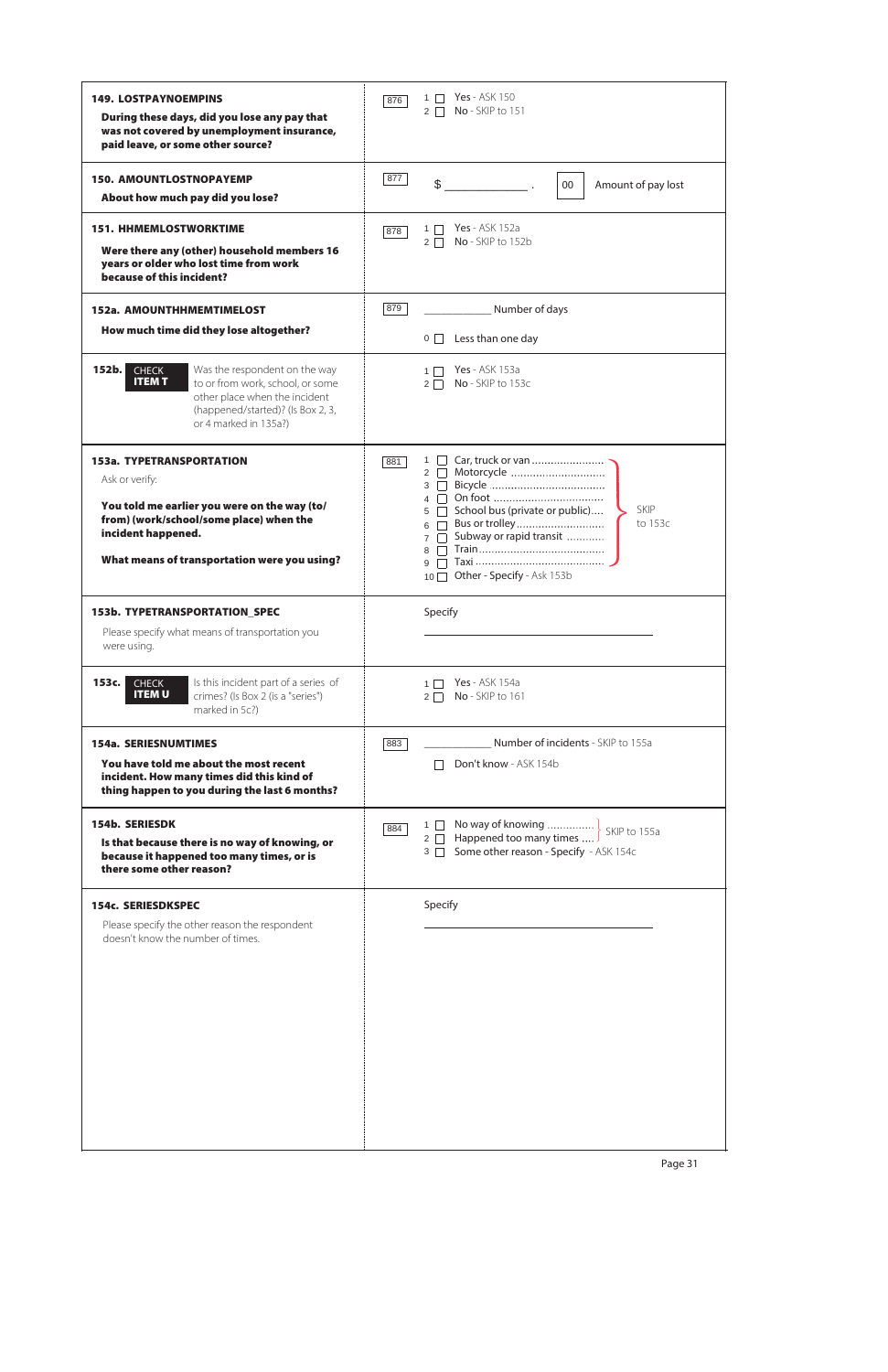| 155a. SERIESWHICHMONTHQ1                                                                                           |     | Number of incidents per quarter                                                                                                     |
|--------------------------------------------------------------------------------------------------------------------|-----|-------------------------------------------------------------------------------------------------------------------------------------|
| In what month or months did these incidents<br>take place?                                                         | 885 | Jan., Feb., or Mar.                                                                                                                 |
| Probe: How many in (name months)?                                                                                  |     | (Qtr. 1)                                                                                                                            |
|                                                                                                                    |     |                                                                                                                                     |
| <b>155b. SERIESWHICHMONTHQ2</b><br>In what month or months did these incidents<br>take place?                      | 886 | Apr., May, or Jun.<br>(Qtr. 2)                                                                                                      |
| Probe: How many in (name months)?                                                                                  |     |                                                                                                                                     |
| 155c. SERIESWHICHMONTHSQ3                                                                                          |     |                                                                                                                                     |
| In what month or months did these incidents<br>take place?                                                         | 887 | Jul., Aug., or Sept.<br>(Qtr. 3)                                                                                                    |
| Probe: How many in (name months)?                                                                                  |     |                                                                                                                                     |
| 155d. SERIESWHICHMONTHQ4                                                                                           |     |                                                                                                                                     |
| In what month or months did these incidents<br>take place?                                                         | 888 | Oct., Nov., or Dec.<br>(Qtr. 4)                                                                                                     |
| Probe: How many in (name months)?                                                                                  |     |                                                                                                                                     |
| <b>156. SERIESLOCATION</b>                                                                                         | 889 | All in the same place<br>$1 \Box$<br>Some in the same place<br>$2 \square$                                                          |
| Did all, some, or none of these incidents occur<br>in the same place?                                              |     | None in the same place<br>$3 \Box$                                                                                                  |
| <b>157. SERIESOFFENDER</b>                                                                                         | 890 | All by same person<br>$1$ $\Box$                                                                                                    |
| Were all, some, or none of these incidents<br>done by the same person(s)?                                          |     | Some by same person<br>$2 \mid \cdot \mid$<br>None by same person<br>$3 \mid \mid$<br>Don't know - SKIP to 159a<br>4                |
| 158a. SERIESOFFENDERRELATION                                                                                       |     | <b>RELATIVE</b><br>Spouse at time of incident                                                                                       |
| What (was/were) the relationship(s) of the<br>offender(s) to you? For example, friend,<br>spouse, schoolmate, etc? | 966 | $1\Box$<br>SKIP<br>Ex-spouse at time of incident<br>$2\Box$<br>to 159a<br>$3\Box$<br>Other relative - Specify - ASK 158b<br>$4\Box$ |
| Probe: Anything else?                                                                                              |     | <b>NONRELATIVEnd</b><br>$5\Box$                                                                                                     |
| Enter all that apply.                                                                                              | 967 | $6\Box$<br><b>SKIP</b><br>$7\Box$<br>to 159a<br>$8\Box$<br>Other nonrelative - Specify - ASK 158c<br>10                             |
|                                                                                                                    |     | 11<br>$12\Box$                                                                                                                      |
|                                                                                                                    | 968 | Supervisor (current or former)<br>$13\Box$<br>Employee (current or former)<br>14                                                    |
|                                                                                                                    | 969 | Co-worker (current or former)<br>15<br><b>SKIP</b>                                                                                  |
|                                                                                                                    |     | (RELATIVE)<br>to 159a<br>Own child or step-child<br>16                                                                              |
|                                                                                                                    |     | 17<br>(NONRELATIVE)                                                                                                                 |
|                                                                                                                    | 970 | Boyfriend or girlfriend, ex-boyfriend or<br>18                                                                                      |
|                                                                                                                    |     | Teacher/school staff<br>19                                                                                                          |
| <b>158b. SERIESOFFENDERRELATION14SPEC</b><br>Please specify the other relative.                                    |     | Specify - SKIP to 159a                                                                                                              |
| 158c. SERIESOFFENDERRELATION26SPEC<br>Please specify the other nonrelative.                                        |     | Specify                                                                                                                             |
|                                                                                                                    |     |                                                                                                                                     |
| <b>159a. SAMETHINGEACHTIME</b><br>Did the same thing happen each time?                                             | 893 | Yes - SKIP to 160a<br>1    <br>$2 \mid$<br>No - ASK 159b                                                                            |
| <b>159b. HOWINCIDENTSDIFFER</b>                                                                                    |     | Specify                                                                                                                             |
| How did the incidents differ?                                                                                      |     |                                                                                                                                     |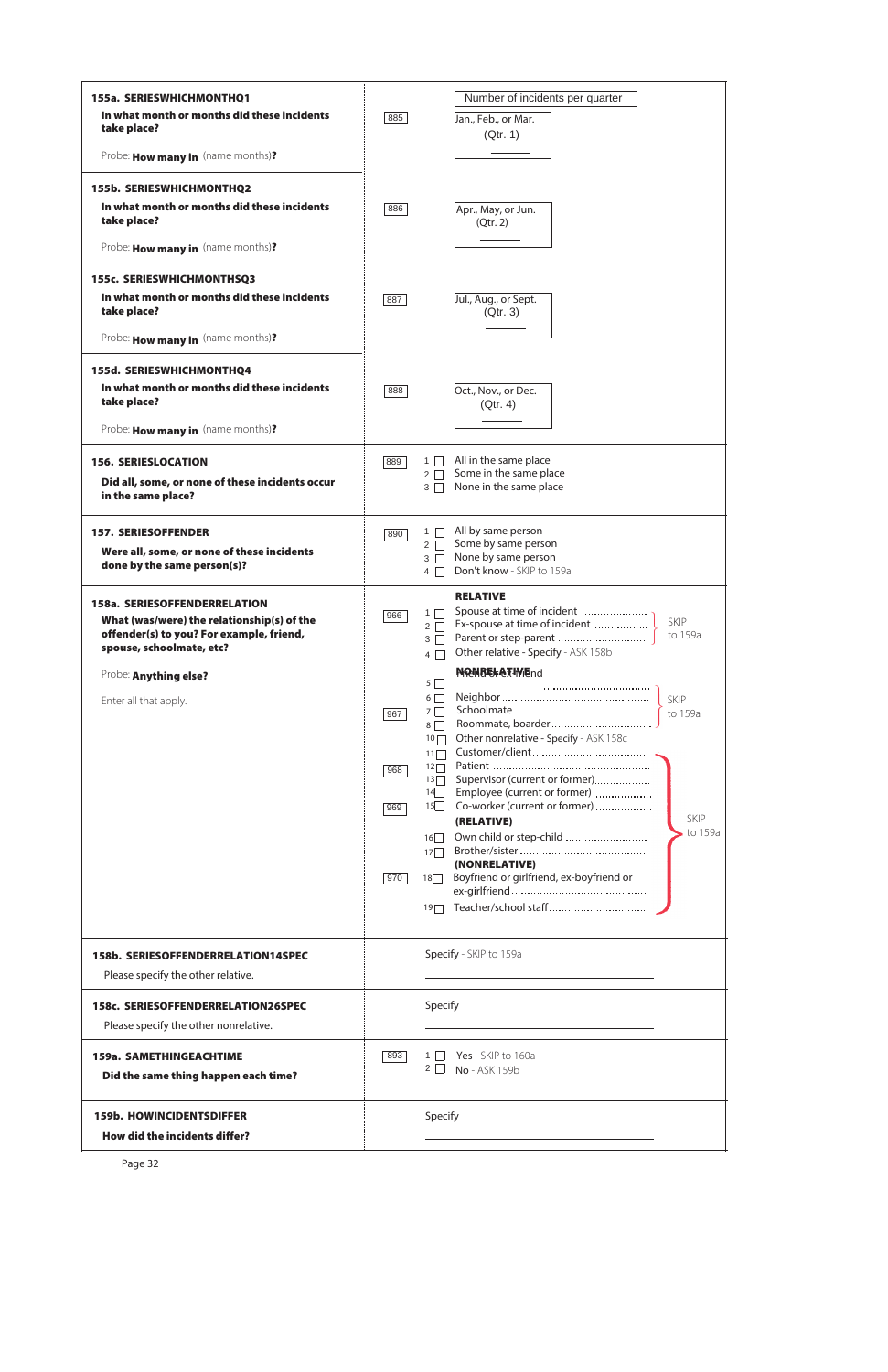| 160a. TROUBLEONGOING<br>Is the trouble still going on?                                                                                                                                                                                                                                                                                      | 894 | Yes - SKIP to 160c<br>$1 \mid$<br>$2 \mid$<br>No - ASK 160b                                                                                                                                                                                                                                                                                                                                                                                                                                                                                                                                                                                                                                                                                                                                                                               |
|---------------------------------------------------------------------------------------------------------------------------------------------------------------------------------------------------------------------------------------------------------------------------------------------------------------------------------------------|-----|-------------------------------------------------------------------------------------------------------------------------------------------------------------------------------------------------------------------------------------------------------------------------------------------------------------------------------------------------------------------------------------------------------------------------------------------------------------------------------------------------------------------------------------------------------------------------------------------------------------------------------------------------------------------------------------------------------------------------------------------------------------------------------------------------------------------------------------------|
| <b>160b. WHATENDEDIT</b><br><b>What ended it?</b>                                                                                                                                                                                                                                                                                           |     | Specify                                                                                                                                                                                                                                                                                                                                                                                                                                                                                                                                                                                                                                                                                                                                                                                                                                   |
| <b>SERIESCONTACTORNOT</b><br>160c. CHECK<br><b>ITEM V1</b><br>Do not read to respondent.<br>Enter precode that best describes this series of<br>crimes. If more than one category describes this<br>series, enter the appropriate precode with the lowest<br>number.                                                                        | 895 | <b>CONTACT CRIMES</b><br>Completed or threatened violence in the<br>$1 \Box$<br>course of the victim's job (police officer,<br>security guard, psychiatric social worker,<br><b>SKIP</b><br>Completed or threatened violence<br>$2\Box$<br>to 161<br>between spouses, other relatives,<br>friends, neighbors, etc.<br>Completed or threatened violence at<br>$3 \Box$<br>school or on school property<br>Other contact crimes (other violence,<br>$4 \Box$<br>pocket picking, purse snatching, etc.) -<br>Specify - ASK 160d<br><b>NONCONTACT CRIMES</b>                                                                                                                                                                                                                                                                                  |
|                                                                                                                                                                                                                                                                                                                                             |     | Theft or attempted theft of motor<br>$5\Box$<br>Theft or attempted theft of motor<br>$6\Box$<br>vehicle parts (tire, hubcap, battery,<br>attached car stereo, etc.)<br>Theft or attempted theft of contents of<br>$7\Box$<br>motor vehicle, including unattached<br>Theft or attempted theft at school or on<br>$8\Box$<br><b>SKIP</b><br>to 161<br>Illegal entry of, or attempt to enter,<br>$9\Box$<br>victim's home, other building on<br>property, second home, hotel, motel<br>Theft or attempted theft from victim's<br>$10$ $\Box$<br>home or vicinity by person(s) KNOWN to<br>victim (roommate, babysitter, etc.)<br>Theft or attempted theft from victim's<br>11<br>home or vicinity by person(s)<br>UNKNOWN to victim<br>$12$ $\Box$<br>Other theft or attempted theft (at work,<br>while shopping, etc.) - Specify - ASK 160e |
| 160d. SERIESCONTACTORNOT14SPEC                                                                                                                                                                                                                                                                                                              |     | Specify - SKIP to 161                                                                                                                                                                                                                                                                                                                                                                                                                                                                                                                                                                                                                                                                                                                                                                                                                     |
| Please specify the other contact crime.                                                                                                                                                                                                                                                                                                     |     |                                                                                                                                                                                                                                                                                                                                                                                                                                                                                                                                                                                                                                                                                                                                                                                                                                           |
| 160e. SERIESCONTACTORNOT22SPEC                                                                                                                                                                                                                                                                                                              |     | Specify                                                                                                                                                                                                                                                                                                                                                                                                                                                                                                                                                                                                                                                                                                                                                                                                                                   |
| Please specify the other noncontact crime.                                                                                                                                                                                                                                                                                                  |     |                                                                                                                                                                                                                                                                                                                                                                                                                                                                                                                                                                                                                                                                                                                                                                                                                                           |
| <b>161. INCIDENTHATECRIME</b><br>Hate crimes or crimes of prejudice or bigotry<br>occur when (an offender/offenders) target(s)<br>people because of one or more of their<br>characteristics or religious beliefs.<br>Do you have any reason to suspect the<br>incident just discussed was a hate crime or<br>crime of prejudice or bigotry? | 910 | <b>Yes</b> - ASK 162<br>1 <sup>1</sup><br>No - SKIP to 174<br>$2\Box$                                                                                                                                                                                                                                                                                                                                                                                                                                                                                                                                                                                                                                                                                                                                                                     |



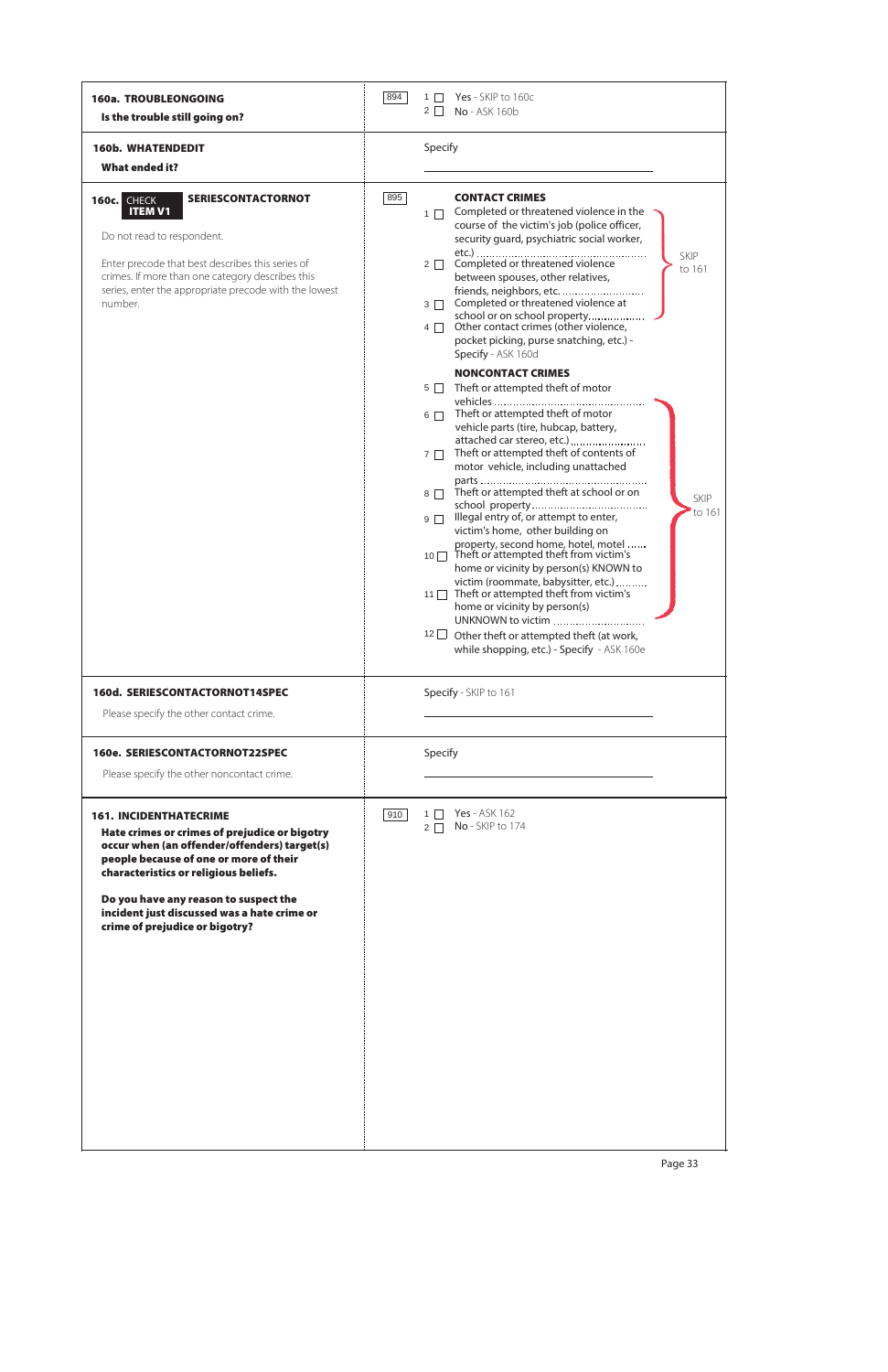| An offender/Offenders can target people<br>162.<br>for a variety of reasons, but we are only<br>going to ask you about a few today. Do<br>you suspect the offender(s) targeted you<br>because of        |            |                                                 |                |         |            |
|---------------------------------------------------------------------------------------------------------------------------------------------------------------------------------------------------------|------------|-------------------------------------------------|----------------|---------|------------|
| (a) INCIDENTHATETARGETREASON_RACE                                                                                                                                                                       |            |                                                 |                |         |            |
|                                                                                                                                                                                                         | 896        | $1 \Box$ Yes                                    | $2 \Box$ No    | $3\Box$ | Don't know |
| (b) INCHATETARGETREASONS_RELIGION                                                                                                                                                                       |            |                                                 |                |         |            |
|                                                                                                                                                                                                         | 897        | $1 \Box$ Yes                                    | $2 \Box$ No    | $3\Box$ | Don't know |
| (c) INCHATETARGETREASONS_ETHNICITY                                                                                                                                                                      |            |                                                 |                |         |            |
| Your ethnic background or national origin (for<br>example, people of Hispanic origin)?                                                                                                                  | 898        | $1 \Box$ Yes                                    | $2 \Box$ No    | $3\Box$ | Don't know |
| (d) INCHATETARGETREASONS_DISABILITY                                                                                                                                                                     |            |                                                 |                |         |            |
| Any disability (by this I mean physical, mental,<br>or developmental disabilities) you may have?                                                                                                        | 899        | $1 \Box$ Yes                                    | $2 \Box$ No    | 3       | Don't know |
| (e) INCIDENTHATETARGETREASONS_GENDER                                                                                                                                                                    |            |                                                 |                |         |            |
|                                                                                                                                                                                                         | 900        | $1 \Box$ Yes                                    | $2 \Box$<br>No | $3\Box$ | Don't know |
| (f) INCIDENTHATETARGETREASONS_SEXUAL                                                                                                                                                                    |            |                                                 |                |         |            |
|                                                                                                                                                                                                         | 901        | $1 \Box$ Yes                                    | $2 \Box$<br>No | $3\Box$ | Don't know |
| If "Yes," SAY - (by this we mean homosexual,<br>bisexual, or heterosexual)                                                                                                                              |            |                                                 |                |         |            |
| Some offenders target people because<br>163.<br>they associate with certain people or the<br>(offender perceives/offenders perceive)<br>them as having certain characteristics or<br>religious beliefs. |            |                                                 |                |         |            |
| Do you suspect you were targeted<br>because of                                                                                                                                                          |            |                                                 |                |         |            |
| (a) INCIDENTHATETARGETWHOYOUKNOW                                                                                                                                                                        | 911        | 1 Yes - Specify - ASK 163b                      |                |         |            |
| Your association with people who have certain<br>characteristics or religious beliefs (for<br>example, a multiracial couple)?                                                                           |            |                                                 |                |         |            |
| (b) INCHATETARGETWHOYOUKNOW_SPEC                                                                                                                                                                        | 912        | Specify                                         |                |         |            |
| Please specify why you suspect you were targeted<br>because of your association with people who have<br>certain characteristics or religious beliefs.                                                   |            |                                                 |                |         |            |
| (c) INCIDENTHATETARGETRELIGION                                                                                                                                                                          | $913 \mid$ | 1 Yes - Specify - ASK 163d                      |                |         |            |
| The offender(s)'s perception of your<br>characteristics or religious beliefs (for<br>example, the offender(s) thought you were<br>Jewish because you went into a synagogue)?                            |            |                                                 |                |         |            |
| (d) INCIDENTHATETARGETRELIGION_SPEC                                                                                                                                                                     | 914        | Specify                                         |                |         |            |
| Please specify why you suspect you were<br>targeted because of the offender(s)'s perception<br>of your characteristics or religious beliefs.                                                            |            |                                                 |                |         |            |
| Are one or more boxes marked<br>163e.<br><b>CHECK</b><br><b>ITEM V2</b><br>"Yes" in 162a through 163c?                                                                                                  |            | $1 \Box$ Yes - ASK 164a<br>2 □ No - SKIP to 174 |                |         |            |
| 164a. INCIDENTHAVEEVIDENCEHATE                                                                                                                                                                          | 915        | $1 \Box$ Yes - SKIP to 165                      |                |         |            |
| Do you have any evidence that this incident<br>was a hate crime or crime of prejudice or                                                                                                                |            | $2\Box$<br>$3 \Box$                             |                |         |            |

| bigotry?                                                                                                                                                                                                                                           |                                                   |
|----------------------------------------------------------------------------------------------------------------------------------------------------------------------------------------------------------------------------------------------------|---------------------------------------------------|
| <b>164b. INCIDENTHAVEEVIDENCE SUGGEST</b><br>Did the offender(s) say something, write<br>anything, or leave anything behind at the<br>crime scene that would suggest you were<br>targeted because of your characteristics or<br>religious beliefs? | <b>Yes</b> - ASK 165<br>$2 \Box$ No - SKIP to 174 |